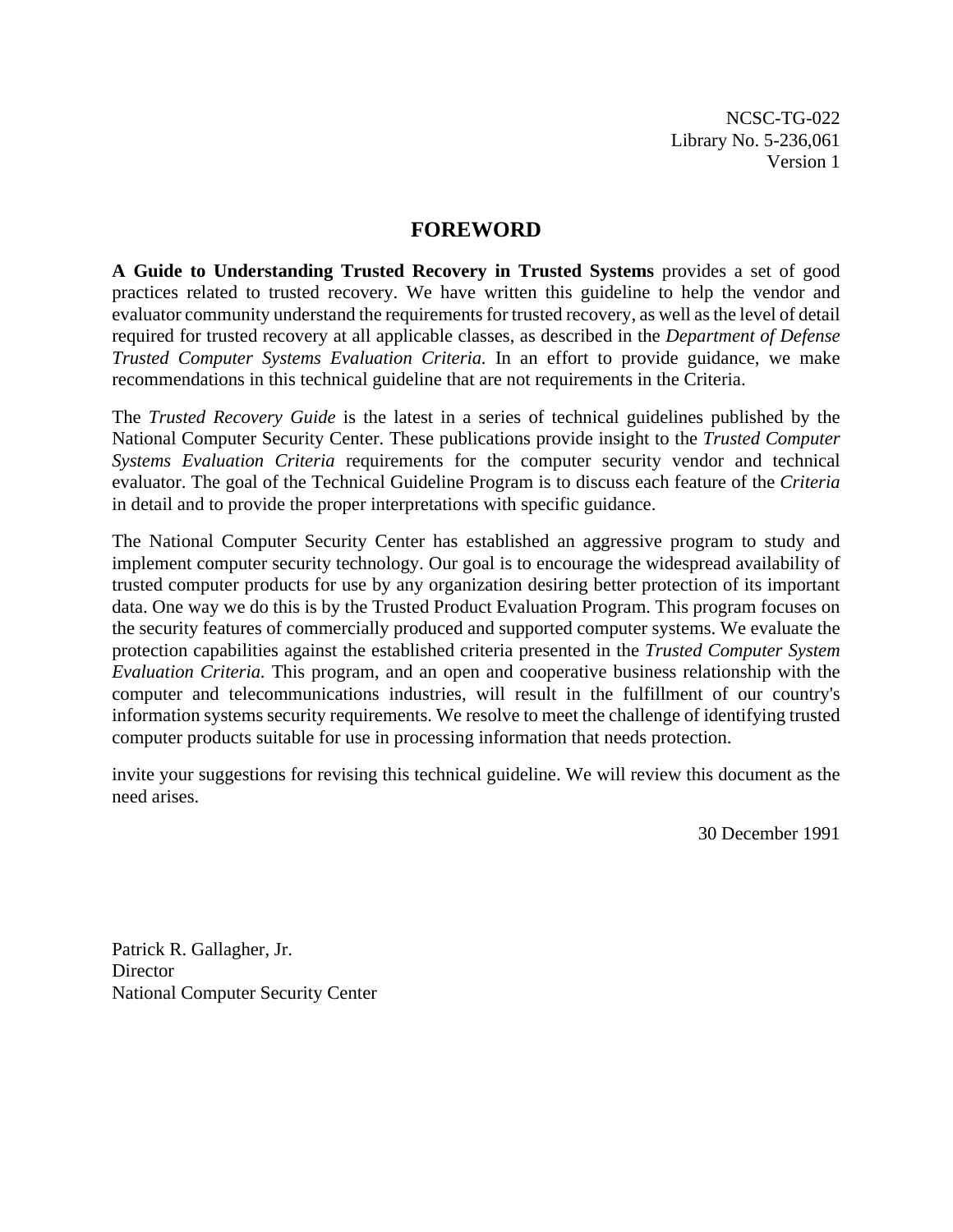## **ACKNOWLEDGMENTS**

The National Computer Security Center extends special recognition and acknowledgment to Dr. Virgil D. Gligor as the primary author of this document. James N. Menendez and Capt. James A. Muysenberg (USAF) are recognized for the development of this guideline, and Capt. Muysenberg is recognized for its editing and publication.

We wish to thank the many members of the computer security community who enthusiastically gave their time and technical expertise in reviewing this guideline and providing valuable comments and suggestions.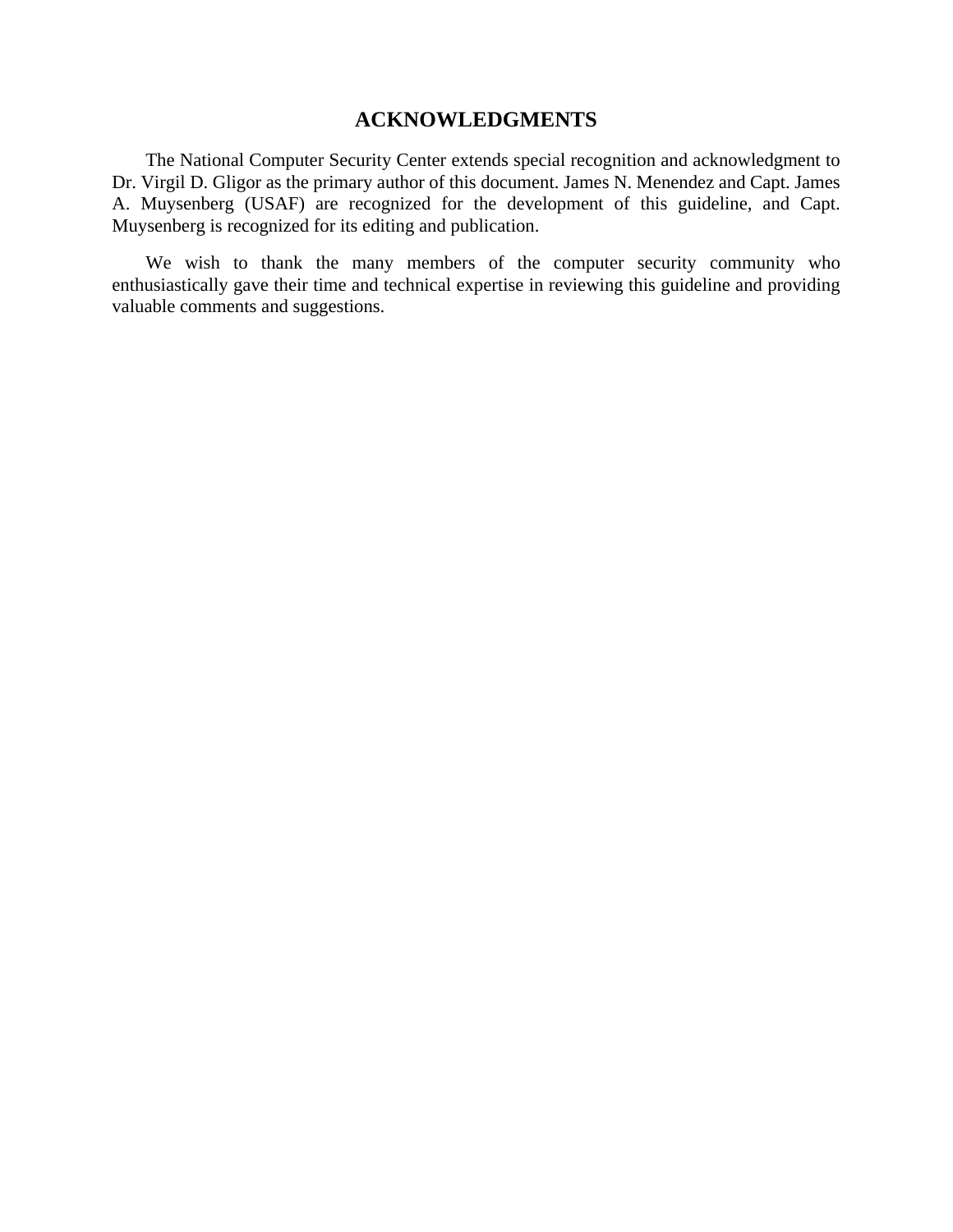# **TABLE OF CONTENTS**

| 1.0 |                                         |                                                                |  |  |  |
|-----|-----------------------------------------|----------------------------------------------------------------|--|--|--|
|     | 1.1                                     |                                                                |  |  |  |
|     | 1.2                                     |                                                                |  |  |  |
|     | 1.3                                     |                                                                |  |  |  |
|     | 1.4                                     |                                                                |  |  |  |
|     | 1.5                                     |                                                                |  |  |  |
| 2.0 | FAILURES, DISCONTINUITIES, AND RECOVERY |                                                                |  |  |  |
|     | 2.1                                     |                                                                |  |  |  |
|     | 2.2                                     |                                                                |  |  |  |
|     | 2.3                                     |                                                                |  |  |  |
|     | 2.4                                     |                                                                |  |  |  |
| 3.0 |                                         |                                                                |  |  |  |
|     | 3.1                                     |                                                                |  |  |  |
|     | 3.2                                     |                                                                |  |  |  |
| 4.0 | DESIGN APPROACHES FOR TRUSTED RECOVERY  |                                                                |  |  |  |
|     | 4.1                                     |                                                                |  |  |  |
|     | 4.2                                     | Some Practical Difficulties with Current Formalisms            |  |  |  |
|     | 4.3                                     | Summary of Current Approaches to Recovery                      |  |  |  |
|     |                                         | 4.3.1                                                          |  |  |  |
|     |                                         | 4.3.2                                                          |  |  |  |
|     |                                         | 4.3.3<br>Implementation of Atomic State Transitions            |  |  |  |
|     |                                         | 4.3.3.1                                                        |  |  |  |
|     |                                         | 4.3.3.2                                                        |  |  |  |
|     |                                         | 4.3.3.3                                                        |  |  |  |
|     |                                         | 4.3.4                                                          |  |  |  |
|     |                                         | 4.3.4.1                                                        |  |  |  |
|     |                                         | Sources of Inconsistency--A Generic Example                    |  |  |  |
|     |                                         |                                                                |  |  |  |
|     |                                         | Idempotency of Recovery Procedures<br>4.3.4.3                  |  |  |  |
|     | 4.4                                     | Recovery With Non-Atomic System Primitives<br>4.3.4.4          |  |  |  |
|     |                                         |                                                                |  |  |  |
| 5.0 |                                         | <b>IMPACT OF OTHER TCSEC REQUIREMENTS ON TRUSTED RECOVERY </b> |  |  |  |
|     | 5.1                                     |                                                                |  |  |  |
|     | 5.2                                     |                                                                |  |  |  |
|     |                                         | 5.2.1                                                          |  |  |  |
|     |                                         | 5.2.2                                                          |  |  |  |
|     |                                         | 5.2.3                                                          |  |  |  |
|     |                                         | 5.2.4                                                          |  |  |  |
|     | 5.3                                     |                                                                |  |  |  |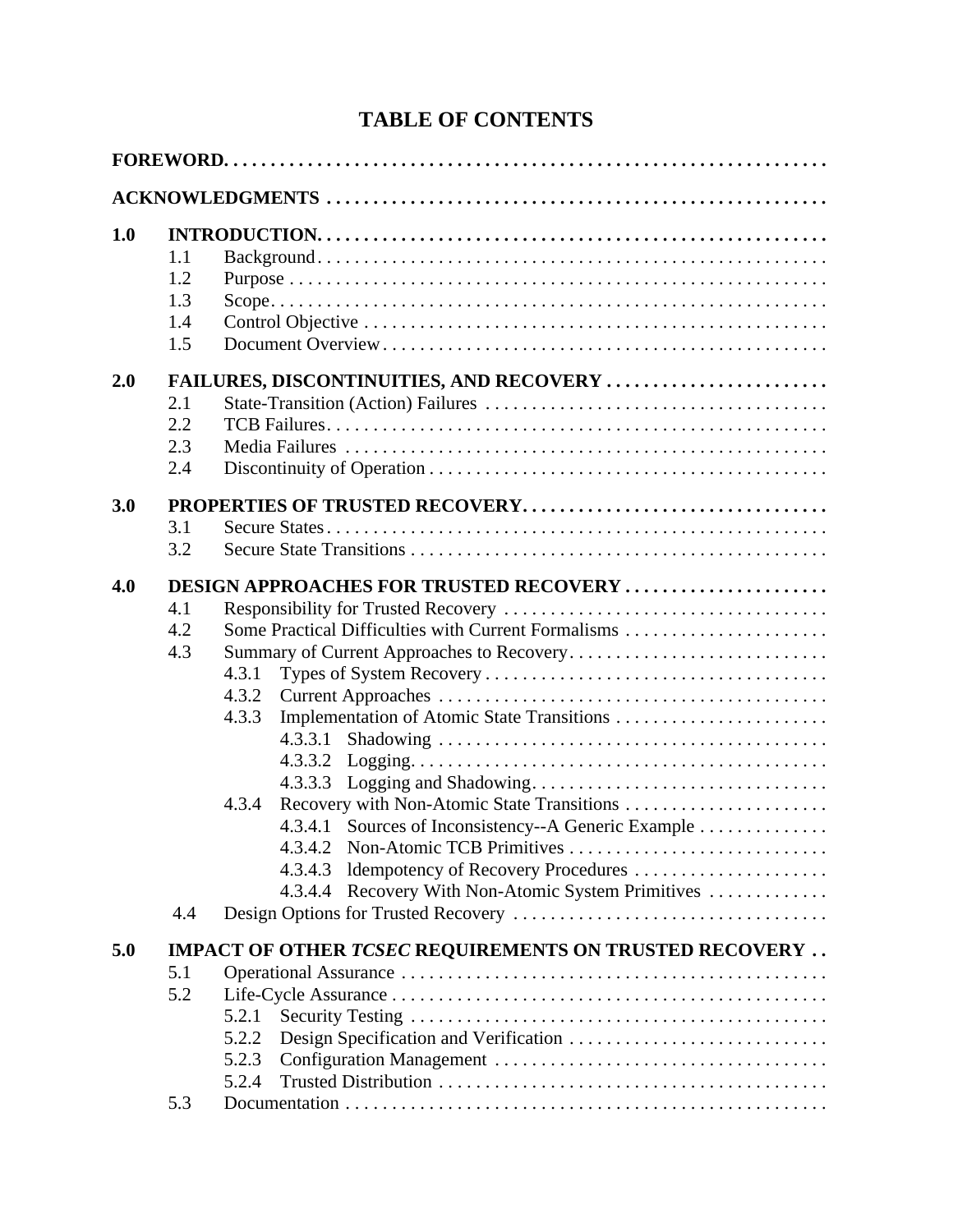|                                          | 5.3.1 |                                              |  |
|------------------------------------------|-------|----------------------------------------------|--|
|                                          | 5.3.2 |                                              |  |
|                                          | 5.3.3 |                                              |  |
|                                          |       |                                              |  |
| 6.0<br>SATISFYING THE TCSEC REQUIREMENTS |       |                                              |  |
| 6.1                                      |       |                                              |  |
|                                          | 6.1.1 |                                              |  |
|                                          |       | 6.1.1.1                                      |  |
|                                          |       |                                              |  |
|                                          | 6.1.2 |                                              |  |
|                                          |       | 6.1.2.1                                      |  |
|                                          |       | 6.1.2.2                                      |  |
|                                          |       | 6.1.2.3                                      |  |
|                                          | 6.1.3 |                                              |  |
|                                          |       | 6.1.3.1                                      |  |
|                                          |       | 6.1.3.2                                      |  |
|                                          |       | 6.1.3.3                                      |  |
| 6.2                                      |       |                                              |  |
|                                          | 6.2.1 | Additional Life-Cycle Assurance Requirements |  |
|                                          |       | 6.2.1.1                                      |  |
|                                          |       | 6.2.1.2                                      |  |
|                                          |       |                                              |  |
|                                          |       |                                              |  |
|                                          |       |                                              |  |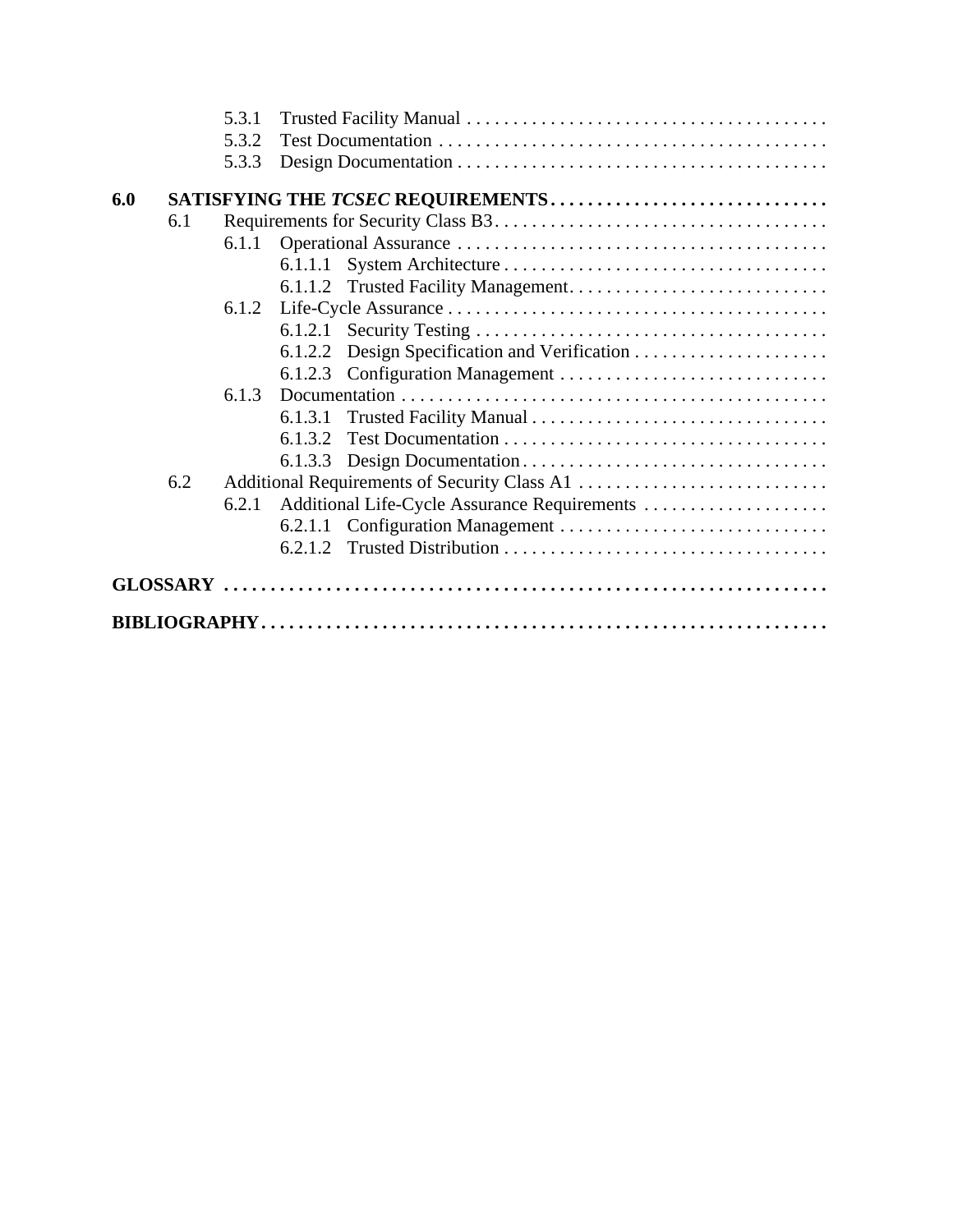## **1.0 INTRODUCTION**

## **1.1 BACKGROUND**

The principal goal of the National Computer Security Center (NCSC) is to encourage the widespread availability of trusted computer systems. In support of this goal the NCSC created a metric, the *DoD Trusted Computer System Evaluation Criteria (TCSEC)* [17], against which computer systems could be evaluated.

The *TCSEC* was originally published on 15 August 1983 as CSC-STD-001-83. In December 1985 the Department of Defense adopted it, with a few changes, as a Department of Defense Standard, DoD 5200.28-STD. DoD Directive 5200.28, *Security Requirements for Automatic Information Systems (AISs)* [10], requires the Department of Defense to use the *TCSEC*. The *TCSEC* is the standard used for evaluating the effectiveness of security controls built into DoD AISs.

The *TCSEC* is divided into four divisions: D, C, B, and A. These divisions are ordered in a hierarchical manner. The *TCSEC* reserves the highest division (A) for systems providing the best available level of assurance. Within divisions C and B are subdivisions known as classes, which also are ordered in a hierarchical manner to represent different levels of security in these divisions.

## **1.2 PURPOSE**

An important assurance requirement of the *TCSEC,* which appears in classes B3 to A1, is *trusted recovery*. The objective of *trusted recovery* is to ensure the maintenance of the security and accountability properties of a system in the face of failures and discontinuities of operation. To accomplish this, a system should incorporate a set of mechanisms enabling it to remain in a secure state whenever a well-defined set of anticipated failures or discontinuities occur. It also should include a set of procedures enabling the administrators to bring the system to a secure state whenever unanticipated failures or discontinuities occur. (Chapter 6 explains the distinction between anticipated and unanticipated failures.)

Besides these mechanisms, the *TCSEC's* B3-A1 classes require the implementor to follow specific design principles and practices, collectively called *assurance* measures. The *TCSEC* further requires the developer to provide specific *documentation evidence* sufficient for an evaluator or accreditor to verify that the mechanisms and assurances are sufficient to meet specified requirements.

This guide presents the issues involved in the design of trusted recovery. It provides guidance to manufacturers on what functions of trusted recovery to incorporate into their systems. It also provides guidance to system evaluators and accreditors on how to evaluate the design and implementation of trusted recovery functions. This document contains suggestions and recommendations derived from *TCSEC* objectives but which the *TCSEC* does not require. Examples in this document are not the only way of accomplishing trusted recovery. Nor are the recommendations supplementary requirements to the *TCSEC*. The only measure of *TCSEC* compliance is the *TCSEC* itself.

This guideline isn't a tutorial introduction to the topic of recovery. Instead, it's a summary of trusted recovery issues that should be addressed by operating systems designed to satisfy the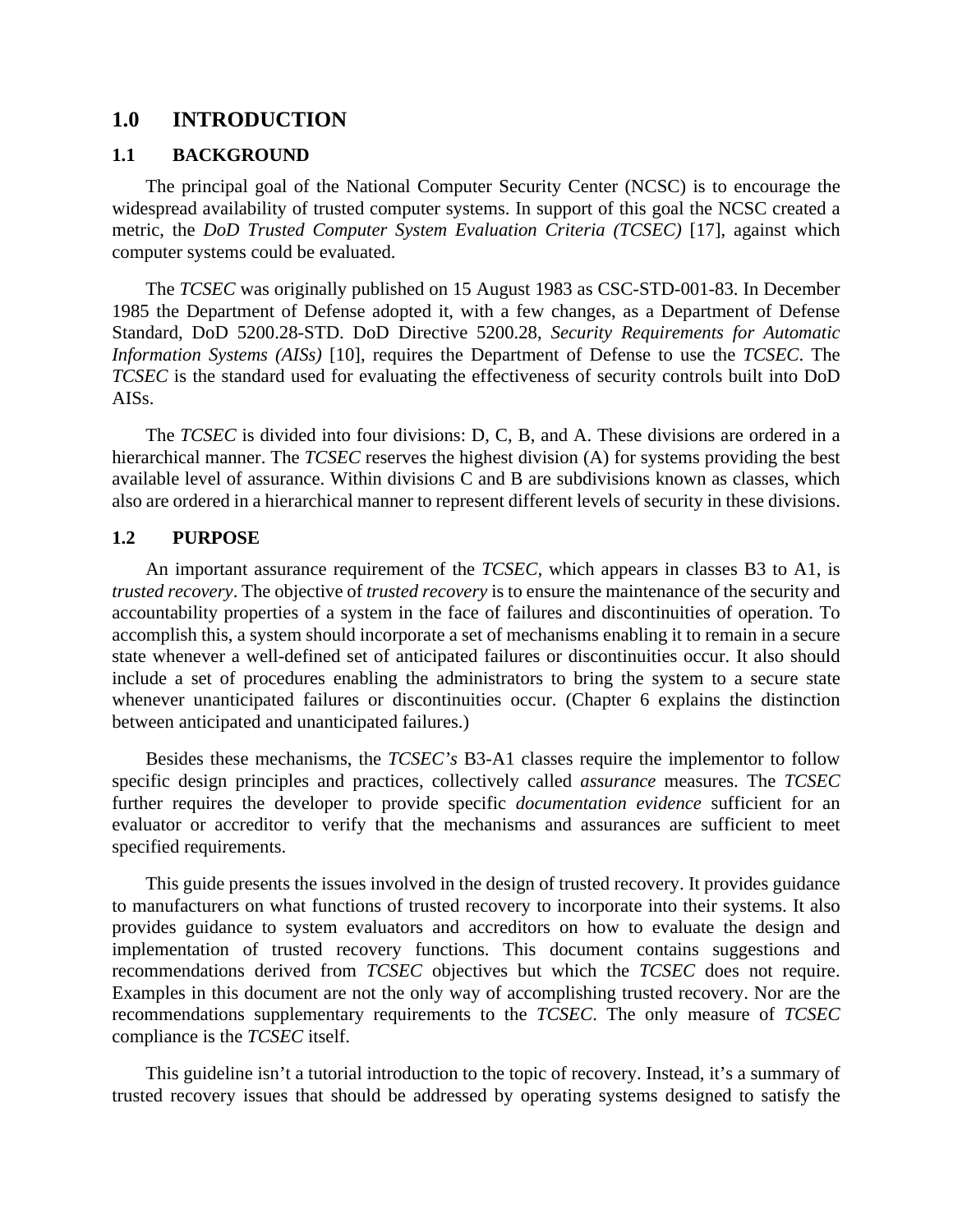requirements of the B3 and A1 classes. We assume the reader of this document is an operating system designer or evaluator who is already familiar with the notion of recovery in operating systems. The guide explains the security properties of system recovery (and the notion of trusted recovery). It also defines a set of baseline requirements and recommendations for the design and evaluation of trusted recovery mechanisms and assurance. The reader who is unfamiliar with the notion of system recovery and security modeling required of B3 and Al systems may find it useful to refer both to the recovery literature (such as [1, 5, 14-16, 20-23, 25, 27]) and the security literature (such as [3,11, 26, 29]) cited in this guide.

## **1.3 SCOPE**

Trusted recovery refers to mechanisms and procedures necessary to ensure that failures and discontinuities of operation don't compromise a system's secure operation. The guidelines for trusted recovery presented refer to the design of these mechanisms and procedures required for the classes B3 and A1 of the *TCSEC*. These guidelines apply to computer systems and products built or modified with the intention of satisfying *TCSEC* requirements. We make additional recommendations derived from the stated objectives of the *TCSEC*.

Not addressed are recovery measures designed to tolerate failures caused by physical attacks on ADP equipment, natural disasters, water or fire damage, nor administrative measures that deal with such events. The evaluation of these measures is beyond the scope of the *TCSEC* [17, p. 89].

## **1.4 CONTROL OBJECTIVE**

Trusted recovery is one of the areas of operational assurance. The assurance control objective states:

*"Systems that are used to process or handle classified or other sensitive information must be designed to guarantee correct and accurate interpretation of the security policy and must not distort the intent of that policy. Assurance must be provided that correct implementation and operation of the policy exists throughout the system's life-cycle."* [17, p. 63]

This objective affects trusted recovery in two important ways. First, the design and implementation of the recovery mechanisms and procedures must satisfy the life-cycle assurance requirements of correct implementation and operation. Second, both a system's administrative procedures and recovery mechanisms should ensure correct enforcement of the system security policy in the face of system failures and discontinuities of operation. The notions of failure and discontinuity of operation are defined in Chapter 2.

## **1.5 DOCUMENT OVERVIEW**

This guide contains five chapters besides this introductory chapter. Chapter 2 reviews the key notions of failure, discontinuity of operation, and recovery. Chapter 3 discusses the properties of trusted recovery. Chapter 4 presents recovery design approaches and options that can be used for trusted recovery. Chapter 5 discusses the impact of the other *TCSEC* requirements on trusted recovery. Chapter 6 presents *TCSEC* requirements that affect the design and implementation of trusted recovery functions, and includes additional recommendations corresponding to B3-A1 evaluation classes. The glossary contains the definitions of the significant terms used. Following this is a list of the references cited in the text.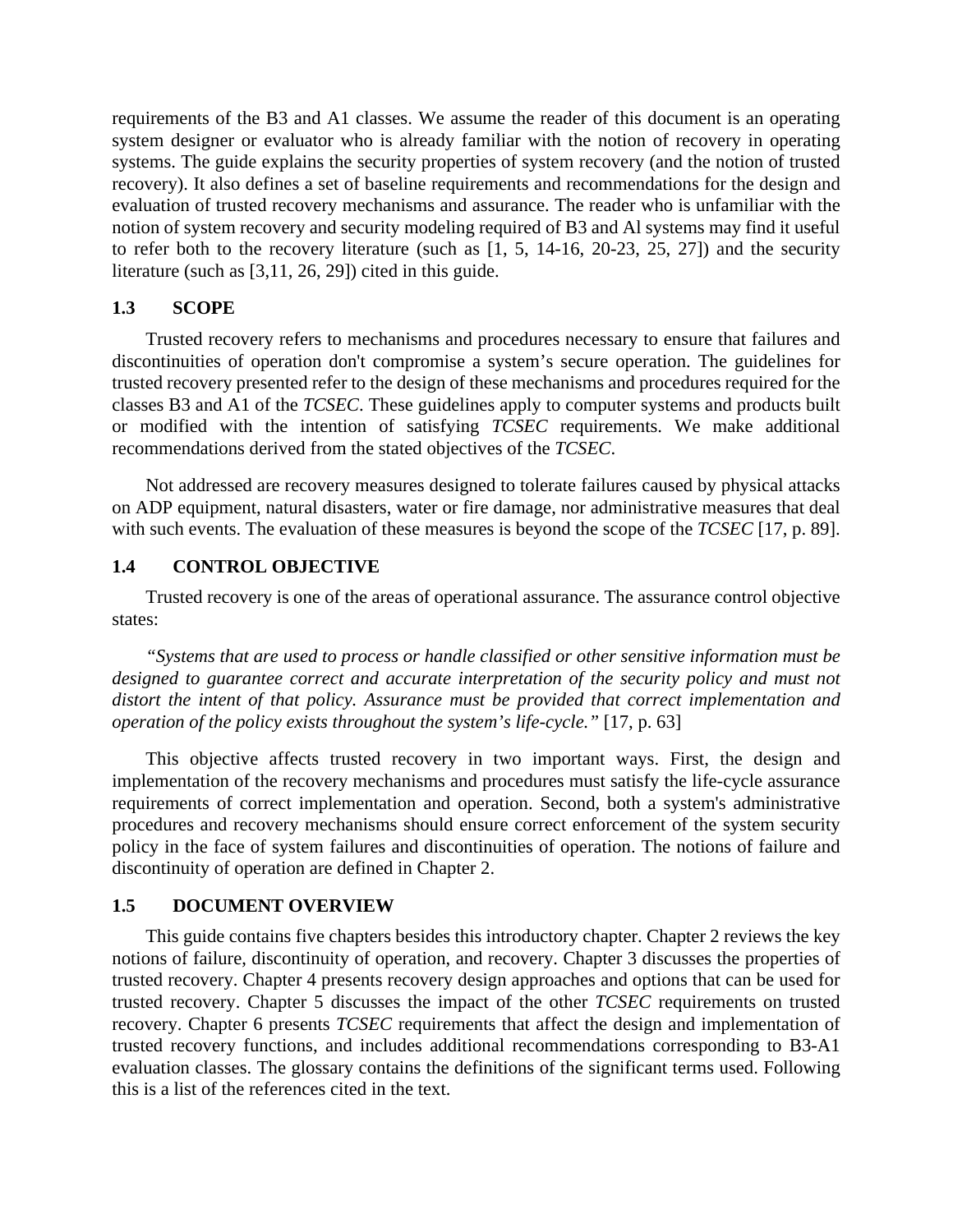## **2.0 FAILURES, DISCONTINUITIES, AND RECOVERY**

The *TCSEC* requires for security classes B3 and A1 that:

*"Procedures and/or mechanisms shall be provided to assure that, alter an ADP system failure or other discontinuity, recovery without a protection compromise is obtained."* [17, p. 39]

In this chapter we discuss the notions of failure and discontinuity of Trusted Computing Base (TCB) operations, and present an informal qualitative description of their effects on system states. We also briefly present general recovery approaches used in practice. Throughout this chapter and document we use the term "failure" for an event causing a system function to behave inconsistently with its informal specification. We reserve the term "discontinuity" of operation for failures caused by user, administrator, or operator action.

Recovery mechanisms of computer systems are designed to respond to anticipated failures or discontinuities of operation. These mechanisms do not handle "unanticipated" failures nor "unanticipated" discontinuities of operation; therefore, computer-system documentation should include descriptions of administrative procedures to handle such events. In a well-designed system, unanticipated failures and discontinuities of operation are events expected to occur with very low frequency, i.e., once or twice per year. For this reason, administrative procedures, as opposed to automated mechanisms in the system, represent an adequate response to unanticipated failures and discontinuities of operation, even when these procedures are complex and extensive.

One can't establish formal models of failure and discontinuity of operation in which proofs demonstrate the model's internal consistency. Neither physical systems, such as devices, processing units, and storage, nor behaviors of users, administrators, and operators, have formal properties [21]. Therefore, formal modeling and specification of expected failures and discontinuities of operation can't be required. Only informal assumptions derived from operational experience can be made about expected failures, discontinuities, their effects, and their frequencies. References (14, 15, 21] present examples of such assumptions. These informal assumptions, which should be stated explicitly in system documentation, form the basis for the design of the recovery mechanisms and the definition of the administrative recovery procedures.

However, recovery mechanisms and administrative procedures must reconstruct consistent system states, or prevent state transitions to inconsistent states, as a direct response to occurrences of expected failures or discontinuities of operation [8, 9]. A system state is "consistent" if the variables defining it satisfy given predicates expressing formally or informally invariant properties of the system, discussed in Section 3.1. A "state transition" is a function which changes the variables of a system state in a specified way, i.e., specified as constraints on the system's rules of operation—discussed in Section 3.2. Therefore, the design of recovery mechanisms and administrative procedures should use invariant properties and state-transition constraints of the security model defined for the system, viz., discussion in Chapter 3.

The role of recovery mechanisms and of trusted recovery can be best understood by illustrating the effect of failures and discontinuities of operation on typical systems. Informal and qualitative assumptions of failures derived from operational experience with various systems have been presented in the literature [14,15, 21]. Using these informal assumptions we can define general classes of failures that affect the operation of a TCB.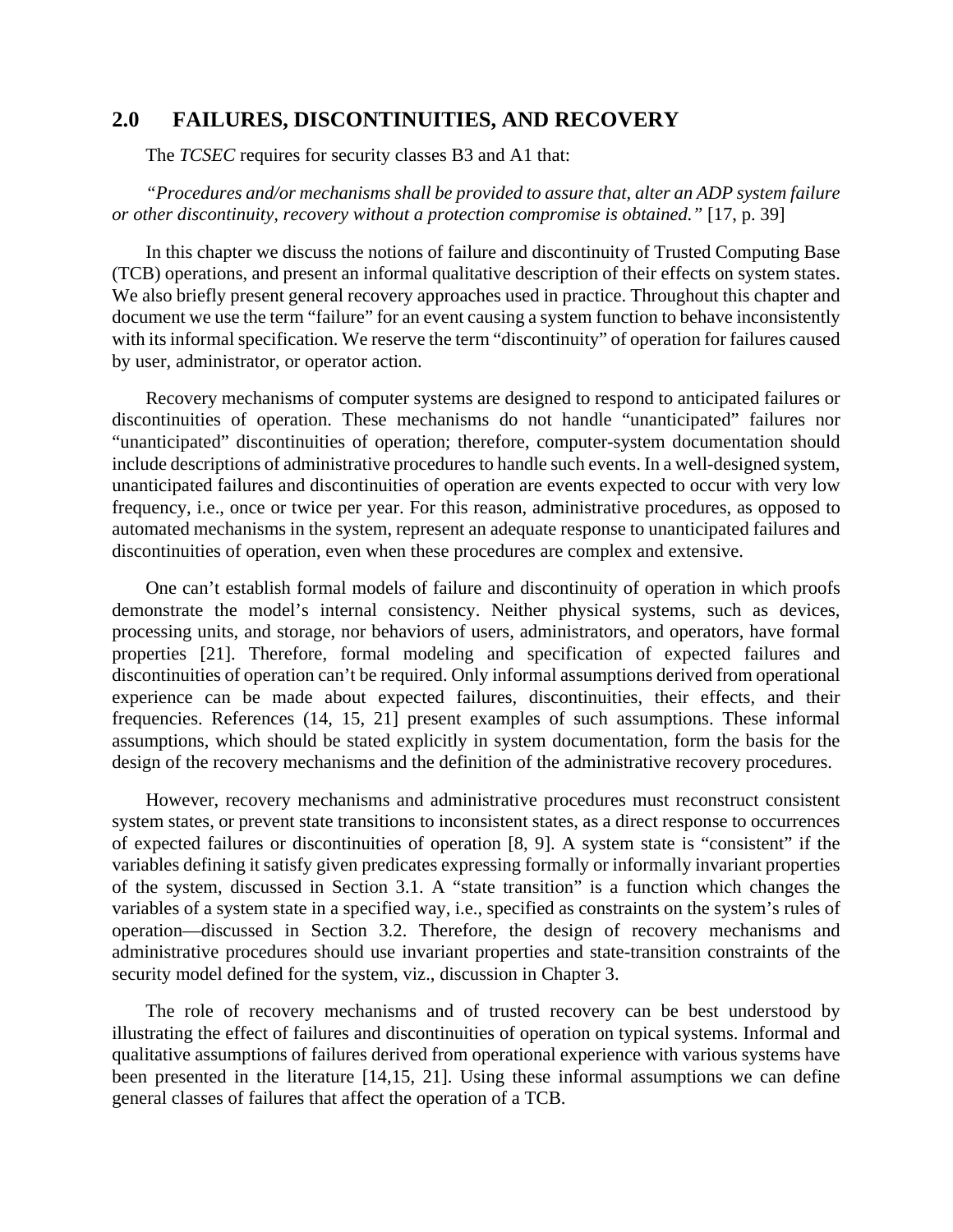One class of failures is identical to the class of errors caused when users pass wrong parameters to TCB primitives, or invoke the wrong TCB primitives, and when system resources are exhausted or found in an inconsistent state because of user actions. These are called statetransition failures or action failures. We cover this type of user-induced failure, which falls more naturally in the area of exception processing, for two reasons: (1) the failures of this class are, nevertheless, TCB domain failures regardless of their cause; and (2) the processing of these failures—not just their specification and documentation—is relevant to system security.

For example, incorrect error processing can bring the system into a state where a user cannot communicate with the TCB, or can contribute to the mishandling of covert channels. However, we place the major emphasis in this guideline on the more traditional notions of failure, namely TCB failures, media failures, and administrator-induced discontinuity of operation.

## **2.1 STATE-TRANSITION (ACTION) FAILURES**

State-transition failures, also called action failures, occur whenever a TCB primitive, which causes a state transition, cannot complete its function because it detects exceptional conditions during its execution. State-transition failures can be caused by bad parameters passed to TCB primitives, by exhaustion of resource limits, by missing objects needed during TCB primitive execution, and so on.

The effects of state-transition failures on TCB states are not as far-reaching as those of other failures. Because these failures occur often, the code of TCB primitives usually includes recovery mechanisms that undo the temporary modifications of system states before the primitive's return, thus returning the system to a consistent state. If the recovery mechanisms of TCB primitives fail to undo temporary modifications of system states, the system may remain in an inconsistent state and eventually crash. A crash is a failure that causes the processors' registers to be reset to some standard values [21]. Because consistent system states cannot be recovered from processor and primary memory registers after a crash, these registers are referred to as "volatile" storage. In contrast, consistent system states can usually be recovered from magnetic media such as disks and tapes; these media are called "nonvolatile" storage.

Examples of recovery mechanisms included in TCB primitives to undo temporary state modifications after state-transition failures are found in most contemporary operating systems. For instance, consider the "creat" primitive of a hypothetical UNIX(R) system which allocates i-node table entries before allocating file table entries [1]. If the file table entry is full at the time "creat" call is made, a state-transition failure would occur. Before returning to the caller, the recovery code of "creat" deallocates the i-node table entry allocated for the file that couldn't be created. Failure to deallocate such entries would cause the i-node table to fill up and remain full, causing a system crash.

<sup>(</sup>R) UNIX is a registered trademark of UNIX System Laboratories, Inc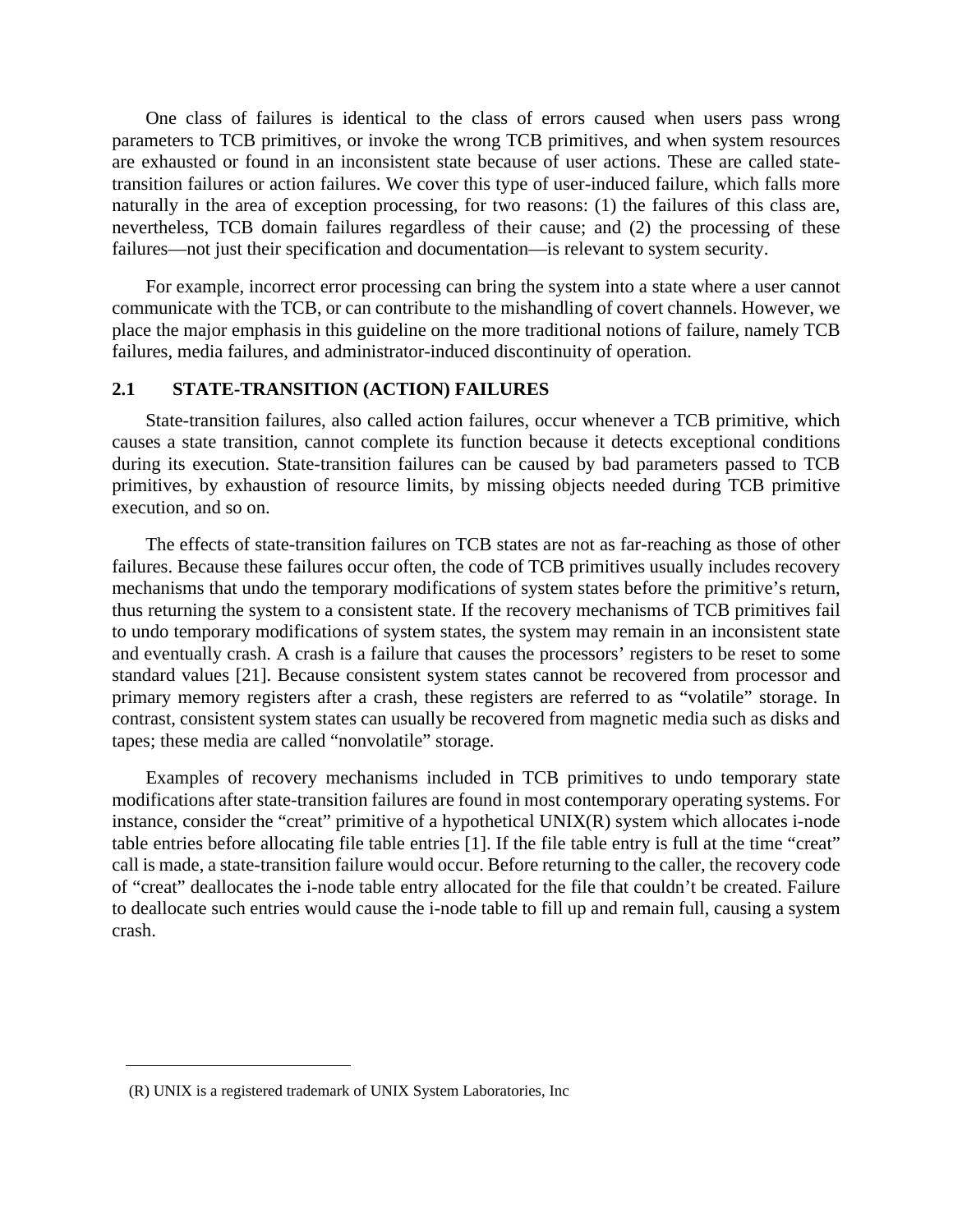### **2.2 TCB FAILURES**

TCB failures occur whenever the TCB code detects an error below the TCB primitives' interface which can't be fixed; i.e., the error cannot be masked. TCB failures are caused by persistent inconsistencies in critical system tables, by wild branches of the TCB code (possibly caused by transient hardware failures), by power failures, by processor failures, and so on. TCB failures always cause a system crash.

In systems providing a high degree of hardware fault tolerance, system crashes still occur because of software errors. Since crashes cause volatile storage to be lost, and since nonvolatile media usually survive crashes, recovery mechanisms can reconstruct consistent states in a maintenance mode of operation. After reconstructing a consistent state, the recovery mechanisms restart the system with no process execution in progress, e.g., processes that were active, blocked, or swapped out before the crash are aborted. New processes, which run the code of aborted processes executing at the time of the crash, can be started by users after the consistent state is reconstructed. Recovery mechanisms can reconstruct consistent states by either removing or completing incomplete updates of various objects represented on nonvolatile media. Properties of and design approaches for recovery mechanisms able to reconstruct consistent states from nonvolatile storage after TCB failures are discussed in Section 3.2 and Chapter 4.

Some TCB failures allow a system to shut down in an orderly manner. These failures may be caused by process swap-space exhaustion, timer-interrupt table exhaustion, and, in general, by conditions that can't be handled by TCB primitives themselves in normal modes of operation. Traps originated by persistent hardware failures, such as memory and bus parity errors, also may cause failures.

## **2.3 MEDIA FAILURES**

Media failures occur whenever errors are detected on some nonvolatile storage device that the TCB cannot fix (i.e., the errors can't be masked). Media failures are caused by hardware failures such as disk head crashes, persistent read/write failures due to misaligned heads, worn-out magnetic coating, dust on the disk surface, and so on. They also are caused by software failures such as TCB failures which make media unreadable.

The effect of media failures is that part, or all, of the media representing TCB objects become inaccessible and corrupt. Data structures relevant to system security also may be corrupted by media failures, e.g., object security labels. The system usually crashes unless the lost data can be retrieved from archival storage and rebuilt on a redundant storage device. Of course, media failures that don't affect TCB objects may not cause system crashes. If redundant media aren't available, or if users and administrators don't keep archival data up-to-date, media failures may become unrecoverable failures. Administrative recovery procedures may have to be used to bring the system to a consistent state. As discussed in Chapters 5 and 6, all these procedures should be explained in the system's Trusted Facility Manual.

### **2.4 DISCONTlNUITY OF OPERATION**

Failures induced by users, administrators, and operators cause discontinuities of operation. Inside an operating system, discontinuities of operation manifest themselves most often as statetransition failures, TCB failures, and, less often, as media failures. They are caused by erroneous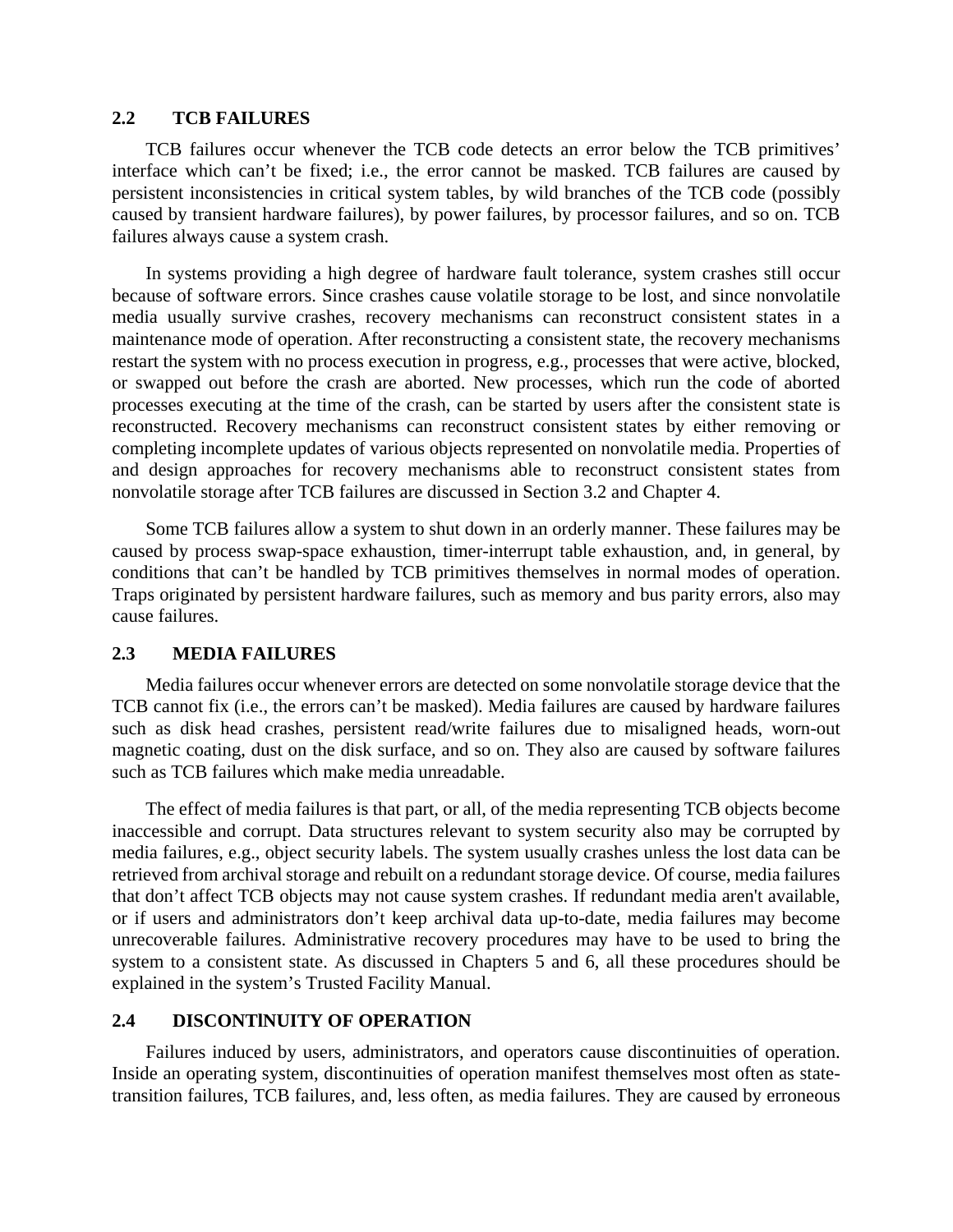actions, such as unexpected system shutdowns, e.g., by turning off the power. Also, they can be caused by lack of action, such as ignoring the exhaustion of critical system resources under administrative control despite documented or on-line warnings, e.g., audit trail is 95% full, insufficient swap space left, inadequate configuration installed, etc.

The effects of discontinuities of operation are the same as those of the state-transition and TCB failures mentioned above. Recovery mechanisms or administrative procedures necessary for the reconstruction of a consistent state also are correspondingly similar to those used for failures. For example, cancellation of a TCB primitive call by depressing the "break" key during the call's execution might have the same effect as a state-transition failure detected by the TCB primitive. Each TCB primitive and state transition would have to be designed either to ignore user cancellation signals during execution of critical code sections or to clean up internal data structures during the processing of such signals.

Actions such as system shutdowns by power-off action during execution of TCB code may cause TCB failures. Recovery mechanisms for TCB failures caused by power failures also may be able to handle unexpected system shutdowns. In either case, during subsequent power-on procedures, the TCB not only detects that TCB failures left the system in an inconsistent state, but also initiates recovery of a consistent state before the system enters the normal mode of operation.

Somewhat less often, administrator or operator actions cause media failures. For example, initiation of on-line diagnostic tests of a media controller during normal mode of system operation, instead of the maintenance mode, would most likely cause media failures. Similarly, initiation of TCB maintenance actions such as disk reformatting in the normal mode of operation would certainly cause subsequent media failures. Discontinuity of operation caused by administrator- or operator-induced failures may require use of administrative recovery procedures.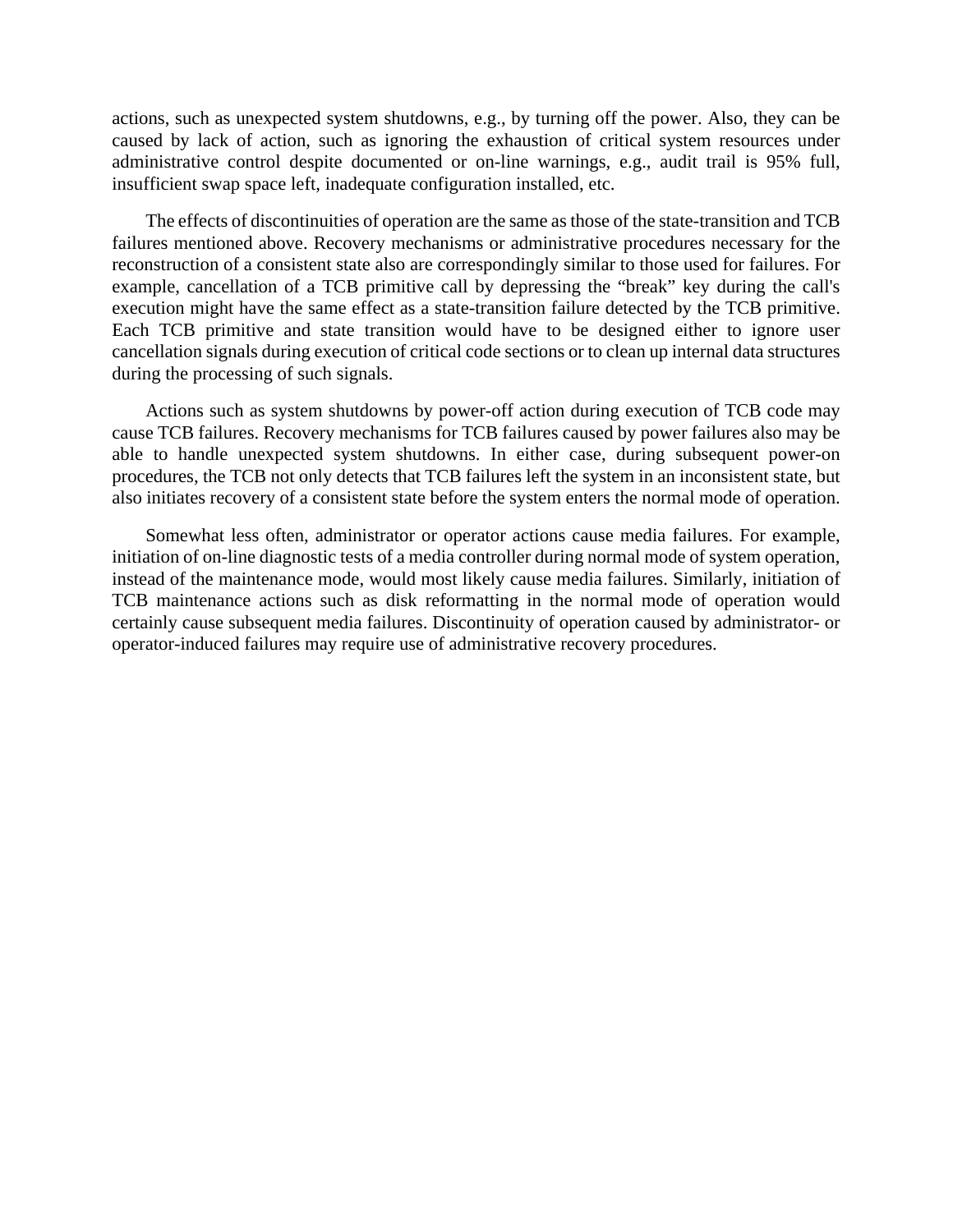# **3.0 PROPERTIES OF TRUSTED RECOVERY**

The properties of trusted recovery are defined in terms of two notions:*secure states* and *secure state transitions*. A system state is secure whenever consistency invariants derived from valid interpretations of security and accountability models are satisfied. A state transition is secure if both its input state and its output state are secure, and it satisfies the constraints placed on it by valid interpretations of security policy and accountability policy models.

Accountability models include models of user authentication, trusted path, and audit. The notions of invariants for secure states and constraints for specific state transitions are briefly illustrated in this chapter and discussed in detail in reference [11]. Reference [29] discusses the notion of a valid interpretation of a security model in detail and reference [3] illustrates it. For the sake of brevity, interpretations of security models aren't illustrated in this guideline.

## **3.1 SECURE STATES**

State-machine (or "state-transition") models of security, such as the Bell-La Padula model [3], define a state in terms of the following abstract variables:

- a. subjects (trusted and untrusted)
- b. objects
- c. access privileges
- d. access matrix (defining the privileges of subjects to objects)
- e. current access set (defining the privileges subjects can currently exercise over objects)
- f. security function (defining the subject's maximum and current subject clearance and the object classification)
- g. object hierarchy

These abstract variables are used in defining state invariants that help define the notion of the secure state. The following paragraphs labeled (1)-(5) discuss the use and characteristics of state invariants for trusted recovery.

### *(1) Security invariants are derived formally from security model interpretations.*

State-machine models also include conditions, or axioms, whose interpretations in a given system provide *invariant properties* which must be satisfied by secure states. For example, the conditions of the Bell-La Padula model include the following:

- a. the simple-security condition for subjects
- b. the \*-property for the security function
- c. the discretionary security condition for access privileges of current access sets
- d. the compatibility condition for object hierarchies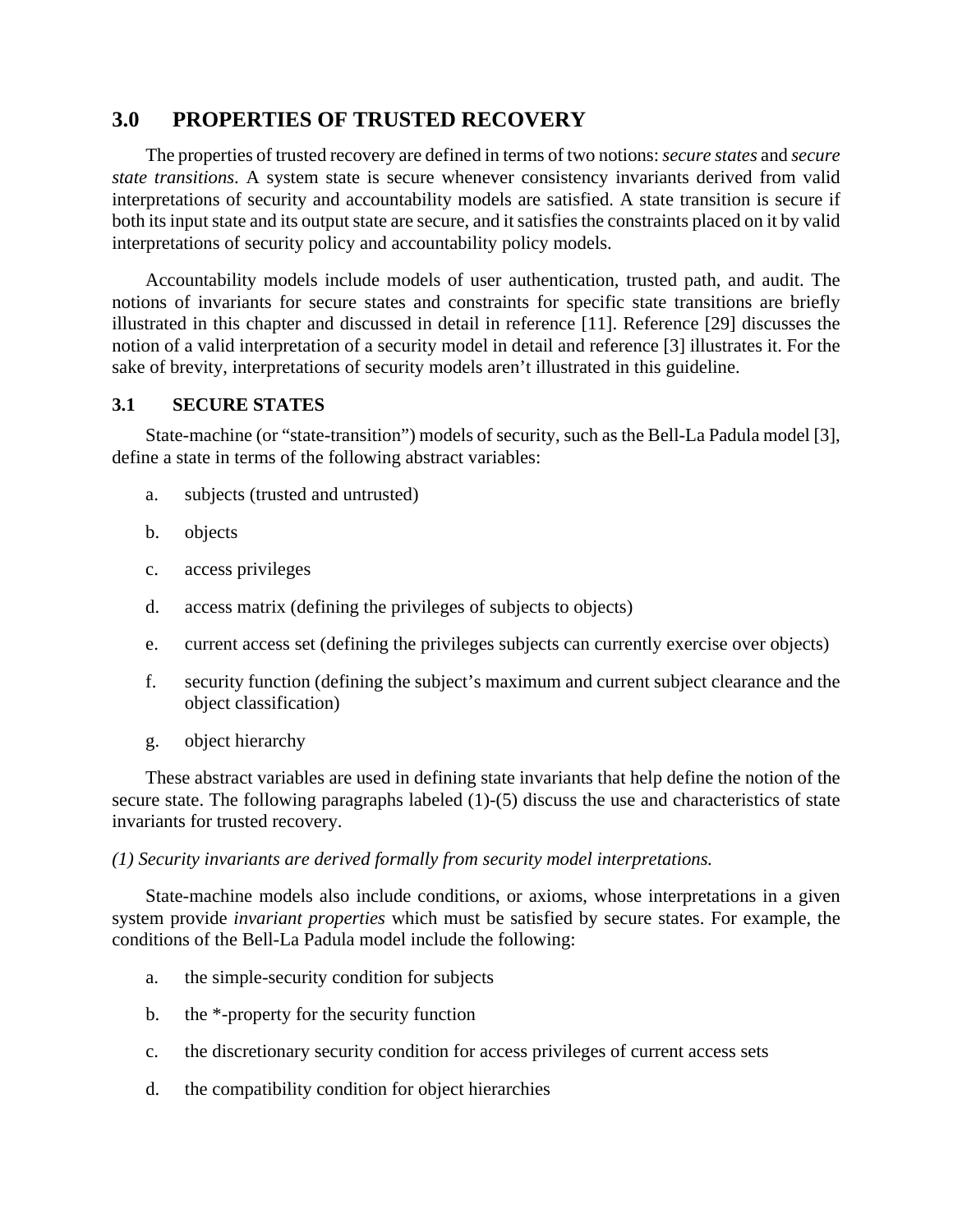The model description [3] precisely defines the specific meaning of these conditions in terms of the variables of the system states and the examples of their valid interpretations.

## *(2) Informally derived invariants should augment formally derived invariants whenever necessary.*

State-transition models might not include all the conditions that are relevant to the notion of security or accountability. Whenever this is true, new invariants need to be defined to augment the set of existing invariants derived from interpretation of model conditions (or axioms). For example, additional invariants may be defined for objects such as the password file, user-account file, security map file, and system configuration file, which are used by trusted processes of a system supporting the Bell-La Padula model. These invariants may refer to multiple types of objects, as illustrated in this example:

In all system states, all user and group identifiers must be unique, integer values; the identifiers' length may vary from zero to a defined maximum number of characters.

User and group identifiers may be included in a password file, a user account file, and a file defining group membership. Additional invariants also may be needed for areas of security and accountability policy where the interpretations of the model's conditions provide insufficient detail for a given system. For example, an invariant that is specific to TCBs implementing Multics-like access control lists (ACLs) [26] for discretionary access control may state:

In all system states, the entries of an ACL must be sorted as follows:

- $\langle$ user id.group id  $>$  entries precede  $\langle$ user id.\*  $>$  entries
- $\langle$ user id.\* > entries precede  $\langle$  \*.group id > entries
- $\langle$  \*.group id: > entries precede  $\langle$  \*.\* > entries

where "\*" represents the wild-card qualifier.

Similar invariants also should augment other areas of access control and accountability (e.g., invariants for user and system security profiles including minimum and maximum user clearances and object classifications; invariants for audit mechanisms).

Recovery mechanisms of a TCB become trusted only if they maintain secure states in the normal mode of operation, or detect insecure states and reconstruct secure states in the maintenance mode of operation, despite the occurrence of failures and discontinuities. To detect insecure states after system failures or to verify that recovered states are secure, recovery mechanisms must check whether security invariants are satisfied. All security invariants are relevant to the recovery mechanisms handling state-transition failures. These failures usually leave the system in the normal mode of operation, instead of causing the system to enter maintenance mode. Therefore, all invariants which must hold in the normal mode of operation also must hold after recovery from state-transition failures.

## *(3) Some security invariants may be irrelevant for trusted recovery.*

Not all security invariants are relevant for other classes of failures. For example, consider the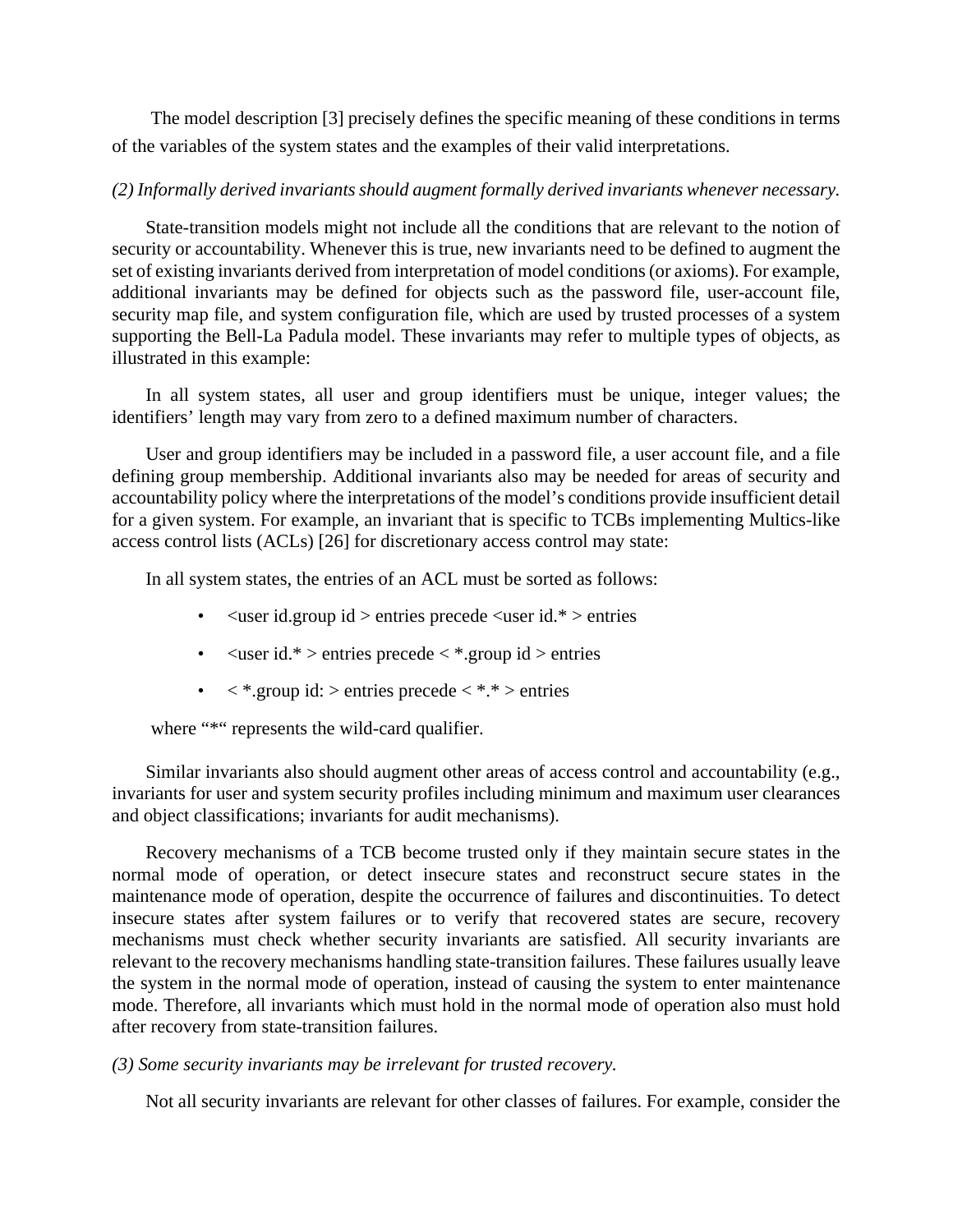case of TCB failures when all volatile memory is lost and the system enters maintenance mode. In maintenance mode, consistent states are recovered, security invariants are checked, and the system is placed back in normal mode of operation in a secure state that usually includes an empty set of user processes (i.e., untrusted subjects) and a corresponding empty current access set.

In most system-recovery designs, recovery mechanisms restart only a few of the trusted processes (e.g., the "login" process listening to terminals). User processes in execution at the time of TCB failure are aborted because their state is lost either along with the loss of volatile memory or during the recovery of secure states. Users can start new processes executing the code of these aborted processes after the system is placed in normal mode of operation. Therefore, after TCB failures, recovery mechanisms need not check invariant properties referring to the current access set.

For example, from the set of the invariants derived from the conditions of the Bell-La Padula model, only those corresponding to the simple-security condition and from the compatibility condition remain relevant for trusted processes and for the object hierarchy, respectively, after system crashes. However, if the current state of at least some user processes can be recovered after a TCB failure, other invariants derived from the conditions of the Bell-La Padula model (e.g., the \*-property), also become relevant. Thus, the types of relevant invariants depend on the type of desired and possible system-state recovery (e.g., a state with no active processes), no opened files or devices, or a state with at least some active processes, opened files and devices. The type of system-state recovery is determined by either the designers' choice or by other, non-*TCSEC* requirements. However, a complete set of security invariants should be derived from interpretations of security models for any type of system-state recovery.

### *(4) All TCB integrity invariants should be satisfied by trusted recovery.*

To detect insecure states, or to verify that recovered states are secure, recovery mechanisms also must verify whether integrity invariants of the TCB are satisfied. Internal TCB integrity invariants do not necessarily refer only to state variables defined by user-level security or integrity models. They also may refer to internal TCB variables used for object and subject representation, and may not be visible either at the user nor at the administrative interface of the TCB. For example, internal TCB-integrity invariants may require the satisfaction of the conditions below.

For all recovered states:

- a. A disk sector is either free or allocated.
- b. The sum of free and allocated disk sectors equals the total number of disk sectors.
- c. Every allocated disk sector occurs exactly once in exactly one object representation, and all free disk sectors do not belong to any object.
- d. All active objects are reachable from the root of their hierarchy.
- e. If an object's link count or reference count is zero, neither a link nor a reference exists to that object.

Most operating systems provide recovery mechanisms which attempt to detect internal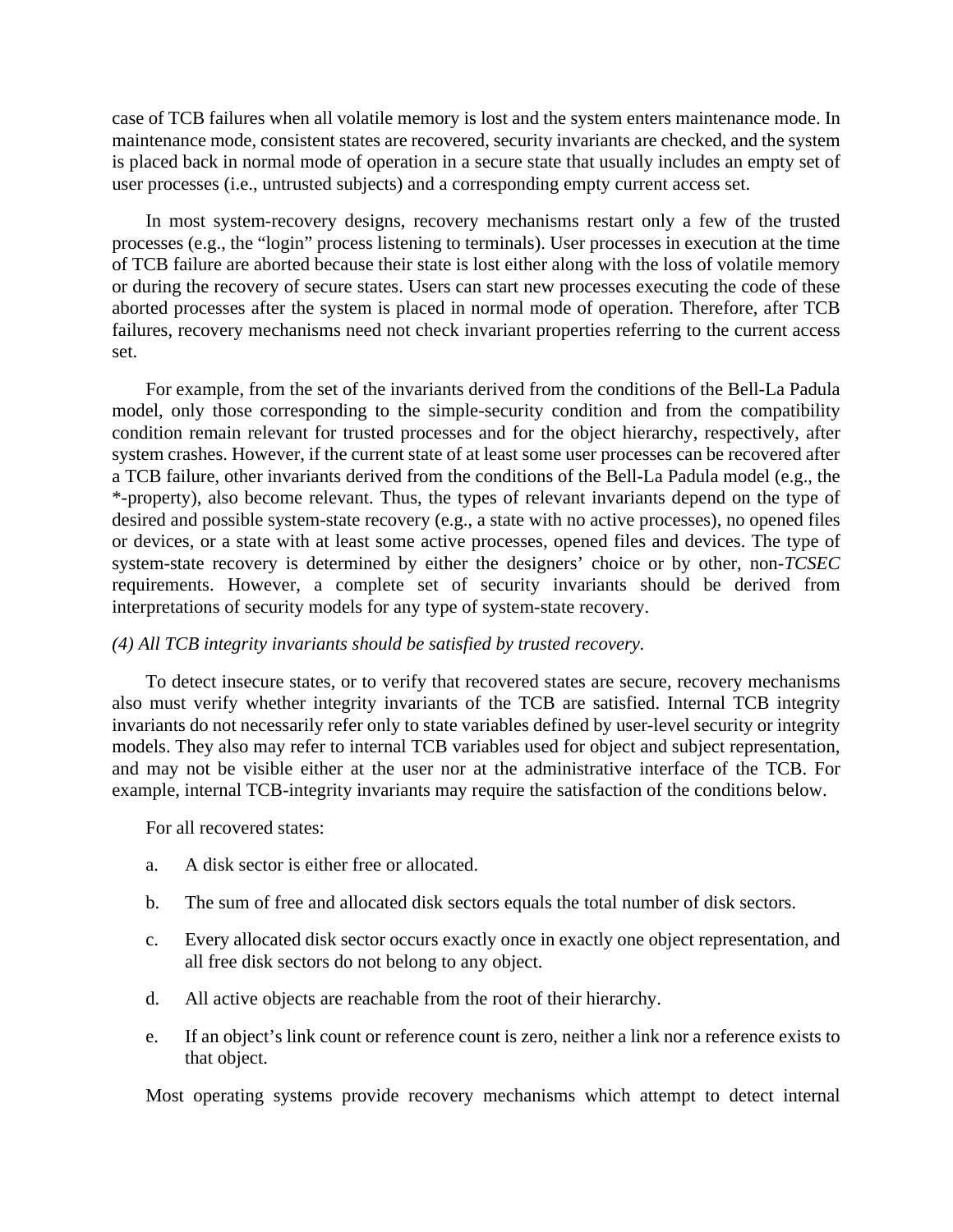inconsistencies after crashes and to recover consistent states. [1, §5.18] provides examples of internal operating system invariants for the UNIX file system which are enforced by the file system checking program "fsck."

#### *(5) Lack of security invariants makes trusted recovery impossible.*

The key role of secure-state determination in trusted recovery underlines the importance of security invariants. Lack of such invariants makes it impossible to determine whether TCB primitives can tolerate state-transition failures, i.e., whether TCB primitives clean up temporary state modifications before they return to their caller. Similarly, lack of security invariants make it impossible for the recovery mechanisms and procedures to determine whether the recovered state is secure even if all state transitions are designed to satisfy all model's constraints in the face of "expected" failures and discontinuities of operations, discussed in Section 3.2. "Unexpected" TCB failures, media failures, or discontinuities may still leave the system in insecure states. Whether such states are secure or insecure can only be determined by verifying the state invariants.

## **3.2 SECURE STATE TRANSITIONS**

A secure state transition originating from a secure input state guarantees that (1) its output state is secure, and that (2) *all security constraints* defined for it are satisfied. In contrast with an invariant, which is defined on the variables of individual states and holds for all state transitions, a constraint is a predicate that relates the variables of two or more states. A constraint may be relevant only to specific state transitions. A typical constraint is the following:

For any TCB primitive which changes the security level of an object, the new level must dominate the original security level of the object.

This constraint expresses a policy requirement that users can only upgrade, but not downgrade, the classification of an object. Other, similar constraints can be found in the appendix of reference [3], and in reference [11].

### *(1) Trusted recovery requires the satisfaction of all constraints.*

TCB primitives implement secure state transitions. The primitives may temporarily place the system in insecure states before they return to their caller. Any failure or discontinuity of operation during a state transition may leave the system in an insecure state. Furthermore, even if the recovered system state appears secure, it's possible that the constraints placed on the secure state transition (during which the TCB failed) are violated as a result of the failure.

For example, consider a state transition which changes the security level of an object and satisfies the constraint defined above in absence of failures. Because a security level may be a multi-field, multi-word data structure, any update to it requires the execution of several instructions including at least one I/O instruction. A failure may occur in the middle of the security level update; e.g., a power failure during the disk-write operation may leave the security level only partially updated. This may violate the constraint defined above but may not affect any state invariant. The update may have changed the clearance field and some, but not all, of the category fields of the security level before the failure. As a consequence, the resulting object security level would no longer dominate the original object security level, violating the above constraint. However, it's possible the resulting object security level satisfies all state invariants, such as those derived from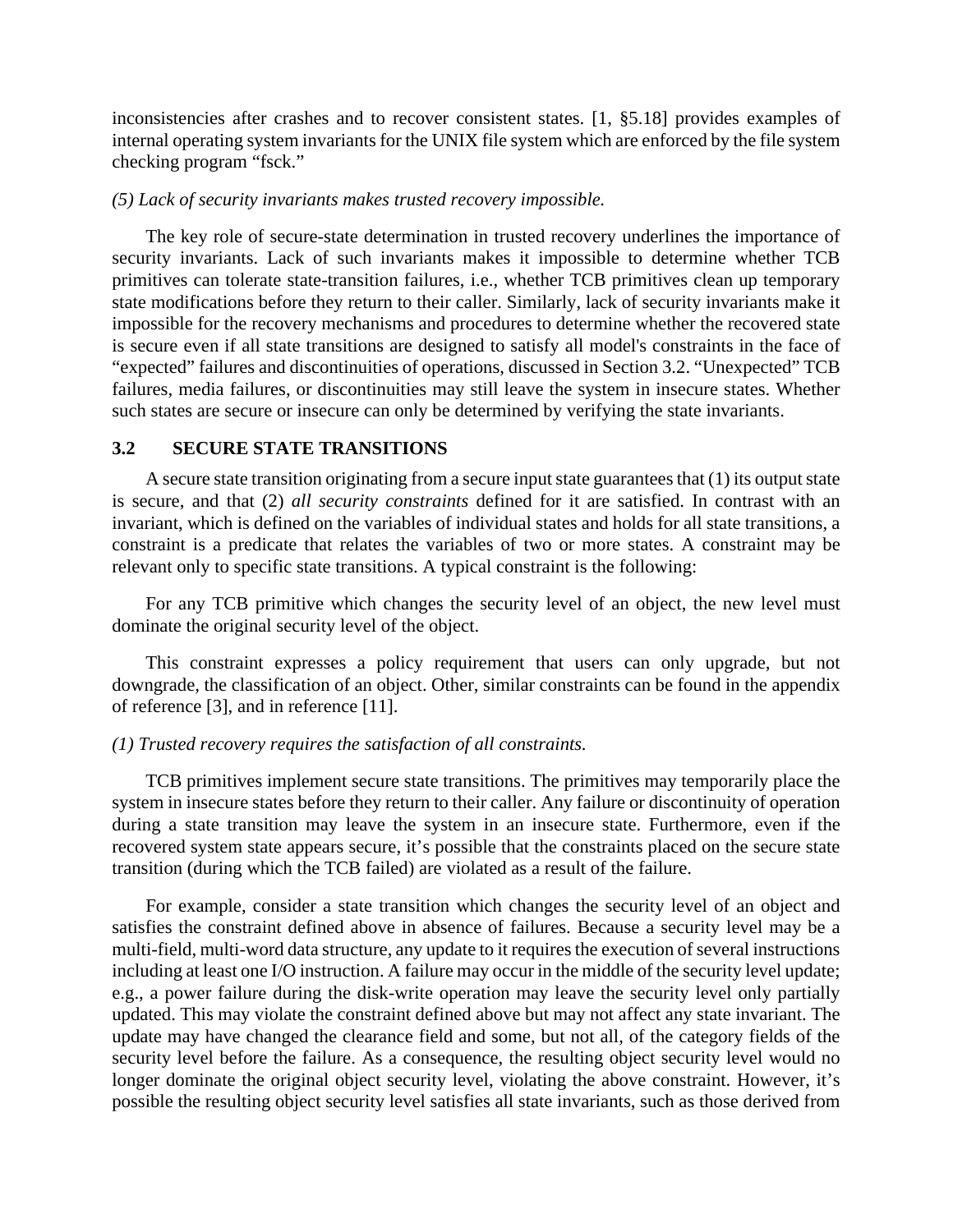the interpretation of the simple-security and compatibility conditions of the Bell-La P'adula model. Recovery mechanisms would have no way to detect whether the recovered state, which would include the update, is insecure.

Similar, and more probable, problems may appear when the TCB crashes in the middle of writing a label of a newly created file, in the middle of a security map update by a systemadministrator process, or in the middle of an update to a file containing an access control list or any other security-relevant data structure. The notion of atomicity, discussed in the paragraph below labeled (2), would prevent this type of recovery problem from violating system-security policy.

Recovery mechanisms can detect that the system is in an insecure state following a TCB or media failure, after extensive, time-consuming checks of security invariants, *without* relying on special designs of TCB code implementing secure state transitions. However, seldom are the recovery mechanisms able to recover an old secure state, or construct the new secure state from nonvolatile media, *without* relying on special design and implementation of TCB code that anticipates various types of failures.

Because constraints relate variables of old states with those of the new states created by secure state transitions, *failures may make it impossible to verify constraints.* In other words, the values of the old states may no longer be available, whereas the values of the new states may not be fully updated at the time of the failure. Thus, it's important to design the TCB code implementing state transitions so assurances provide the recovery of either the secure input state or the secure output state of a transition. In the latter case, the recovery mechanism should be guaranteed to satisfy the transition's security constraints—not just the secure-state invariants.

### *(2) Atomicity of all TCB primitives ensures trusted recovery.*

*Atomicity* is the key property of the TCB code implementing secure state transitions, enabling the recovery mechanisms to reconstruct secure states despite the occurrence of (anticipated) failures. Assuming that all state transitions can be serialized by concurrency control mechanisms [21], a state transition is "atomic" in the face of failures if it's either carried out completely or has no effect at all. In practice, this property implies that the TCB code implementing state transitions is designed to ensure that, for the class of anticipated failures, the recovery mechanisms are always able to reconstruct either input secure states or output secure states after failures.

The literature describes various approaches for providing atomicity at the operating system level [16, 21, 23, 25, 27], and at the data base management system level [14,15]. We summarize these approaches in Chapter 4.

### *(3) Atomicity of all TCB primitives is not always necessary for trusted recovery.*

In many operating systems or TCB primitives, it may be difficult to ensure that *all* secure-state transitions are atomic. Some operating system primitives consist of many individual object updates, and atomicity requires the implementation of these primitives as "transactions" (defined in Section 4.2.2 and in references  $[14, 15, 16, 21, 23, 25, 27]$ . The performance penalties and complexity of implementing transactional behavior in all TCB primitives might be prohibitive for many small operating systems.

In many small operating systems, a more practical approach is taken to the design of TCB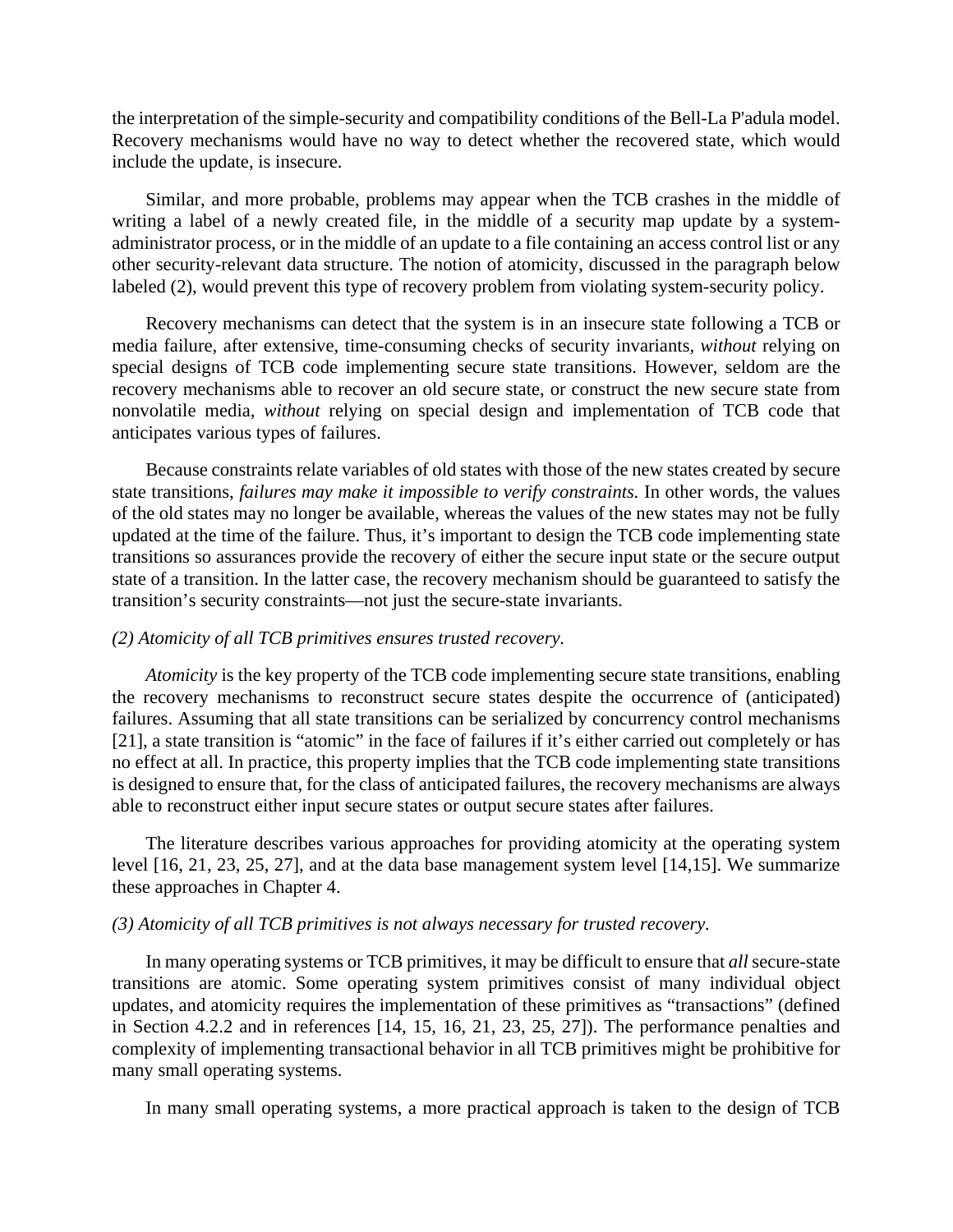primitives and object representations to aid recovery mechanisms in the detection of inconsistencies. It's acceptable to implement TCB-primitive mechanisms which only help detect inconsistent (insecure) states after crashes, but do not ensure atomicity of secure-state transitions. These implementations leave the task of reconstructing consistent or secure states to administrative users and tools. The choice of which TCB primitives should be made atomic (if any) or which TCB primitives should only help detect insecure states after crashes (but not be atomic) belongs to the system designers.

An example of a file system design allowing the detection of inconsistent states by a "scavenging" process is provided in [22]. The scavenging process recovers files whose representation is intact, and deletes files whose representations become inconsistent after crashes. To a large extent, the UNIX system calls are designed to ensure that the "fsck" program can detect a variety of file system inconsistencies after crashes, with only some facilities for consistent state recovery without administrative intervention, viz., [1, Chs. 5.16-5.18] and [5]. Section 4.2 presents examples of design considerations for TCB primitives which help the recovery mechanisms detect and correct inconsistencies.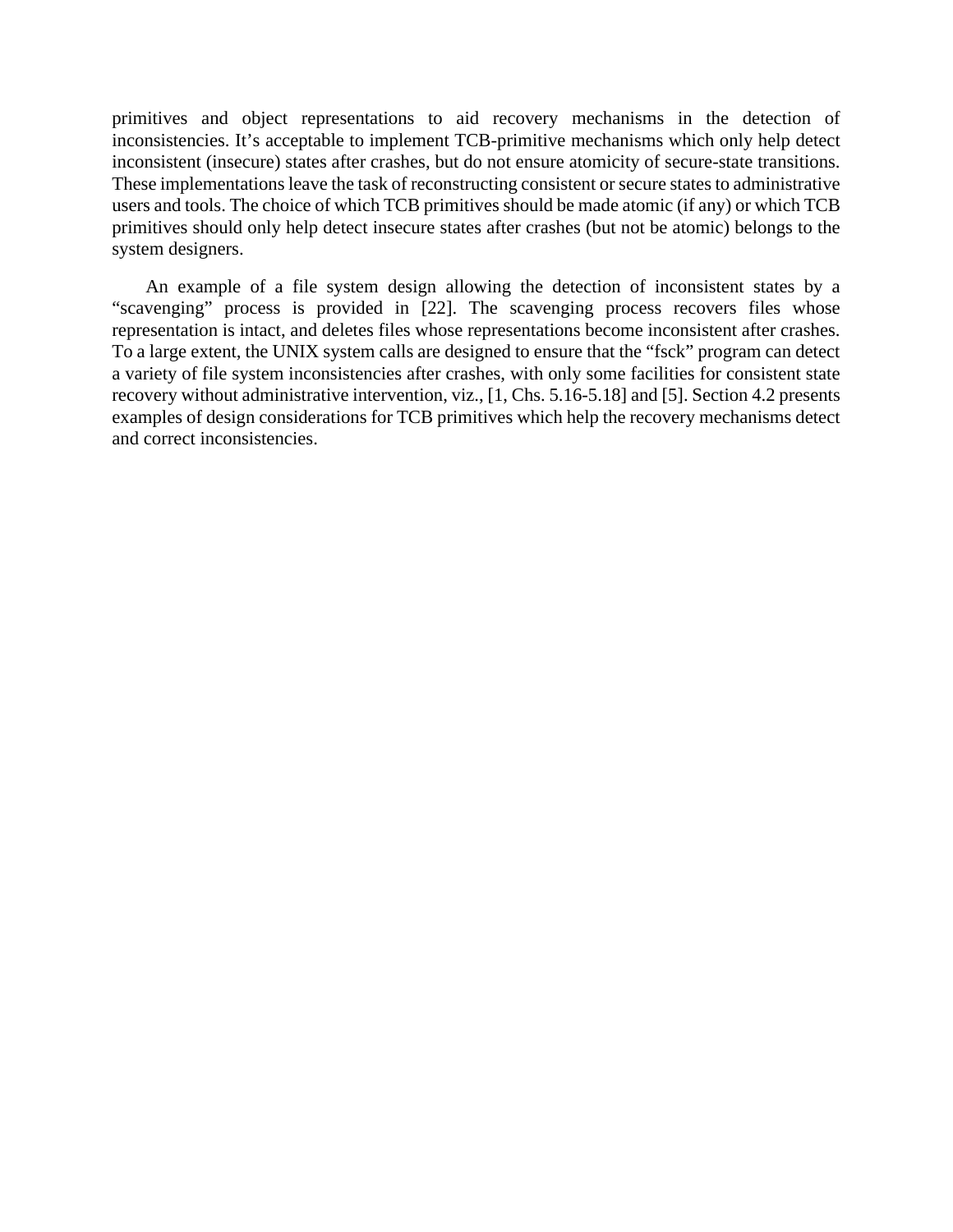# **4.0 DESIGN APPROACHES FOR TRUSTED RECOVERY**

In this chapter we discuss the responsibilities of administrative users in trusted recovery, outline some practical difficulties in designing trusted recovery mechanisms, and summarize several nonexclusive design approaches to recovery that may be used in trusted systems. We also review the main options for trusted recovery available to operating system designers. The primary goal of this chapter is to give the reader an overview of the recovery design issues presented in the literature and implemented in various systems during the past decade.

## **4.1 RESPONSIBILITY FOR TRUSTED RECOVERY**

The responsibilities for trusted recovery fall into two categories depending on the type of failure that occurred: (1) TCB design responsibility, and (2) administrator responsibility. Statetransition failures are routinely handled by designs of TCB primitives without placing the system in maintenance mode. Controlled system shutdown and subsequent rebooting also is performed by the TCB with little or no administrative intervention, viz., the "fsck" program of UNIX.

In contrast, emergency system restarts and cold starts are performed primarily by system administrators using TCB-supported tools. Among the system administrators, the System Programmer role is responsible for trusted recovery functions (e.g., consistency checks on system objects, on individual TCB files and databases, repair of damaged security labels, and so on [24]). The Security Administrator also may perform recovery responsibilities whenever the System Programmer's role is not separately identified by the system's design.

The System Programmer role may have additional tools necessary for checking the integrity of TCB structures and the security invariants of the initial state, i.e., for establishing the initial secure-system state. The determination of this state is similar to the determination of whether a recovered state is secure. However, the initial system state may not necessarily be identical to a recovered state because, unlike a recovered state, the initial state may not contain any user-visible objects. Thus, fewer invariants may be relevant for determining the security of the initial states.

Tools such as the ones suggested in reference [2], for identifying vulnerabilities of certain system states, also may be useful both for establishing secure initial states and recovered states. Because some of the tools used for detecting insecure states and for repairing various system data structures place the TCB in maintenance mode (e.g., fsck tools [1, 5]), the use of these tools should be restricted to the System Programmer role.

## **4.2 SOME PRACTICAL DIFFICULTIES WITH CURRENT FORMALISMS**

The key role of secure state invariants and of state-transition constraints in trusted recovery suggests that designs of B3-A1 systems should use state-machine models of security policy [11], instead of other types of models, such as information flow models, which are not defined in terms of secure states and secure-state transitions. Although in principle this suggestion appears to be sound, in practice the existing state-machine models of security policy, such as [3], are not fully adequate for designing trusted recovery mechanisms. This is the case for at least the following two reasons.

First, when current state-transition models are interpreted, the state invariants and transition constraints for trusted processes acting on behalf of system administrators are inadequate in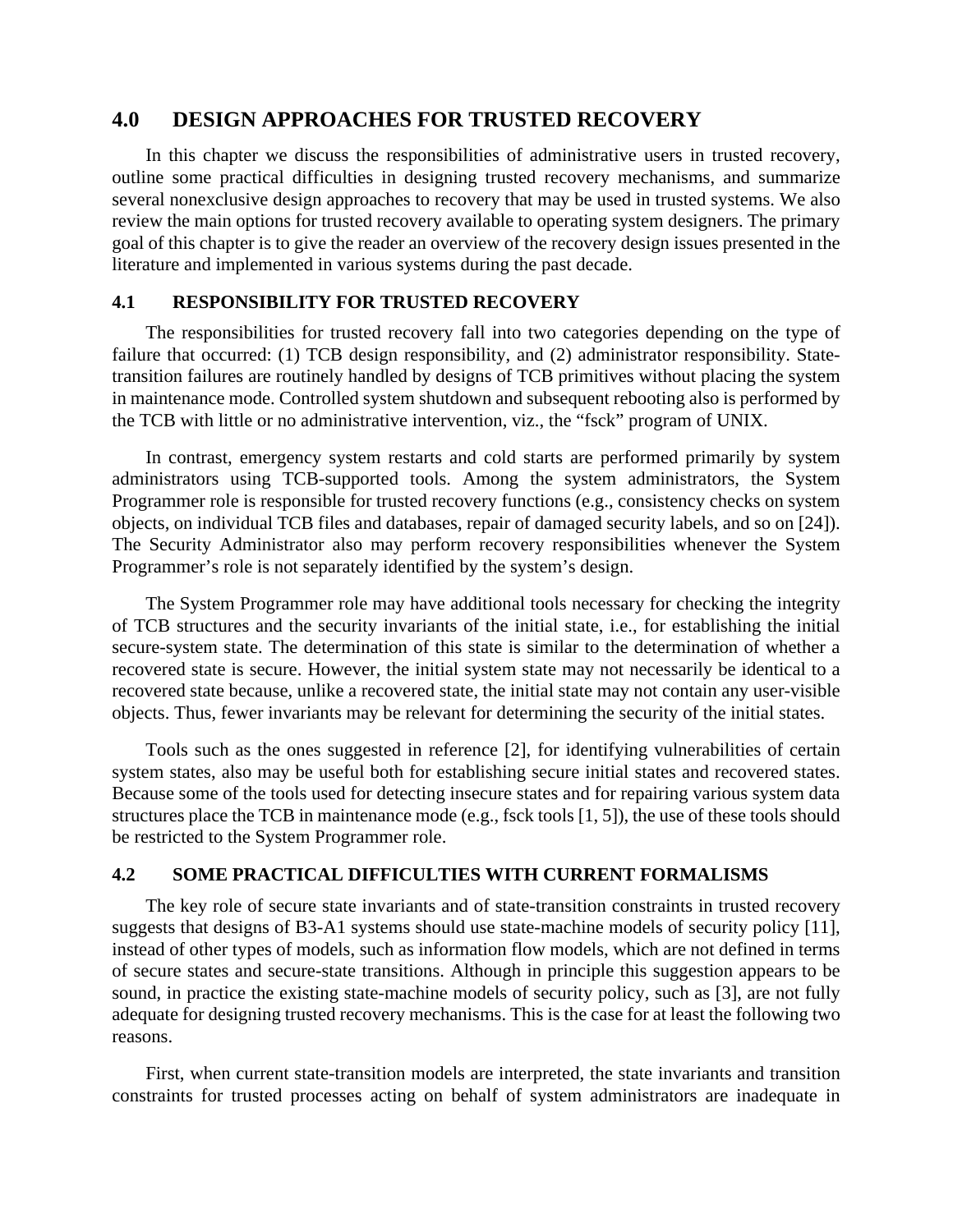number. Second, extant models do not include accountability properties of secure systems, thus making the formal derivation of accountability invariants and constraints impossible. The apparent reason for these inadequacies of extant state-machine models is that they are too abstract to include system-specific invariants and constraints for the areas mentioned above.

Invariants and constraints that need to be defined for trusted processes and for administrative programs in the accountability area are significantly more numerous and complex than those derived from extant state-machine models for other TCB areas. An attempt to define state invariants in the trusted process area —for formal security-verification purposes, not for trusted recovery—is reported in [4]. Appendix E of reference [19] defines a fairly extensive list of invariant conditions for state variables in the accountability area for the specific purpose of verifying the security of initial and recovered system states.

Lack of *formal* invariants and constraints for state variables and state transitions of trusted processes and accountability programs makes it difficult to determine formally whether TCB primitives can tolerate even state-transition failures, e.g., determine formally whether inconsistent states are cleaned-up properly before primitives return to callers. To determine formally whether recovery mechanisms can reconstruct current states, or complete state transitions in maintenance mode after expected TCB or media failures, is a challenging task for anyone. However, *informal* derivation of system-specific invariants and constraints is acceptable for design of trusted-recovery mechanisms so long as evidence is provided of their correct and extensive use in design of these mechanisms. Such use represents significant added assurance these mechanisms are designed correctly.

## **4.3 SUMMARY OF CURRENT APPROACHES TO RECOVERY**

## **4.3.1 Types of System Recovery**

Operating systems' responses to failures can be classified into three general categories: (1) system reboot, (2) emergency system restart, and (3) system cold start [14].

*System reboot* is performed after shutting down the system in a controlled manner in response to a TCB failure. For example, when the TCB detects the exhaustion of space in some of its critical tables, or finds inconsistent object data structures, it closes all objects, aborts all active user processes, and restarts with no user process in execution. Before restart, however, the recovery mechanisms make a best effort to correct the source of inconsistency. Occasionally, the mere termination of all processes frees up some important resources, allowing restart with enough resources available. Note that system rebooting is useful when the recovery mechanisms can determine that TCB and user data structures affecting system security and integrity are, in fact, in a consistent state.

*Emergency system restart* is done after a system fails in an uncontrolled manner in response to a TCB or media failure. In such cases, TCB and user objects on nonvolatile storage belonging to processes active at the time of TCB or media failure may be left in an inconsistent state. The system enters maintenance mode, recovery is performed automatically, and the system restarts with no user processes in progress after bringing up the system in a consistent state.

*System cold start* takes place when unexpected TCB or media failures take place and the recovery procedures cannot bring the system to a consistent state. TCB and user objects may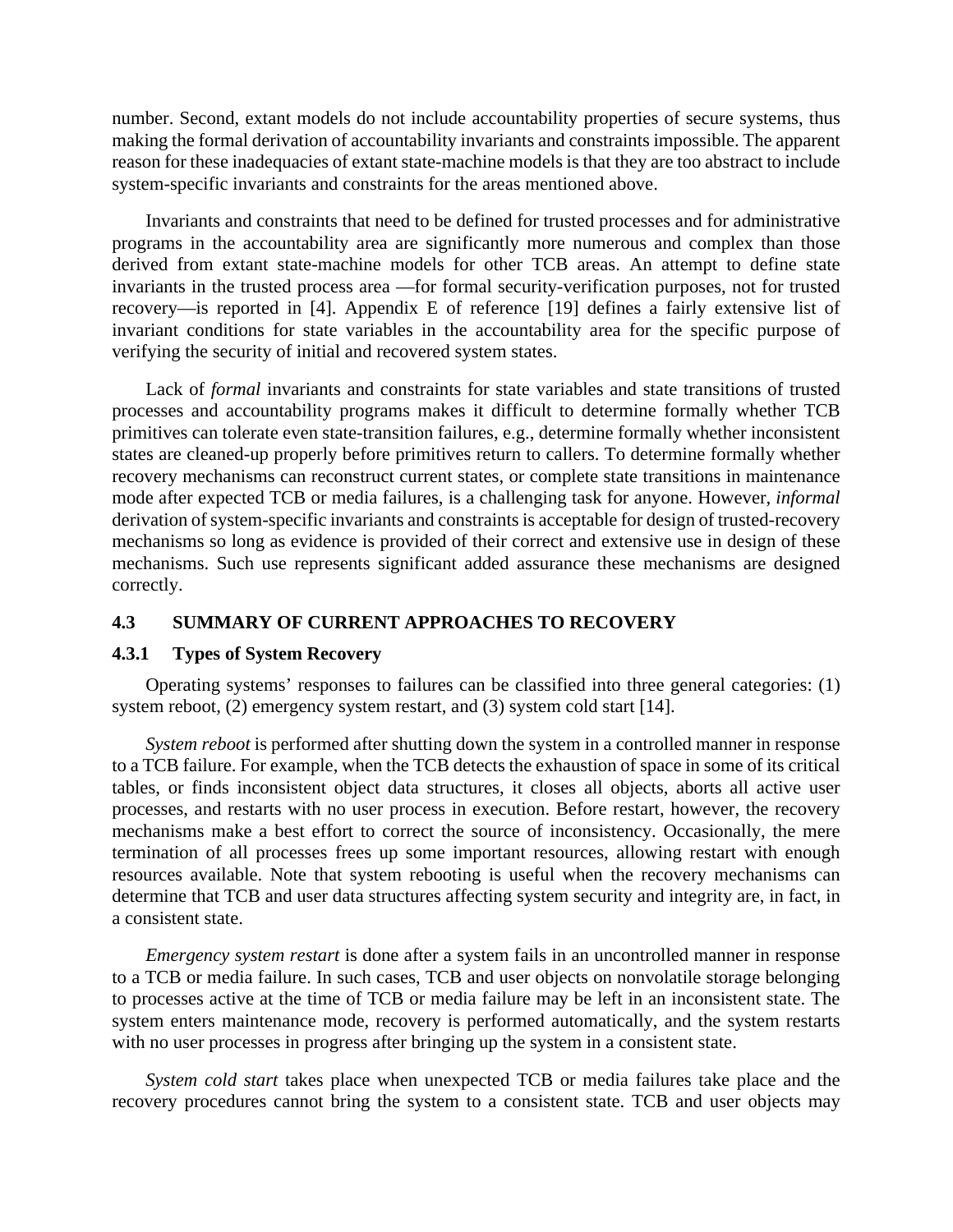remain in an inconsistent state following attempts to recover automatically. Intervention of administrative personnel is now required to bring the system to a consistent state from maintenance mode.

## **4.3.2 Current Approaches**

A possible view of automated recovery mechanisms for TCBs would be to consider all internal TCB data structures and security attributes as a database. This view is useful because significant technological advances in database consistency and recovery have been made in the last decade; in principle, one could use these advances for the design of trusted recovery for TCBs. For this reason, we review possible approaches used in data management and other storage systems for implementing atomic actions and transactions.

An alternative approach to recovery, used mostly at the operating system level relies on detection of inconsistencies caused by failures during non-atomic state transitions and subsequent correction of those inconsistencies. This approach, generally called the "optimistic" approach to recovery (and to the serializability of actions), assumes that TCB failures are rare, and therefore the overhead penalties of its extensive recovery mechanisms don't affect the overall performance significantly. In general, the optimistic approach to recovery has better overall performance than approaches which make all state transitions atomic, but recovery is significantly more difficult to design. Section 4.3.4 provides examples of operating system mechanisms that help detect TCB inconsistencies after failures.

## **4.3.3 Implementation of Atomic State Transitions**

An action is atomic if it's *unitary* and *serializable*; it's unitary if it either happens or has no effect; it's serializable if it's part of a collection of actions where any two or more actions relating to the same object appear to execute in seemingly serial order [14, 15, 21, 25, 27]. A transaction consists of a sequence of read and write actions, and is atomic if its entire sequence of actions is unitary and serializable. Examples of TCB primitives which should be implemented as atomic actions or transactions include updating a password file, updating a security map, changing a security level, changing a user security profile, updating an ACL, and linking or unlinking an object to a hierarchy.

Three basic techniques are used to implement atomic actions and transactions: (1) update shadowing, (2) update logging, and (3) combinations of update shadowing and logging. A major difference between shadowing and logging is that systems using shadowing accomplish all updates to redundant disk pages or files until all updates of an atomic transaction are finished, and then introduce these updates into the original system data; whereas systems using only logging write each update on a log first and then update the original system data directly, i.e., the updates are done in place.

The advantages and disadvantages of both alternatives, the storage and 110 requirements for nonvolatile memory, and the notions of two-phase commits in transaction implementations are discussed in [14,15].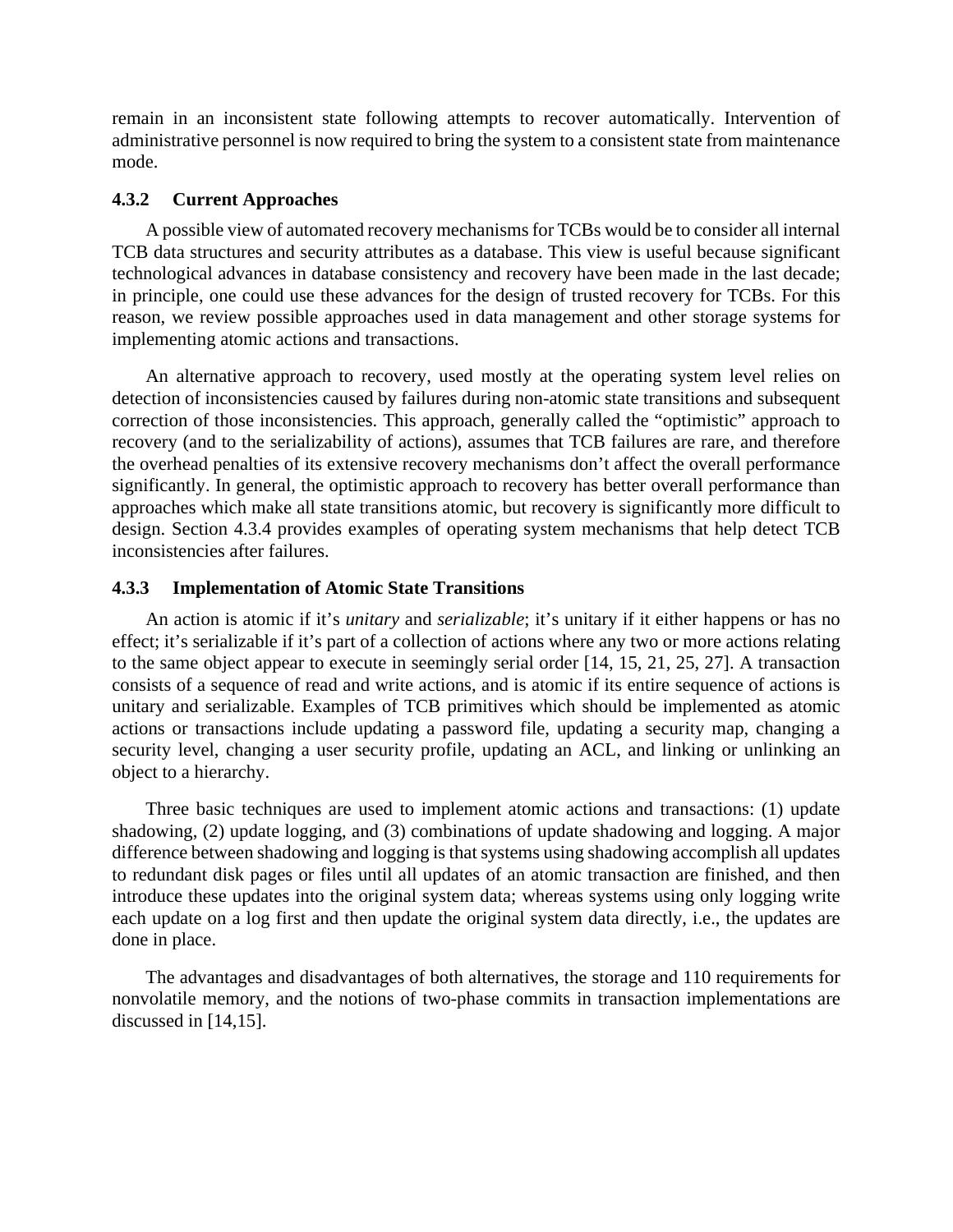### **4.3.3.1 Shadowing**

The central idea behind making a TCB primitive behave as an atomic transaction is that of updating the primitive in two phases. First, all the updates of the primitive are collected in a set of "intentions," without changing the system's data, i.e., the updates are not performed in place. The last action of the primitive is to commit its updates by adding a special "commit" record to the set of intentions.

Second, the updates of the intentions set replace the original data in the system, making the updates visible to other system actions or transactions.

If a crash occurs after the commit record is written, but before all intentions replace the original data on nonvolatile storage, the second phase is restarted by the recovery mechanisms as often as necessary (because there may be subsequent crashes during recovery), without leaving any undesirable side effects. Thus, the recovery mechanisms can complete a state transition interrupted by the crash by carrying out all update intentions. Then the set of intentions is erased.

The recovery mechanisms are able to construct the new secure (output) state which would have been produced by the state transition had failure not interrupted it. If a crash occurs before writing the commit record, the recovery mechanisms can only find, or reconstruct, an incomplete set of intentions on nonvolatile storage and erase them. Thus, the recovery mechanisms retain the original secure (input) state prevailing before the crash interrupted the state transition.

To ensure that the above scheme works correctly for an expected set of TCB and media failures, the nonvolatile media must be designed in such a way that (1) the recovery mechanisms can find or reconstruct complete sets of intentions after a crash or determine the intentions list is incomplete (e.g., no commit record is found for it); and (2) the action which writes the commit record, and therefore completes the set of intentions, is itself atomic.

To ensure property (1) above, redundant storage is used to represent sets of intentions, e.g., a pair of related disk pages are written sequentially with the same intention data. The placement of each page of a pair on nonvolatile media, which defines the pair's relationship, is chosen so at least one of the two pages survives all "expected" failures. For example, if the redundant storage containing intentions lists is expected to survive disk-head crashes, the disk should be duplexed and page "*a*" on the first disk also is written as page "*a*" on the second disk. However if the redundant storage is only expected to survive disk-read failures, page "*a*" also is written as page "*f(a)*" on the same disk, where the function "*f*" defines the relationship between the addresses of the two pages. The only inconsistency-detection and reconstruction tasks to be performed relate to the recovery of complete intentions sets after each crash. Note that the inconsistency-detection and reconstruction tasks are placed at a low level within the TCB and, therefore, need not concern themselves with the maintenance of type properties of various objects the TCB may have updated at the time of the crash.

To ensure (2) above, the last disk-write operation to the intentions set, which commits the transaction, should be implemented with a single hardware-provided 110 instruction that's either atomic or detectably non-atomic with respect to the set of expected failures. Most commercially available I/O hardware satisfies this requirement.

This scheme, called *shadowing*, was conceived by Lampson and Sturgis in 1976, was reported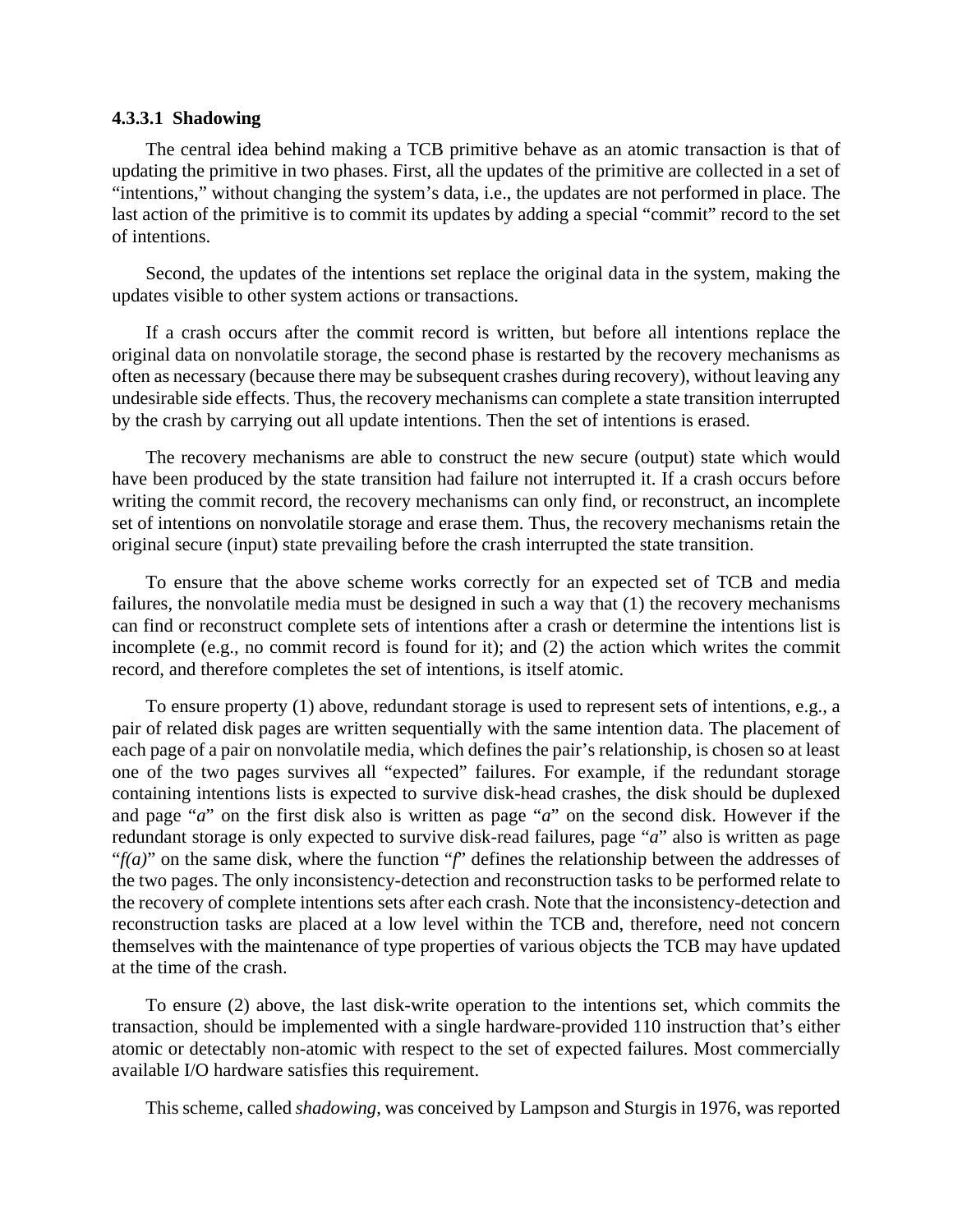in detail in [21], and was implemented in several distributed storage systems at Xerox PARC [20, 23, 25, 27].

## **4.3.3.2 Logging**

Mechanisms which assure that a TCB primitive exhibits transaction atomicity and which are based on logging assume that nonvolatile storage exists which can be made reliable enough to survive all expected failures, e.g., by storage duplexing. With logging, each update of a TCB primitive, including both the original object values and the update values, is written onto a log represented on nonvolatile storage before the object being updated is actually modified in storage, i.e., updated in place. The last action of the primitive is to write a commit record on the log, signifying the end of the primitive's invocation.

If the system crashes before the commit point, the entire TCB primitive, i.e., transaction, is aborted. Because the log is written before any individual update is made in place, all updates can be undone during recovery merely by reading the log records of the primitive and restoring the original values saved in the log entries. Complex consistency checks are unnecessary. Thus, the recovery mechanisms can retain the original (input) state prevailing before the state transition was interrupted by the crash. This protocol is called "the write-ahead log" protocol in [14, 15] and implemented in [18]. However, if the system crashes after writing the commit record onto the log, then all updates of that TCB primitive can be redone from the log records. Thus, the only reconstruction activity remaining is that of restoring object contents from the log records.

Logging mechanisms similar to the one just outlined have been used in database management systems for a long time. Complete description of similar logging mechanisms, which in practice also may include state checkpointing and transaction savepointing features, are found in [14, 15], and in systems reference manuals of many commercially available database management systems [18].

### **4.3.3.3 Logging and Shadowing**

Both logging and shadowing have relative advantages and disadvantages. These are discussed in [15]. Gray et al. point out that the performance characteristics of shadowing make it a desirable mechanism for small databases and systems, whereas logging is desirable in large database systems. In practice many systems combine both mechanisms to retain the advantages of each [15, 16].

In general, operating systems and TCBs maintain relatively small databases for implementing security policies. Many of the extant operating systems, such as UNIX, already use simple versions of file shadowing to do some atomic actions and transactions. Few operating systems implement logging at the TCB level for recovery reasons. Logging is used mostly at the application level, outside the TCB.

Both informal [21] and formal [16] proofs of correctness for recovery mechanisms using shadowing, or shadowing and logging, are in the literature. All these proofs make only informal assumptions of failure behavior.

### **4.3.4 Recovery with Non-Atomic State Transitions**

Many of the extant operating systems take an "optimistic" approach to recovery. Designs of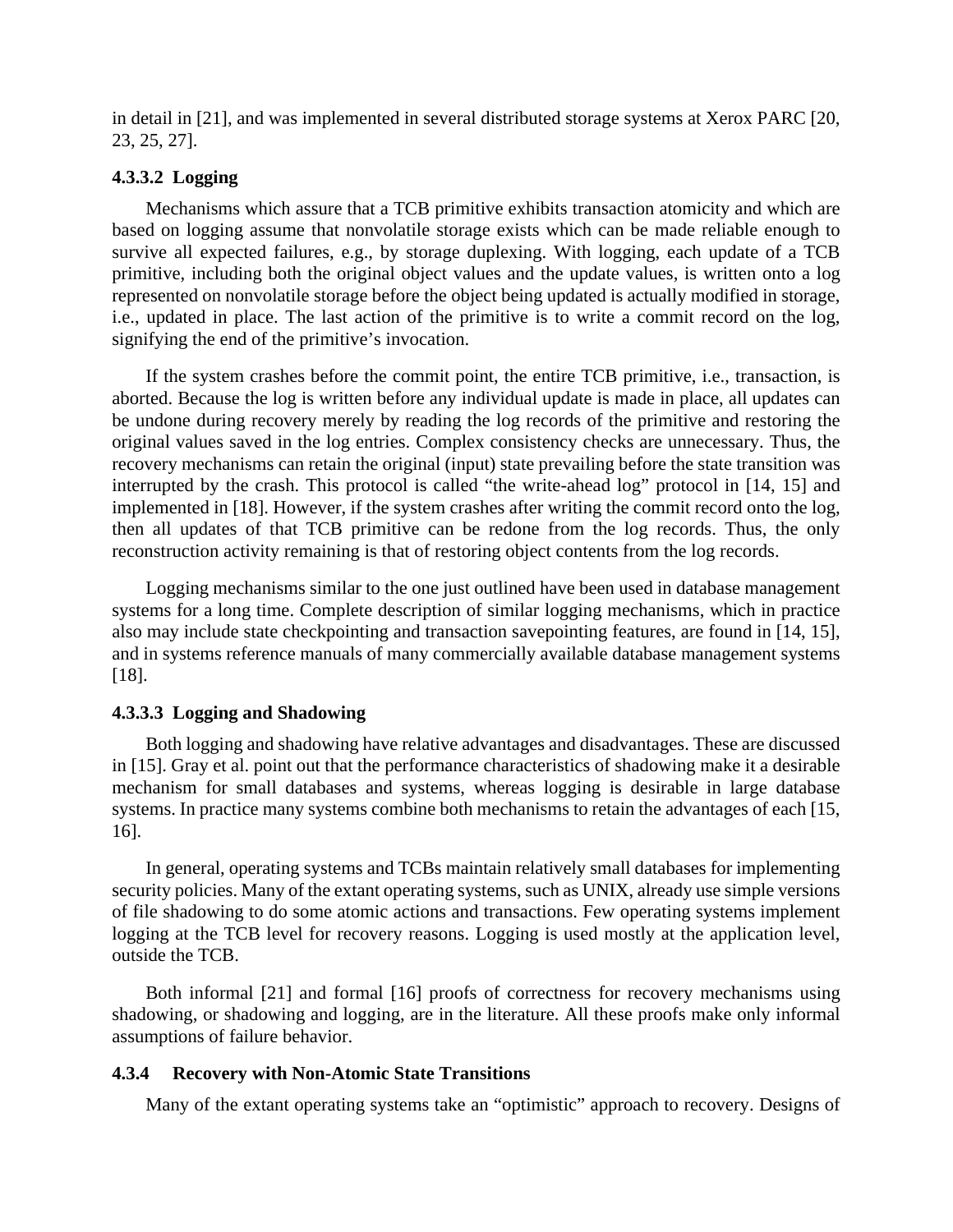such systems assume failures requiring system restart are rare. Therefore, the performance penalties in normal mode of operation and design complexity caused by TCB primitives with atomic behavior may be unwarranted. Whether such penalties are significant is still a matter of some debate. For some performance figures the reader should consult references [14] and [23).

Subtle system-specific properties are encountered in designs of TCB primitives that don't support atomic state transitions but nevertheless help ensure that the recovery mechanisms can reconstruct a consistent system state. In this section, we present an example of a generic source of inconsistency caused by TCB crashes, and illustrate specific properties of non-atomic TCB primitives enabling recovery of consistent, secure states. Of course, these properties aren't necessarily sufficient for trusted recovery. Although other similar properties may be found for trusted recovery, demonstrating their sufficiency for trusted recovery with non-atomic TCB primitives remains a challenge of individual system design.

### **4.3.4.1 Sources of Inconsistency--A Generic Example**

A typical inconsistency caused by TCB crashes appears in operating systems maintaining several related data structures within the TCB to enable the sharing, protection, and management of objects. For example, user-level references to an object, which are stored in directories, typically point to a single "object map" (e.g., an entry in the "object map table," in the "master object directory," in the "global object table," in a "volume table of contents," or an i-node in the "i-node space"). This map contains various fields defining object attributes such as length, status (active/ inactive, locked/unlocked, access and modification time, etc.), access privileges or ACL references, and a list of memory blocks allocated to the object referenced by the map. The map identifies the object's representation on secondary storage. A copy of all the object maps representing active objects is kept in primary memory. These copies identify the representation of objects in a cache of active objects. The memory blocks allocated to the object representation may themselves contain user- level references to other objects, e.g., whenever the object is a directory.

Any TCB primitive which deletes such an object has to invalidate and/or deallocate at least two of the three related data structures, viz., the object representation and the object map. In most systems, the outstanding user-level references to the deallocated object, e.g., user-directory entries for the deallocated object, also have to be invalidated or deleted. Capability-based systems are an exception to this because capabilities are user-level object references which can't be reused owing to their use of system-wide unique identifiers [12].

The invalidation or deletion of the three types of related structures (*user-level references* => *object map* => *object representation*) during a TCB-primitive invocation should be performed in a single atomic action or transaction. Similarly, any TCB-primitive invocation which creates an object and a reference to it would have to allocate all three related structures in a single atomic action or transaction. Should the TCB primitives allocate/deallocate the three related structures independently using non-atomic actions, crashes between the allocation/deallocation of one of the related structures and the rest might leave references pointing to nonexistent objects, causing a "dangling-reference" problem. Alternatively, such crashes might leave references to already allocated objects of other users, causing an "object-reuse" problem.

### **4.3.4.2 Non-Atomic TCB Primitives**

Some designs of TCB primitives enable recovery mechanisms to reconstruct consistent states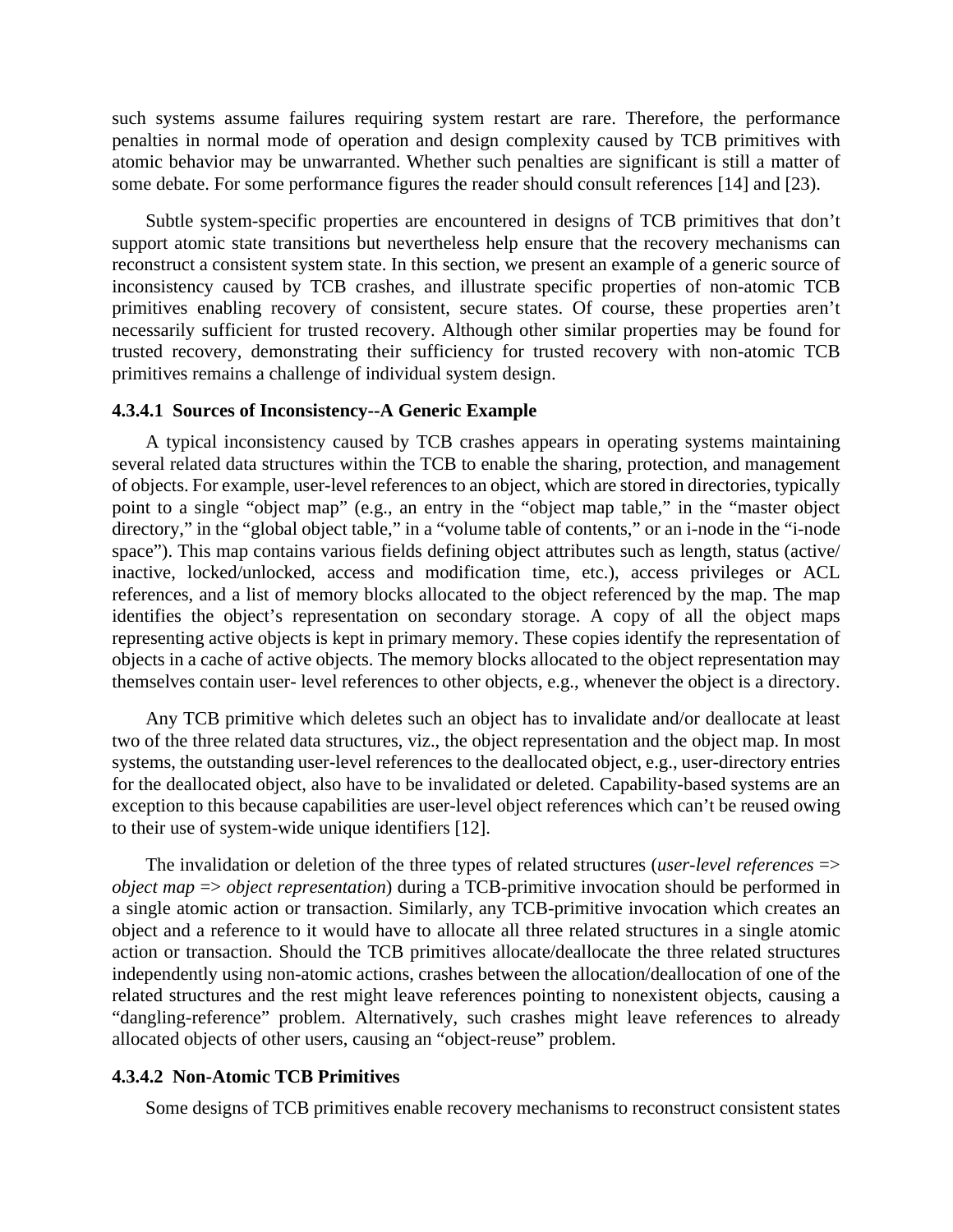without requiring atomicity of (all) TCB primitives and (all) object updates. We present two properties of TCB designs below illustrating this fact.

## *Example 1-- Ordered Disk-Writes within TCB Primitives*

TCB primitives which allocate/deallocate TCB structures, such as the three related structures mentioned previously, could order their write (update) operations to nonvolatile storage in such a way as to prevent both dangling references and object reuse problems after crashes. Consider the following order of updates and requirement for synchronous writes:

(1) In any TCB primitive which deallocates user-level references, object map, and object representations within one invocation, the necessary disk- write operations should follow the direction of references; i.e., the objects containing the user-level reference should be written to the disk first, the object map next, and the object representation last.

In any TCB primitive which allocates user-level references, object map, and object representation within one invocation, the necessary disk operations should follow the direction opposite to that of references; i.e., the object representation should be written to the disk first, the object map next, and the object containing the user-level reference last.

(2) All disk-write operations of a TCB primitive which updates user-level references, object map, and object representation within one invocation, should be synchronous; i.e., the caller should not be allowed to proceed until the disk-write operation completes.

The usefulness of ordering disk-writes in all relevant TCB primitives is apparent when one considers the effects of system crashes and subsequent TCB rebooting. Suppose the order of diskwrite operations mentioned above does not hold for a TCB primitive which deallocates an object along with the last reference to it. In this scenario, the object map and representation could be deallocated first, and their corresponding tables could be updated by two disk-write operations before the object containing the user-level reference would be updated.

A crash occurring after the completion of the first two disk-write operations leaves the userlevel reference dangling. This requires the recovery procedures to search the entire directory system to find the dangling reference (if any) before the TCB is rebooted and before the deallocated object map and representation space are reallocated. Should this not happen, or should recovery procedures fail to discover dangling references after crashes, the system might enter an insecure state causing object-reuse problems. A similar problem appears when the crash occurs after the deallocation of the object representation but before the deletion of the object map and the user-level reference.

In contrast, if the disk-write operations required by object deallocation and reference deletion are ordered as suggested in requirement (1) of Example 1, a crash between two consecutive diskwrite operations could only cause objects or their maps to become inaccessible. This might cause a denial-of-service problem but not an object-reuse problem.

For example, a crash could occur after the last user-level reference was deleted, and after the corresponding disk-write was completed, but before the disk writes required by the object map and representation deletions could be completed. Both the object representation and map become inaccessible to any user-level programs.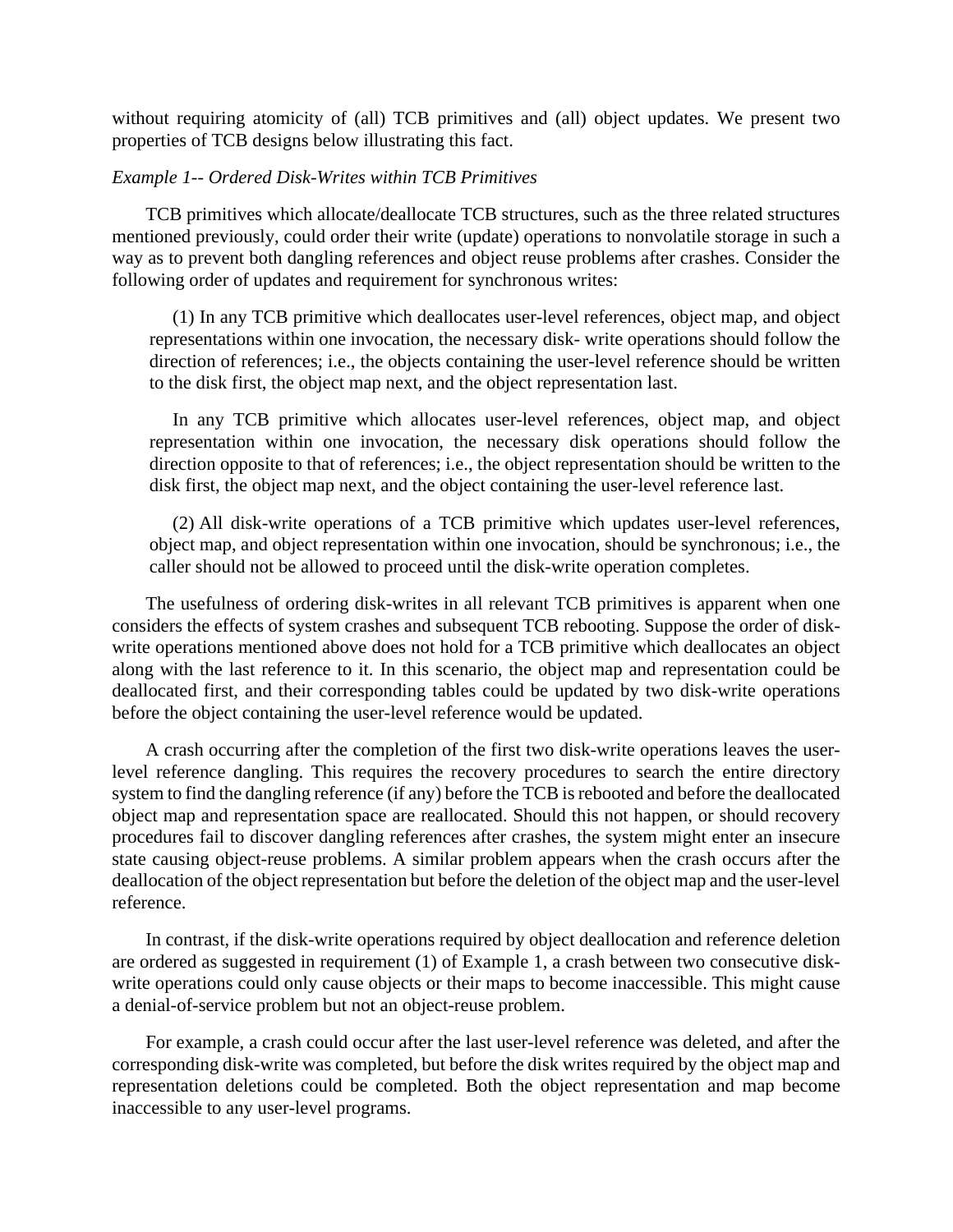Object inaccessibility also could be caused by crashes occurring after both user-level references and object map are deleted. However, to handle object inaccessibility, recovery procedures need only do "garbage collection" operations. Should these operations (inherently simpler than those finding all dangling references) not be done or should they fail to find all inaccessible objects after a crash, denial-of-service (but not security policy violations) may occur. This example shows that the proper ordering of disk-write operations in all relevant TCB primitives helps reduce the security vulnerability of a system after crashes.

The requirement (2) above for synchronous disk-write operations is necessary to preserve the ordering of disk-writes suggested in requirement (1). Asynchronous disk-write operations don'' necessarily preserve such ordering.

Similar disk-write ordering rules apply to multi-leaf trees of references. Such a tree appears in sets of related data structures (*user-level references* => *object map* => *object representation*) when a reference to a separate ACL object is placed in, or is implicitly associated with, the object map (i.e., *object map* => *object representation* and *object map* => *ACL*). In such a case, both the object representation and the ACL should be created before the object map, and the object map should be deleted before both the object representation and the ACL. Failure to order the disk-write operations in the proper sequence may cause the reuse of the ACL with foreign objects after crashes. This would represent a serious access control problem if left uncorrected.

### *Example 2—Redundancy of TCB Storage Structures*

The idea of maintaining redundant storage for critical data structures, enabling recovery mechanisms to reconstruct consistent system states, is neither new nor novel. Similar ideas have led to the use of "double-entry bookkeeping" in accounting systems to accomplish similar goals. Furthermore, it could be argued the design approaches for atomic actions or transactions of TCB primitives—as discussed in the previous section—also use redundant storage structures. We suggest here that redundant storage structures can be used solely to aid recovery mechanisms to detect, and possibly correct, inconsistent TCB structures, and not necessarily to provide failure atomicity for all TCB primitives.

Although minimized TCBs, as those required for security classes B3 and A1, are likely to present at their interface only objects with a very simple structure, e.g., segments as opposed to files, the representation of these objects on nonvolatile storage usually requires the maintenance of other more primitive structures. The discovery of inconsistent or even inaccessible objects after a crash, but not necessarily the provision of atomic object updates, can be assured by maintenance of redundant, low-level TCB structures.

For example, consider a system in which a segment representation on the disk consists of a set of not necessarily contiguous pages (i.e., disk sectors) identified by an index page. To enable recovery mechanisms to detect inconsistent segment structures, redundant structures can be maintained independently of index pages that define the unique association between object identifiers and pages. All TCB primitives would be designed to reflect every update of an index page in the redundant structure also, and vice versa; however, updates would be reflected only after disk writes to originals had completed successfully (i.e., disk writes to index pages are synchronous). Recovery mechanisms would detect, and possibly correct, inconsistencies of segment representation by comparing the contents of index pages with those of the corresponding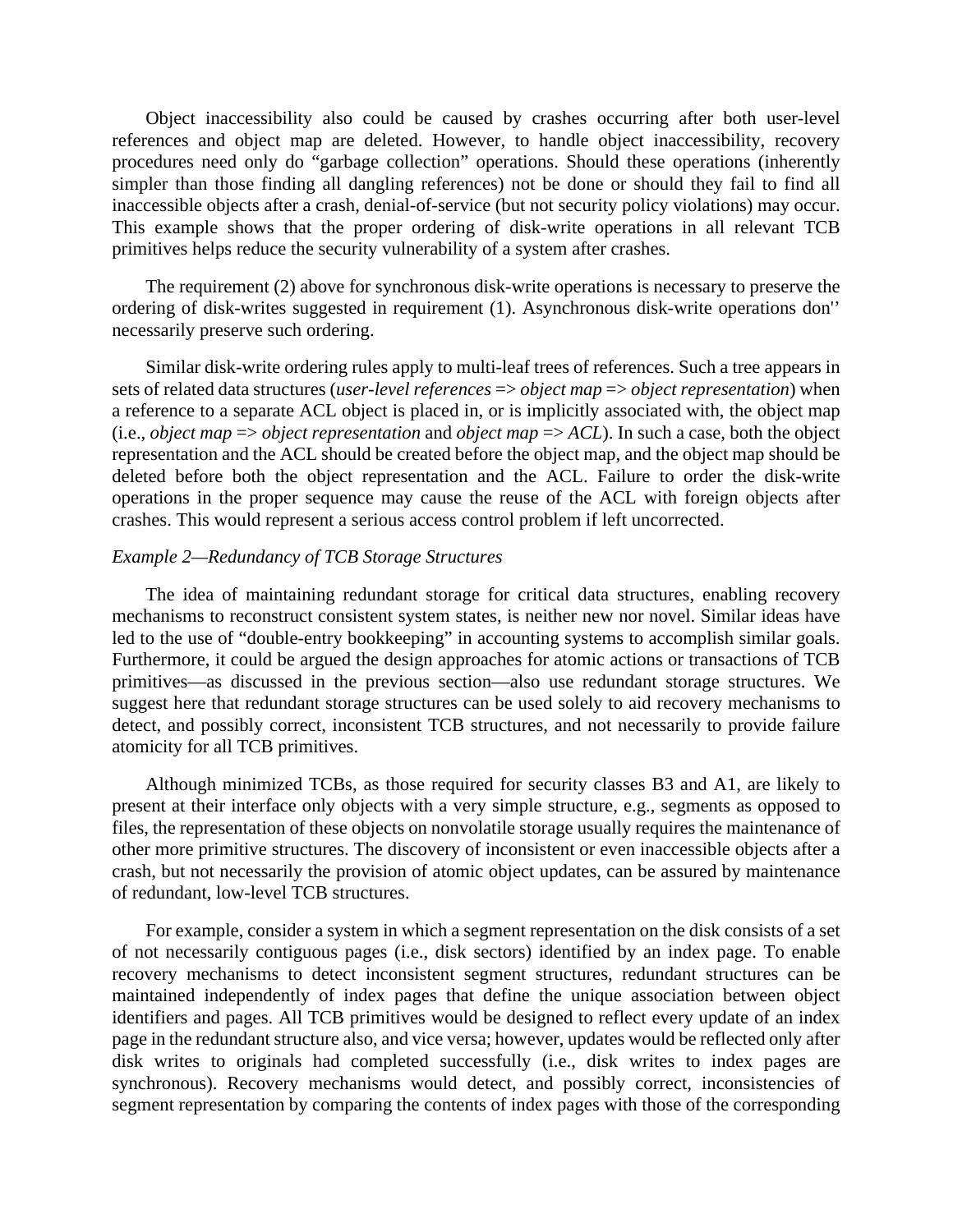redundant structures. The additional ability to detect which of the two structures is affected by a failure, and the ability to ensure that one of the two structures survives all expected failures, enables recovery mechanisms to correct either one of the two structures, as necessary.

Redundancy of segment representation structures can't guarantee that the segment contents would be internally consistent, nor that they would be consistent with the contents of other segments. Failure-atomicity of TCB primitives wouldn't be guaranteed in any way by the maintenance of redundant structures suggested in Example 2, although similar structures could be used as the basis for additional mechanisms which would implement failure atomicity [23].

## **4.3.4.3 Idempotency of Recovery Procedures**

Recovery procedures should be restartable after repeated crashes, and every time they're restarted, the TCB should be left in no worse state than before. This property is called *idempotency*, and should exist regardless of the type of disk-writes or redundancy used within the TCB. Repeated crashes of recovery procedures would have no undesirable side effects in the system's TCB. Although recovery procedures of systems supporting atomic TCB primitives and transactions also must be idempotent, the demonstration of idempotency of these procedures seems significantly simpler than in systems in which failure-atomicity of TCB primitives isn't supported. The idempotency property of recovery mechanisms using "intention sets"—discussed in Section 4.3.3.1—is presented in [21].

## **4.3.4.4 Recovery With Non-Atomic System Primitives**

## *Example 1 — The UNIX File System*

The ordering of synchronous disk-write operations is enforced by UNIX kernels [1]. For example, whenever the "unlink" primitive deletes the last link to an object and deallocates the object, and whenever the "creat" primitive allocates an object and places a reference to it in a directory, the disk-write operations are ordered as suggested in (1) of Section 4.3.4.2 and are performed synchronously. User-level references are represented in UNIX by i-node numbers in directory entries, object maps by i-nodes, and object representations by disk blocks. Reference [1, ch. 5] describes the negative consequences of not ordering the disk-write operations, and of not doing them synchronously.

The UNIX program "fsck" is also a good example of a typical recovery program. Fsck detects dangling i-nodes and i-node numbers, duplicate i-nodes associated with the same disk block, unbalanced i-node references and object links, as well as lost and corrupted i-nodes and disk blocks. However, for dangling i-nodes and i-node numbers, duplicate i-nodes associated with the same disk block, and unbalanced i-node references and object links, "fsck" requires the intervention of administrative users to resolve inconsistencies. As pointed out in [5], seldom is enough information available enabling administrators to make correct decisions and resolve inconsistencies. Suggested changes proposed in [5] would help administrators make sound lowlevel recovery decisions. Thus, not only should non-atomic system primitives be designed to support recovery but recovery mechanisms should enable administrators to make correct recovery decisions.

## *Example 2—The Cambridge File Server*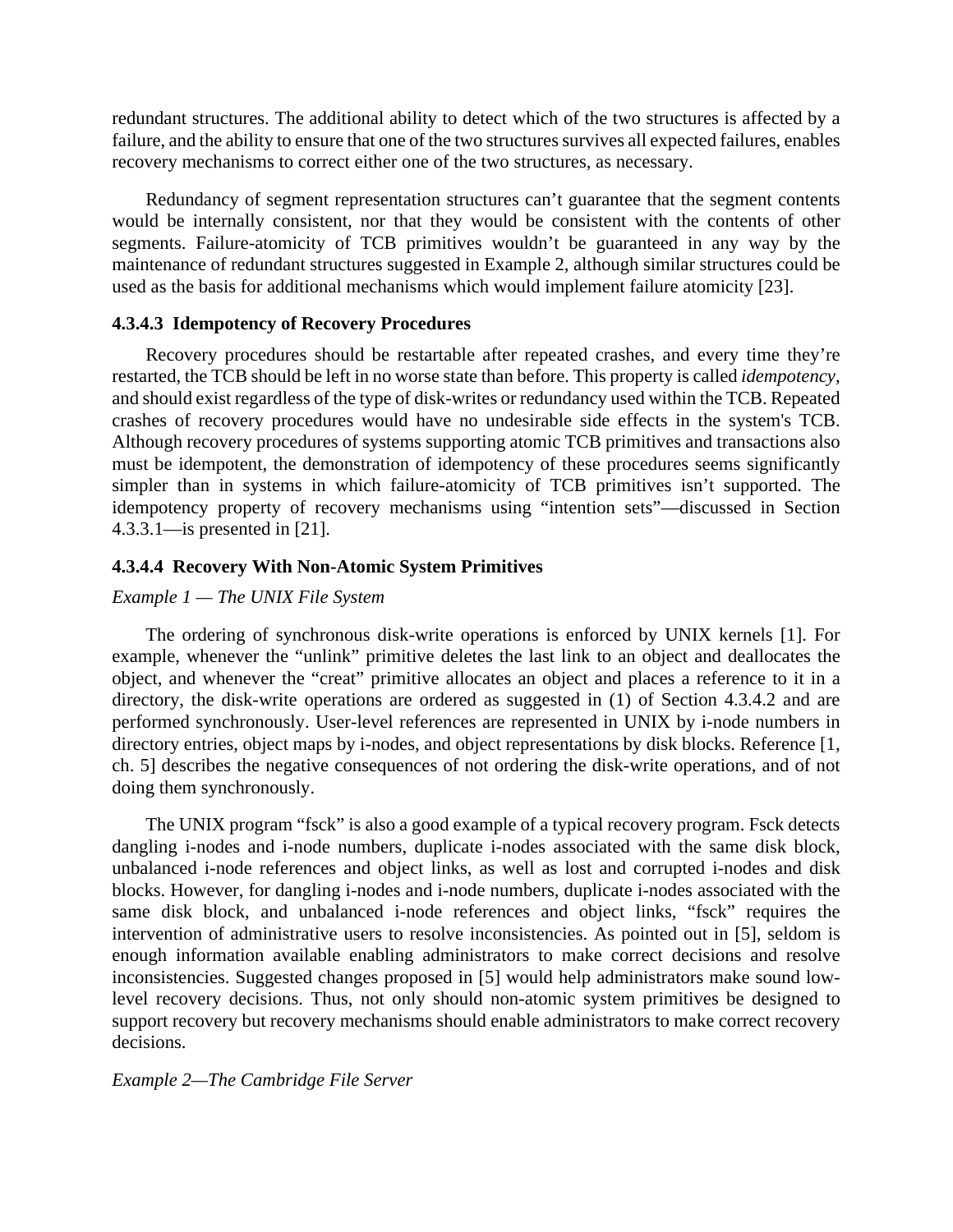The Cambridge File Server (CFS) actually implements failure-atomic updates of individual files [23]. Although a good example of disk redundancy, the mechanism provided by CFS can be used to guarantee only that recovery mechanisms can reconstruct consistent file structures, not necessarily file contents.

In the CFS, a file's representation on the disk consists of one or more index pages pointing to data pages. A file can be viewed as a single-root tree whose nodes are index pages and whose leaves are data pages. CFS maintains a redundant structure, called the cylinder map, to represent the relationship between file identifiers, file pages, and page status for all objects of each disk cylinder. Each cylinder map entry contains (1) the unique identifier of the file to which the defined page belongs, (2) the tree address occupied by the page in the file representation, and (3) the allocation and use state of the page. Thus, each disk page is defined by its entry in the cylinder map and by its position in the tree of pages representing the structure.

The CFS primitives update the cylinder maps only after a file's tree is updated consistently. Thus, the CFS recovery procedures can rebuild the file system structure using redundant information after a crash-producing failure. For example, whenever a crash corrupts a file's index page, the recovery procedures search the cylinder maps to find all pages belonging to that file. At the end of the search, all pages referenced by the corrupted index page and their tree positions are found, and the corrupted index page can be reconstructed. Conversely, whenever a cylinder map is corrupted by a crash, the recovery procedures examine each file structure starting at the root of the file system to find all disk pages belonging to the corrupted cylinder map. At the end of the search, which may include the entire file system and may take as long as half an hour with current disk technology, the corrupted cylinder map is reconstructed.

The cylinder maps of the CFS are used for additional functions, including that of keeping status information for pages of intention sets. Although the use of the redundancy function of cylinder maps in providing recoverable storage for implementing atomic actions has been less successful than that used in shadow paging [23], the use of this function for automated recovery of file system structures is quite adequate.

#### *Example 3—Selective Atomicity*

Another approach to recovery in a secure state without using atomic TCB primitives is "selective atomicity." Selective atomicity means that only a subset of the TCB actions are atomic when operating on a specific subset of TCB objects. The intent is to preserve the consistency of the representation of certain objects (e.g., those implemented in nonvolatile storage) and object hierarchies (e.g., file systems) but not necessarily of object contents. Whenever it's securityrelevant, the consistency of object contents is left in the care of the particular application. Special atomicity mechanisms maintain the consistency of the content of security-relevant objects—a small subset of all system's objects.

The advantages of using the selective-atomicity approach are that the performance penalties of full atomicity are avoided and system recovery in a secure state is simplified. For example, recovery programs could restore the structure of a file system (including directories, disk blocks, and indices to physical records), minimizing administrative intervention—a feature not found in most recovery programs such as the "fsck."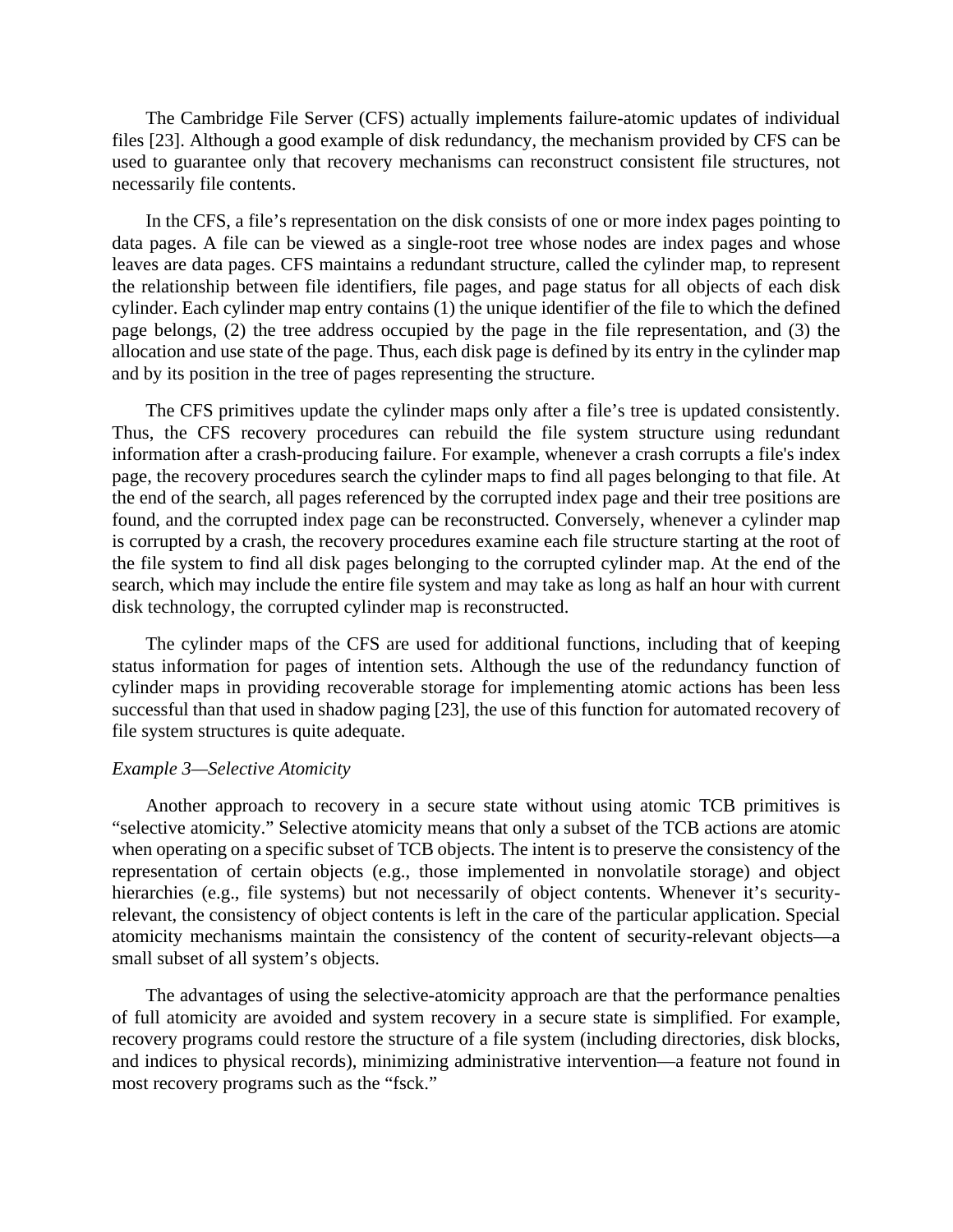Selective atomicity exists in the AIX system version 3.1. In this system, a fairly robust file system is obtained by implementing atomic updates for segments that contain directories, i-nodes, and indirect file blocks. Also, any change to the diskblock allocation map is atomic [6]. The implementation of the atomicity features is based on logging using a concept called "database memory," because of its resemblance to the logging features of database management systems [7]. Note that the selective atomicity implemented in AIX 3.1 does not refer to non-kernel objects (e.g., objects implemented by system processes). Thus, a TCB using the AIX 3.1 kernel would have to carry out atomic or recoverable actions within trusted processes whenever such actions are required.

## **4.4 DESIGN OPTIONS FOR TRUSTED RECOVERY**

The design and implementation of trusted recovery mechanisms and prOcedures should include the following nonexclusive options:

- (1) For the set of all state-transition failures, TCB recovery code should ensure the restoration of the secure input state; i.e., remove all temporary modifications of the secure state which violate security invariants.
- (2) For the set of expected TCB or media failures (appropriately chosen by the system designers), TCB code that causes state transitions should be designed, whenever possible, to make secure-state transitions atomic; i.e., the recovery mechanisms should reconstruct either the secure input states or the secure output states of those transitions.
- (3) For the subset of state transitions that aren't atomic in the face of expected TCB or media failures, the recovery mechanisms should detect that these state transitions have left the TCB in insecure states. TCB-supported administrative tools should enable the reconstruction of a predictable secure state, with or without administrative-user intervention. This state may differ from both the secure input and output states of the transition during which the failure occurred.
- (4) For the complementary set of "unexpected" or rare TCB and media failures, administrative procedures and tools (used to restore a predictable secure state) should be defined and documented. This secure state also may differ from both the secure input and output states of the transition during which the failure occurred.

Options (3) and (4) above suggest that expected TCB or media failures caused by either spontaneous events or user-, administrator-, or operator-induced discontinuities may create secure states which, nevertheless, violate integrity and availability requirements of user applications. Clearly, if the recovered state differs from either the secure input or secure output states of the transition during which the failure occurred, then both "lost" updates and "dirty" reads are possible [13,14]. However, options (3) and (4) are still acceptable for systems evaluated under the *TCSEC* because the *TCSEC* does not include application integrity and availability requirements.

If user applications require higher degrees of integrity and availability than those supported by the TCB, they could always implement additional, separate recovery mechanisms. In fact, this approach is taken by most current applications including database management systems [14, 15]. This approach is also sound from a system architecture point of view because it separates application recovery mechanisms from those of the TCB. Support of application level recovery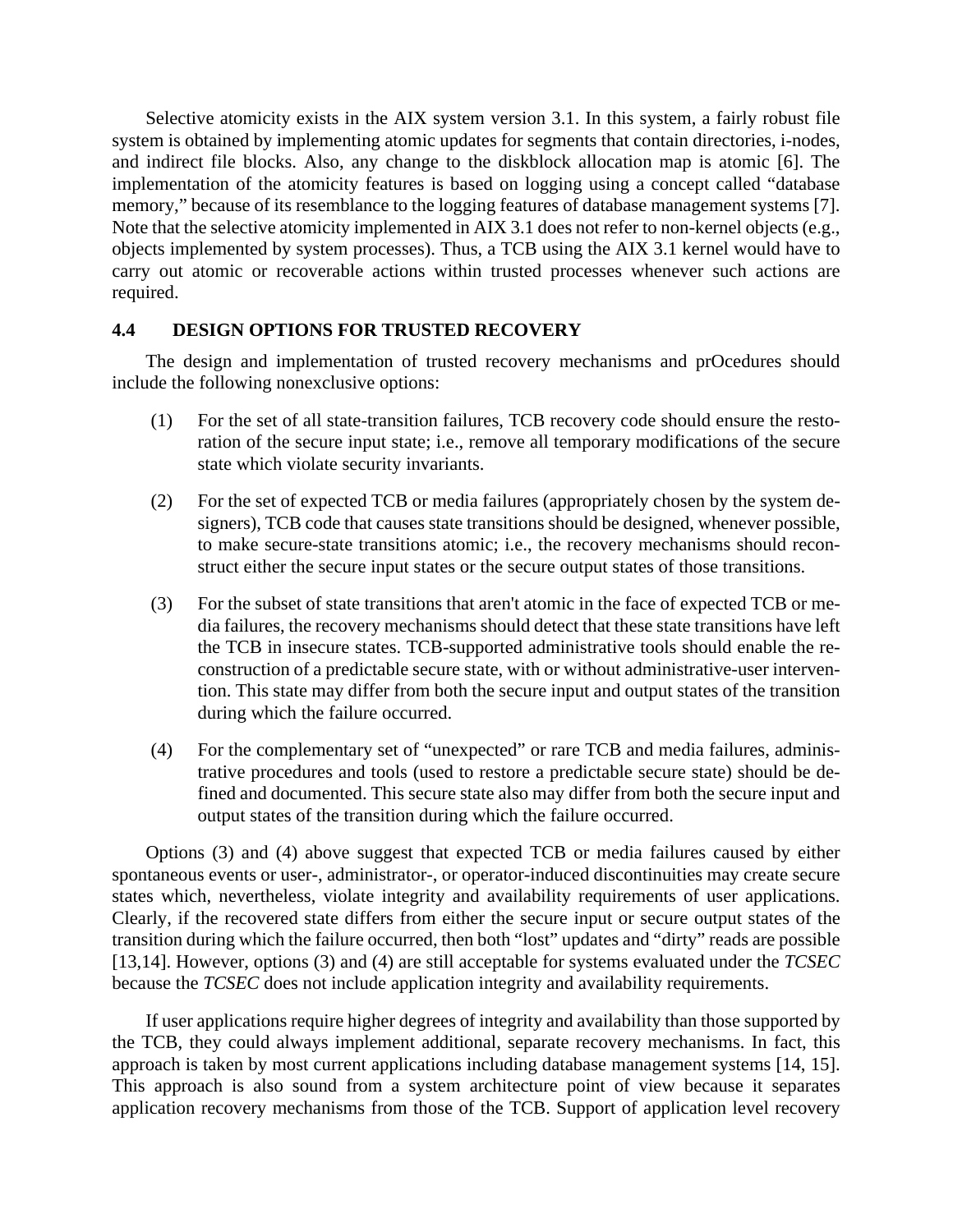within the TCB is both unnecessary and unwarranted. It's unnecessary because application portability rules out reliance on the recovery features of a specific TCB, and thus applications tend to implement their own recovery features. It's unwarranted because it violates the class B3-A1 requirement for TCB minimality and increases the assurance burden.

Trusted recovery requires that the state-transition models used for secure system design include *both* state invariants and transition constraints. A model that includes only state invariants is inadequate because trusted recovery requires that state-transition constraints be satisfied (viz., discussion in Section 3.2). Similarly, a model that includes only transition constraints is inadequate because the occurrence of unanticipated failures and discontinuities of operations may prevent the system from completing state transitions and place it in insecure states. These states can only be determined to be insecure after checking that secure-state invariants are not satisfied (viz., discussion in Section 3.1).

The reader should note that state-transition models of security policy are particularly suitable for the design of trusted recovery mechanisms. Because these models include the notion of secure states and secure state transitions, they can be integrated with recovery models, all defined in terms of states and state transitions (which are possibly different). Unlike the state-transition models, information flow and noninterference models don't include explicitly the notions of state and state transitions, and thus are more difficult, if not impossible, to use for defining formally the notion of trusted recovery. Furthermore, information flow and noninterference models cover nondiscretionary access controls and thus lack discretionary access control and other policy components. This makes the use of such models impractical for the formal definition of trusted recovery.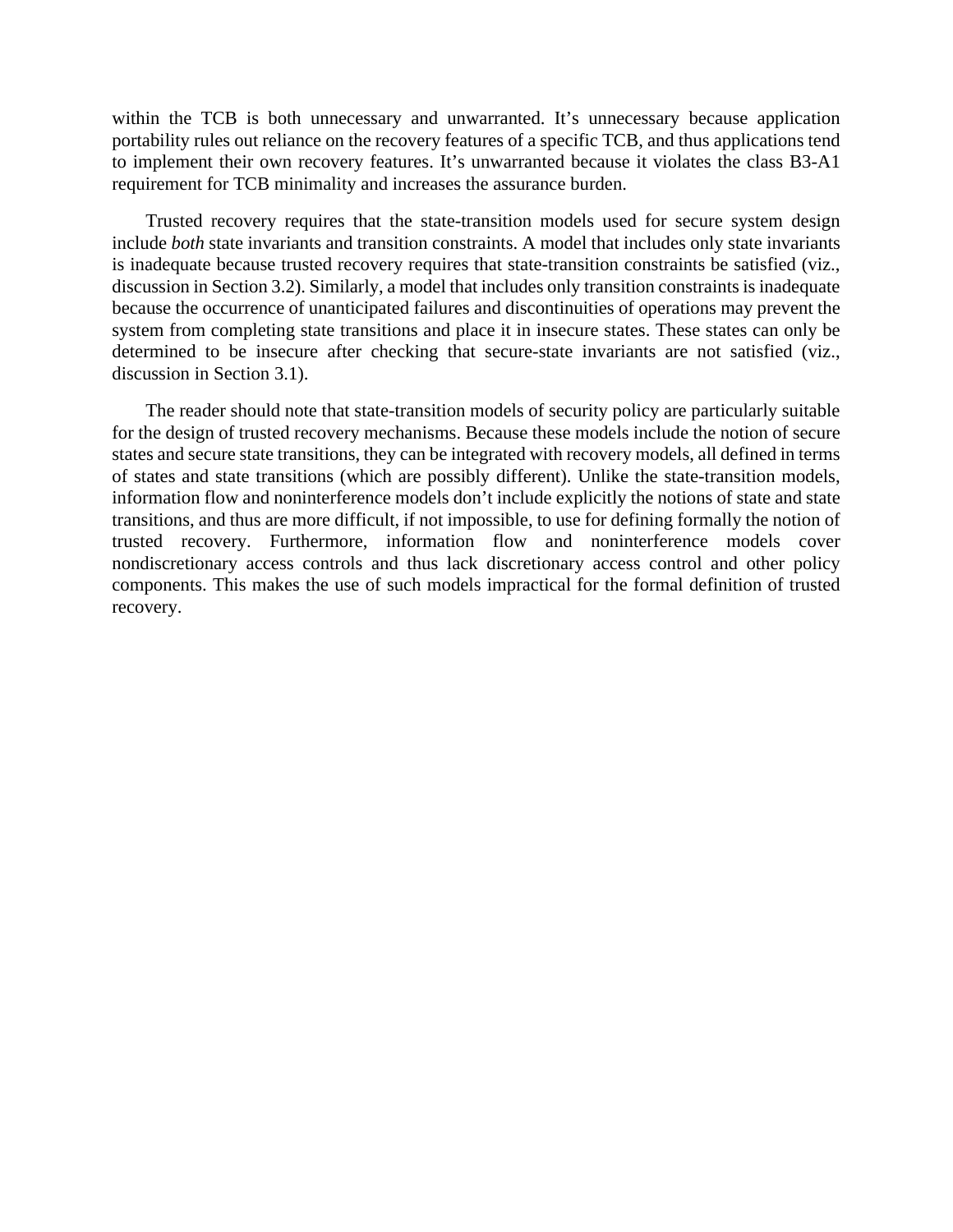## **5.0 IMPACT OF OTHER** *TCSEC* **REQUIREMENTS ON TRUSTED RECOVERY**

Security policy and accountability requirements of the *TCSEC* are only indirectly relevant to trusted recovery. That is, specific requirements of these areas, which may be relevant to trusted recovery, have already been levied on trusted facility management functions and interfaces [24]. In this chapter, we focus only on the *TCSEC* areas specific to trusted recovery; we discuss the relevance or irrelevance of specific requirements.

## **5.1 OPERATIONAL ASSURANCE**

Most of the assurance requirements of the *TCSEC* apply to trusted recovery because trustedrecovery code is part of a system's TCB. Some *TCSEC* assurance requirements become irrelevant because interfaces to trusted recovery functions are either invisible to users or, whenever they are visible, can be used only by administrative personnel authorized by trusted facility management. The user visibility of trusted recovery interfaces, or lack thereof, is established under the assurance requirements of trusted facility management [24], and therefore we don't repeat it here.

In the operational assurance area, only the trusted facility management and the system architecture areas have specific requirements relevant to trusted recovery. Because system integrity requirements refer to the diagnostic testing of the hardware and firmware elements of the TCB, they have no special relevance here beyond that of addressing hardware/firmware elements that may include recovery mechanisms. Covert channel analysis of TCIB interfaces offered by trusted recovery isn't necessary.

Administrative users are the only users who may use trusted recovery mechanisms. They have multilevel access to system and user data and are trusted to maintain the data secrecy and not exploit covert channels while operating in administrative roles. Thus, administrative users must be cleared to the highest level of data classification present on the system. Furthermore, all code implementing trusted recovery functions should be scrutinized to ensure, to the largest extent possible, these functions don't contain any Trojan Horses or Trap Doors.

Most system-architecture requirements of the TCB apply to trusted-recovery code. For example, TCB programs and data structures implementing trusted recovery must comply with the following requirements:

- a. Satisfy modularity requirements.
- b. Make significant use of abstraction and information hiding.
- c. Use layering of recovery functions.
- d. Satisfy the requirements of the least privilege principle to the largest possible extent.

Since trusted recovery is used mostly in maintenance mode when all storage, segmented or not, must be available to recovery code, most protection mechanisms are disabled. Thus, application of the least privilege principle and insistence on use of logically distinct objects with separate attributes is less obvious here than when mechanisms are used in the normal mode of system operation.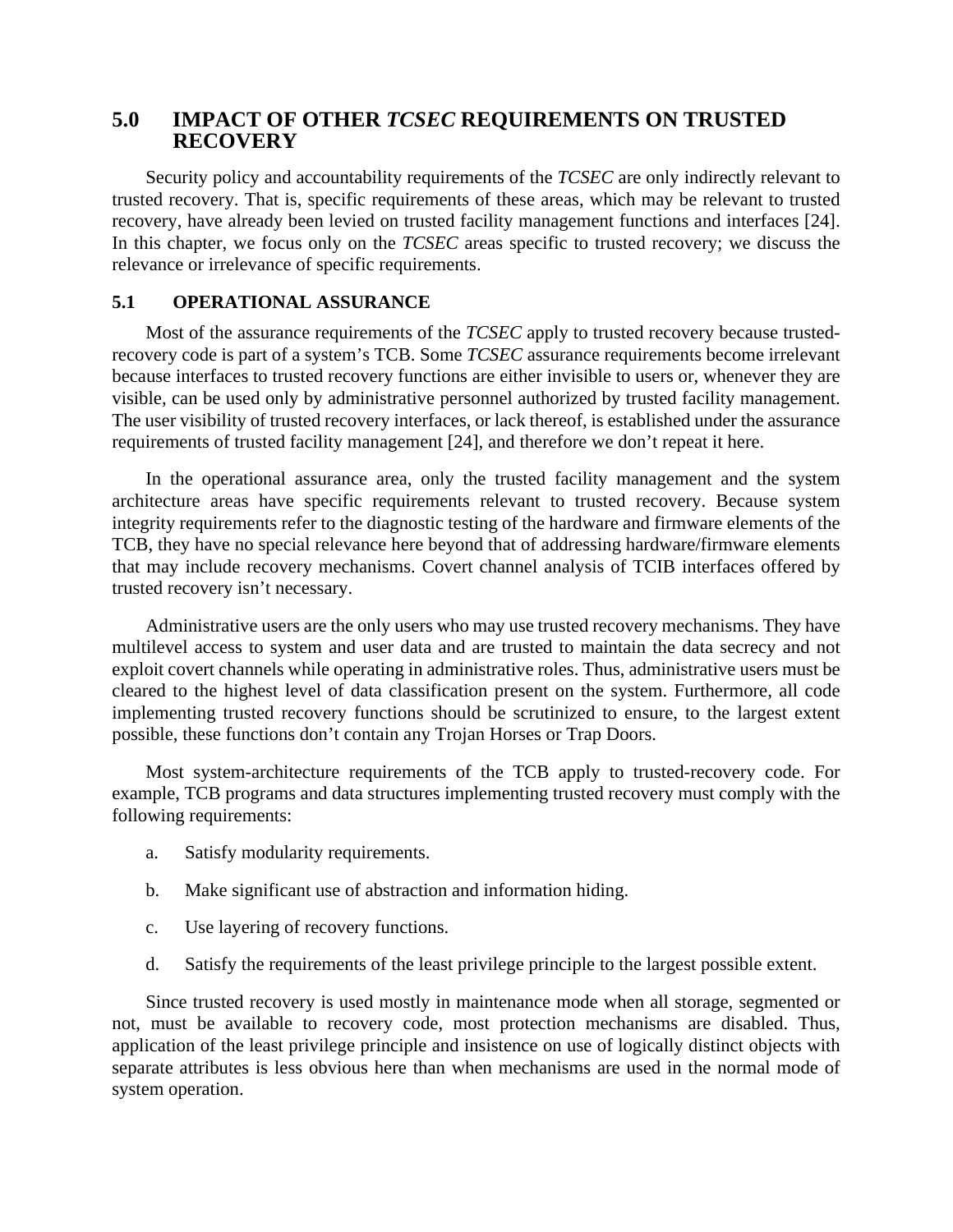The only trusted facility management requirement affecting trusted recovery is that of segregating the security-relevant from the security-irrelevant administrative functions. Because trusted recovery functions are obviously security relevant, they must be allocated either to the System Administrator or to the System Programmer roles [24].

## **5.2 LIFE-CYCLE ASSURANCE**

In contrast with the operational assurance, all areas of life-cycle assurance are relevant to trusted recovery. These areas are security testing, design specification and verification, configuration management, and trusted distribution.

## **5.2.1 Security Testing**

The purpose of testing trusted recovery mechanisms is to uncover design and implementation flaws allowing failure recovery to place the TCB in insecure states. The major issue in this area is delimiting the scope of security testing, i.e., reconciling the general objectives and practices of security testing with the limited coverage of failures and discontinuities of operation which is possible in practice.

The objectives of security testing suggest that security testing should be performed using test fixtures external to the TCB, should not require TCB instrumentation, should be repeatable, and should include precise coverage analysis. For testing trusted recovery functions, only the requirements of class B3 are relevant because, as discussed below, formal top-level specifications aren't necessary for trusted recovery, viz.,[24].

However, only state-transition failures and discontinuities of operation (but not all TCB and media failures) can be generated from outside the TCB in a repeatable manner and without any TCB instrumentation. Whenever TCB and media failures cannot be generated from outside the TCB in a repeatable manner and without any internal TCB instrumentation, design and implementation analysis and review are necessary to determine whether the recovery mechanisms can handle the untested failure responses. State-transition failures can be generated using similar test-plan structures and programs as those used for security testing of other TCB areas, e.g., testing security policy enforcement and covert channel bandwidth.

Discontinuities of operation can be generated using administrative interfaces in ways causing at least some TCB, and possibly media, failures repeatedly. In contrast, spontaneous TCB and media failures cannot be regenerated without software and hardware instrumentation of the TCB. Use of such instrumentation would violate one of the major objectives of security testing. Recall that TCB instrumentation is undesirable because either it precludes testing the system in normal mode configuration or it leaves test fixtures that may become exploitable Trap Doors in the TCB. Therefore, security testing of trusted recovery functions is limited to the use of test plans, i.e., test conditions, data, and coverage analysis, which cover only state-transition failures and discontinuity of operation, as defined in Chapter 2. Within this limited context, all conventional security-testing requirements and recommendations are applicable.

## **5.2.2 Design Specification and Verification**

Inherent inability to define formal models of TCB failures and discontinuities of operations (viz., Chapter 2 of this guideline and reference [21]), and general lack of formal models of trusted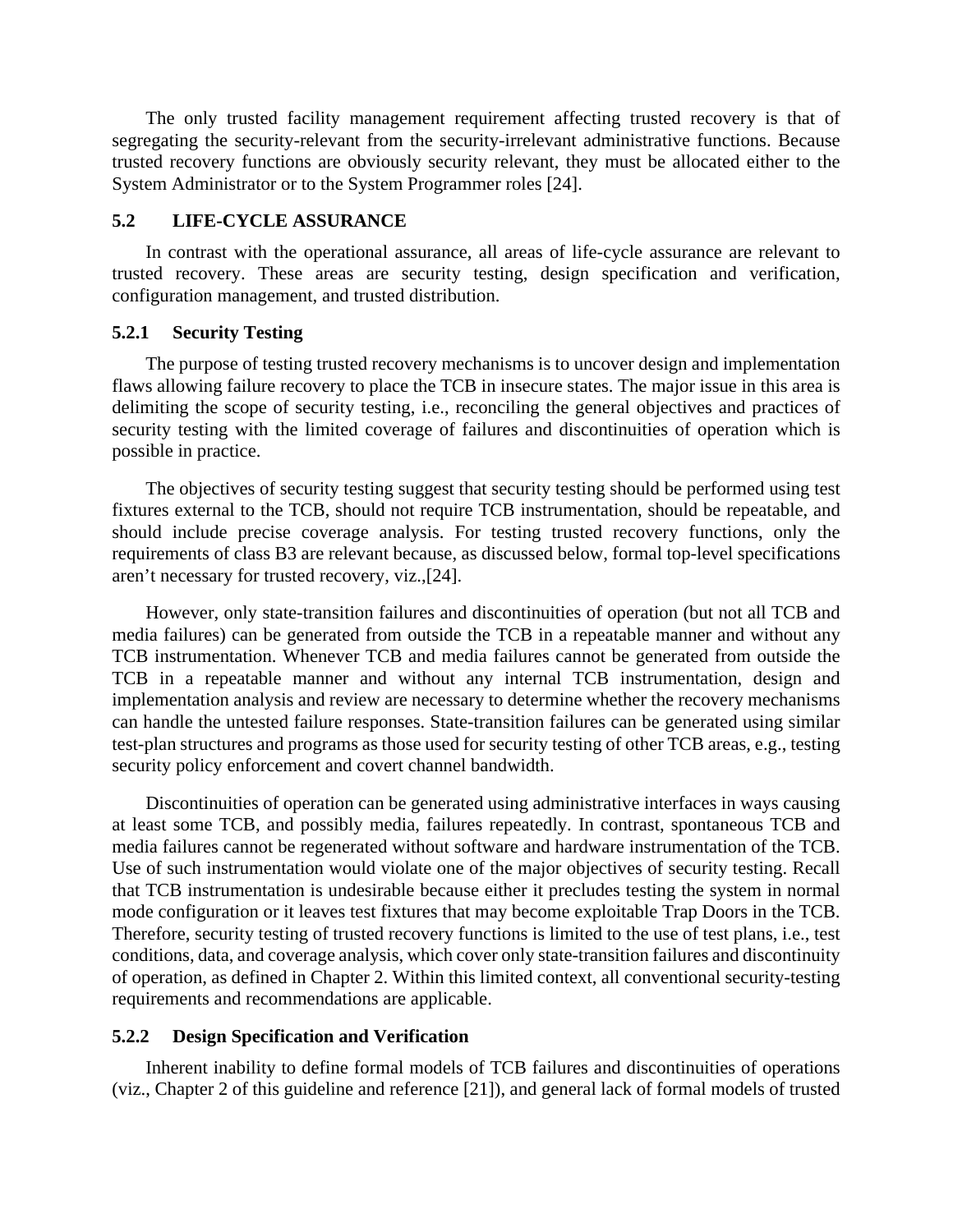facility management and administrative roles, makes the *TCSEC* requirement for top-level specification correspondence with the formal policy model irrelevant to trusted recovery. However, the requirement for use of a security policy model, and more precisely for a statemachine model, is relevant to trusted recovery in two areas.

First, state-machine models enable designers and implementors to define the notions of secure system states and state transitions. These notions are the key to trusted recovery as they provide the security invariants and constraints recovery mechanisms should satisfy. Recovery functions earn their trust only if they satisfy these invariants and constraints, as discussed in Chapter 4.

Second, the response of TCB primitives to state-transition failures (defined in Chapter 2) is modeled by formal security-policy models and specified by top-level specifications. For example, the Bell-La Padula model represents a clear, albeit incomplete, attempt to model these failures through the provision of the "error" and "?" elements of the TCB response set  $(D_m)$  to invocations of TCB requests  $(R_k)$  [3]. Thus, the specification of error messages and exceptions provided by TCB primitives in response to state-transition failures also is required for trusted recovery reasons.

## **5.2.3 Configuration Management**

All configuration management requirements of classes B3 and A1 apply as stated.

## **5.2.4 Trusted Distribution**

All trusted distribution requirements of class A1 apply to the TCB functions and interfaces implementing trusted recovery as stated.

## **5.3 DOCUMENTATION**

Most documentation requirements of the classes B3 and A1 apply to trusted recovery as stated in each evaluation class. However, some requirements, such as those stating the need for a Security Features Users' Guide (SFUG) and for covert channel documentation, are obviously not relevant. The SFUG is relevant for nonadministrative users whereas trusted recovery is exclusively a responsibility of system administrators. The administrators are implicitly trusted not to disclose classified and proprietary information they can obtain from the system directly Without having to use covert channels.

### **5.3.1 Trusted Facility Manual**

The Trusted Facility Manual (TFM) requirements are not only relevant but important to trusted recovery. The TFM must include the description of procedures necessary "to resume secure system operation after any lapse of system operation." Thus the TFM should include a description of the types of TCB failures and discontinuities of operation and a list of procedures, tools, warnings, and examples of how these failures might be best handled.

All TCB recovery procedures must be defined in the TFM. These procedures include analyzing system "dumps" after crashes, crash-recovery and restart actions, checking the consistency of TCB files and directories, changing system configuration parameters (e.g., table sizes, devices and device drivers, etc.), running periodic system-integrity checks, and repairing object inconsistencies and damaged labels. A list of the approved tools for TCB recovery, relevant commands, exceptions, warnings, and advice also should be in the TFM.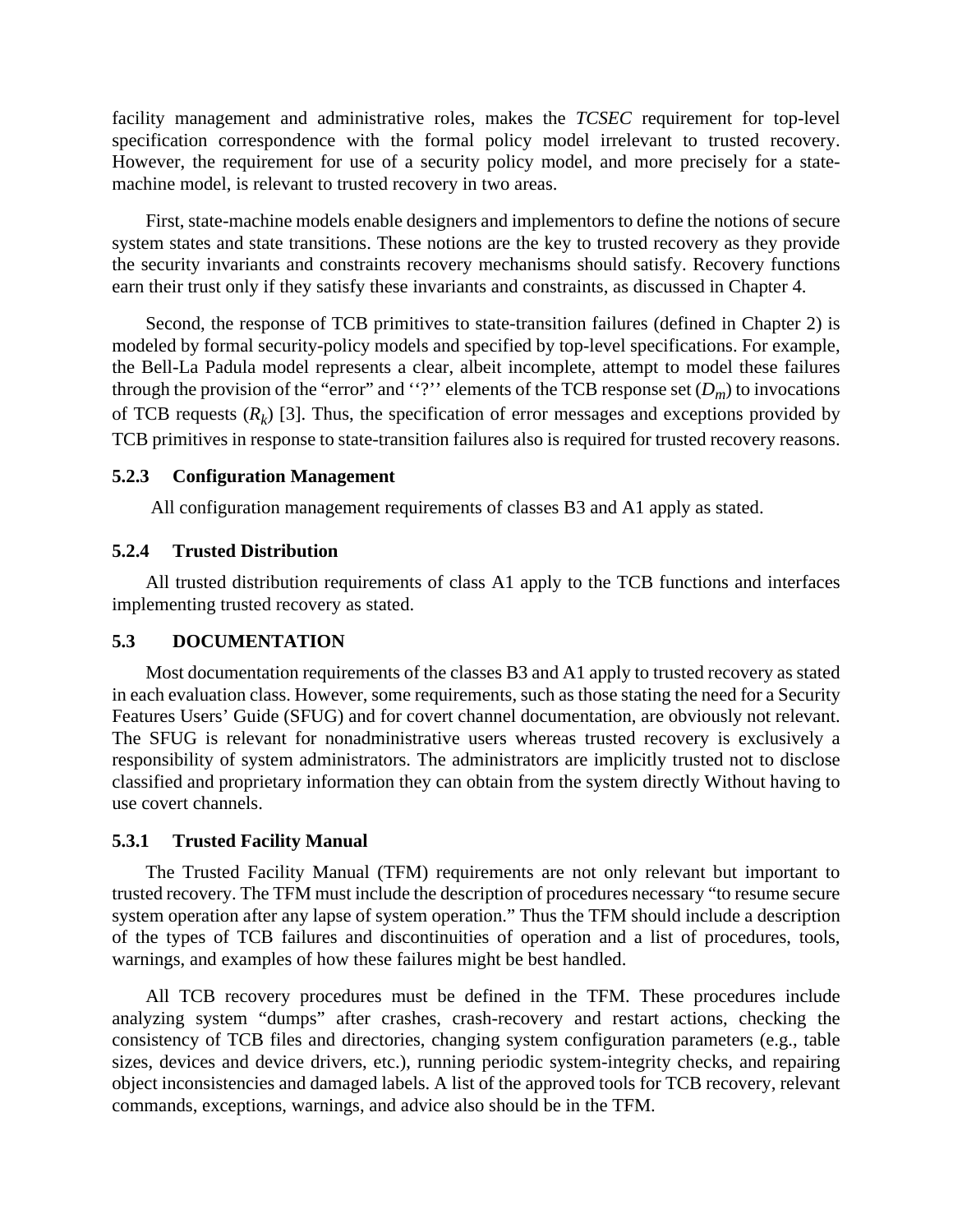### **5.3.2 Test Documentation**

The trusted recovery testing documentation consists of test plan, test program, and test result documentation. The general structure of the trusted-recovery test plan and test results is the same as that of all other test plans and results. For example, the test plans should contain a test condition section, a test data section (i.e., including a test environment setup, test parameters, and expected test outcomes), and test coverage analysis.

However, the content of these sections should differ substantially from that of other test plans. For example, the test conditions should identify the type of discontinuity of operation (and the induced TCB or media failure) generated by using the administrative interfaces for the current test. In the test data area, the environment setup should define the system initialization data, including TCB and user-level data structures and objects, which are necessary to generate the specified discontinuity of operation. The parameters and the commands used by administrators to generate discontinuity of operation also should be listed.

The outcomes of the test should include the specification of the automated (e.g., reboot, warmstart) procedures and of the manual (e.g., cold-start, emergency restart) procedures for trusted recovery and their expected effects on the system. The coverage analysis should explain the scope of the tests in terms of the classes of discontinuities covered by the test and the classes of spontaneous failures remaining uncovered because of inability to induce them by administrative action.

## **5.3.3 Design Documentation**

The documentation of the trusted-recovery design should include the following items corresponding to the B3 and A1 requirements of the *TCSEC*:

- a. Description of the anticipated classes of failures and discontinuities of operation handled, automatically or using administrative procedures, by trusted recovery.
- b. Trusted recovery philosophy (e.g., use of failure-atomicity in the design of TCB primitives, of non-atomic actions which allow recovery of secure states, the type of recovered secure states—input-secure state, output-secure state of a transition, or some arbitrary secure state).
- c. Warnings about the "unanticipated" failures that can't be handled in a routine manner.
- d. State-security invariants and constraints maintained by trusted recovery.
- e. Descriptive Top-Level Specification (DTLS) of the TCB primitives implementing trusted-recovery functions.

The accuracy of the design documentation should be commensurate with that of other similar documentation for B3 and A1 systems. In this area there are no substantive differences between the B3 and A1 requirements. This is true for the same reasons as those discussed in the design specification and verification area.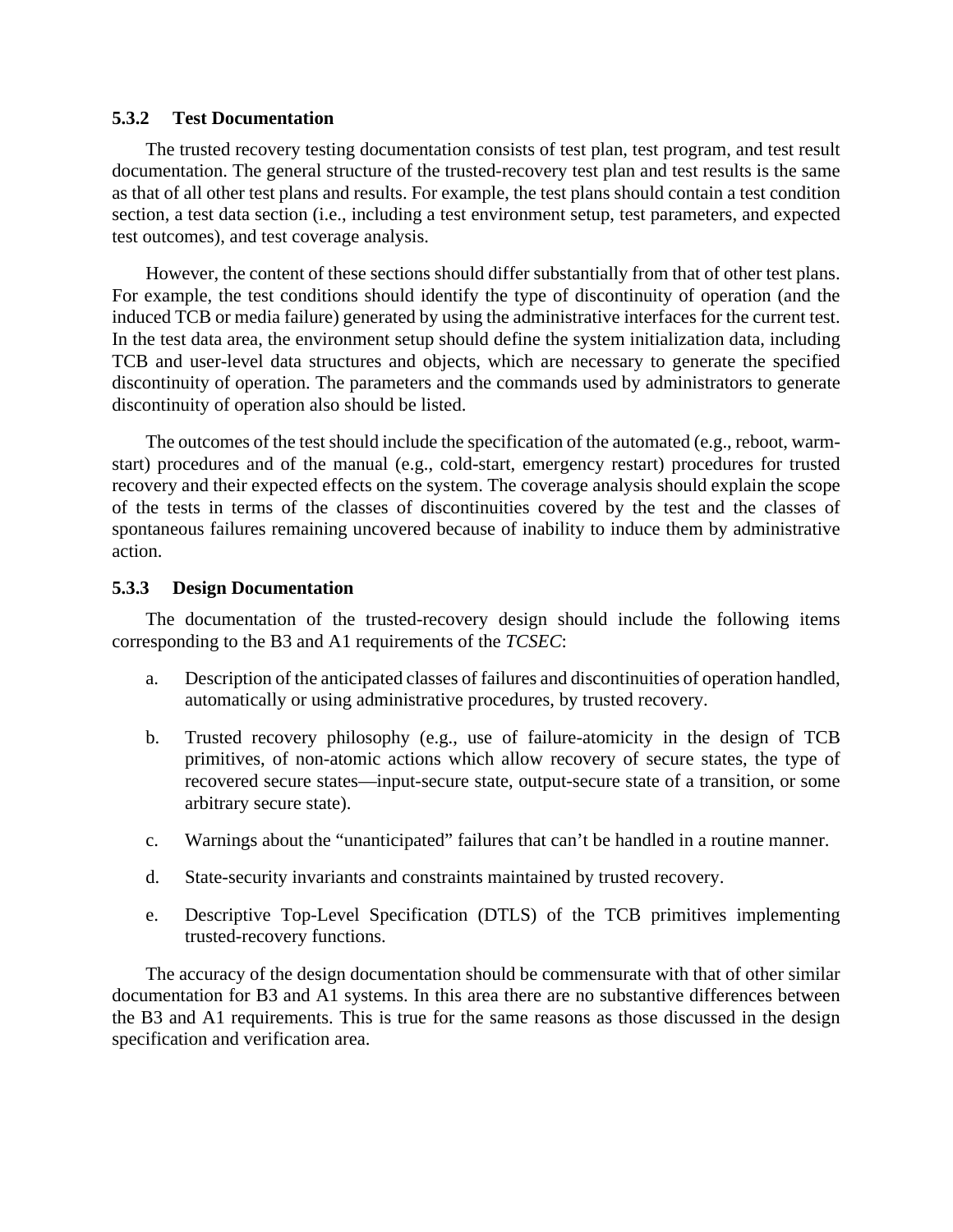# **6.0 SATISFYING THE** *TCSEC* **REQUIREMENTS**

In the *TCSEC*, there are no requirements for Trusted Recovery for security classes below class B3. Furthermore, security policy and accountability requirements which also may apply to trusted recovery are already included in the requirements for trusted facility management [24]. This chapter includes only additional requirements and recommendations specific to trusted recovery.

## **6.1 REQUIREMENTS FOR SECURITY CLASS B3**

## **6.1.1 Operational Assurance**

## **6.1.1.1 System Architecture**

The TCB programs and data structures implementing trusted recovery must meet the following requirements:

a. Satisfy modularity requirements.

b. Make significant use of abstraction, information hiding, and layering in the design and implementation of trusted recovery functions.

## **6.1.1.2 Trusted Facility Management**

Trusted recovery functions shall be assigned exclusively to administrative personnel with security-relevant responsibility, e.g., System Programmer or Security Administrator roles [24].

## **6.1.2 Life-Cycle Assurance**

## **6.1.2.1 Security Testing**

Security testing requirements of class B3 apply to the functions and interfaces of the TCB for user-induced failures (i.e., for state-transition failures as defined in Chapter 2 of this guideline), and to functions and interfaces of administrative roles but only for discontinuities generated by administrative personnel. See discussion in Section 5.2.

## **6.1.2.2 Design Specification and Verification**

DTLSs of the TCB functions and interfaces implementing trusted recovery must be maintained that completely and accurately describe these functions and interfaces in terms of exceptions, error messages, and effects.

- a. A formal security model should be used to define the TCB response to state-transition failures (defined in Chapter 2 and discussed in Section 5.2).
- b. A formal security model should be used for the derivation of the security policy invariants and constraints used for the design of trusted recovery.
- c. Additional invariants and constraints should be used for the design of trusted recovery in the accountability area as needed.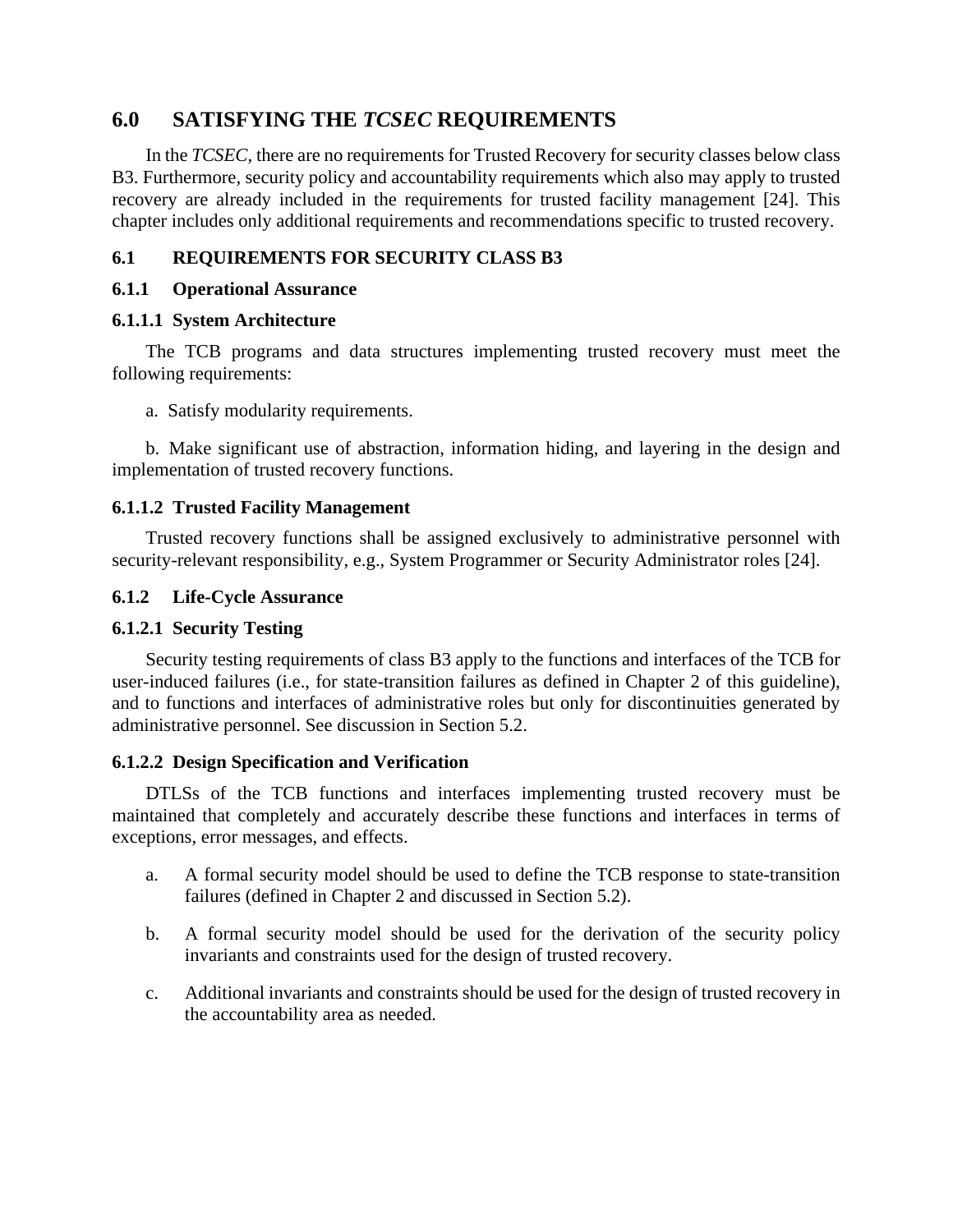## **6.1.2.3 Configuration Management**

All configuration management requirements of class B3 apply to trusted recovery as stated.

## **6.1.3 Documentation**

## **6.1.3.1 Trusted Facility Manual**

The following items should be included in the trusted recovery section of the Trusted Facility Manual:

- a. Procedures for analysis of system dumps, for consistency checking of TCB objects, and for system cold start and emergency restart.
- b. A description of the types of tolerated failures and examples of the recommended procedures for responding to such failures.
- c. Procedures for running periodic integrity checks on the TCB database and for repairing damaged security labels.
- d. Procedures for handling inconsistencies of the system objects (e.g., duplicate allocation of disk blocks to objects, inconsistent object links).
- e. Lists of commands, system calls, and function definitions for trusted recovery (whenever these aren't documented in the system's DTLS).
- f. Examples of, and warnings about, potential misuse of trusted recovery procedures.

## **6.1.3.2 Test Documentation**

All test documentation requirements of class B3, except those for covert channel testing (viz., Section 5.1), apply to the TCB functions and interfaces implementing trusted recovery as stated. The test plans for trusted recovery should include the following:

- a. Test conditions; i.e., a list of discontinuities of operation that can be generated through administrative interfaces and their effects on the system.
- b. Test data, consisting of the following:
	- (1) Environment setup; e.g., the TCB and user-level data structures and objects needed to generate the planned discontinuity.
	- (2) Parameters and commands used by the administrators to generate the discontinuity.
	- (3) Expected outcome; e.g., the type of procedures that are started automatically or manually for handling the generated discontinuity and the effect of those procedures on the system state.
- c. Coverage analysis; e.g., this includes a list of failures, or classes of failures, whose effect is covered by the generated discontinuities, and a list of spontaneous failures, or classes of failures, whose effect isn't covered by the test.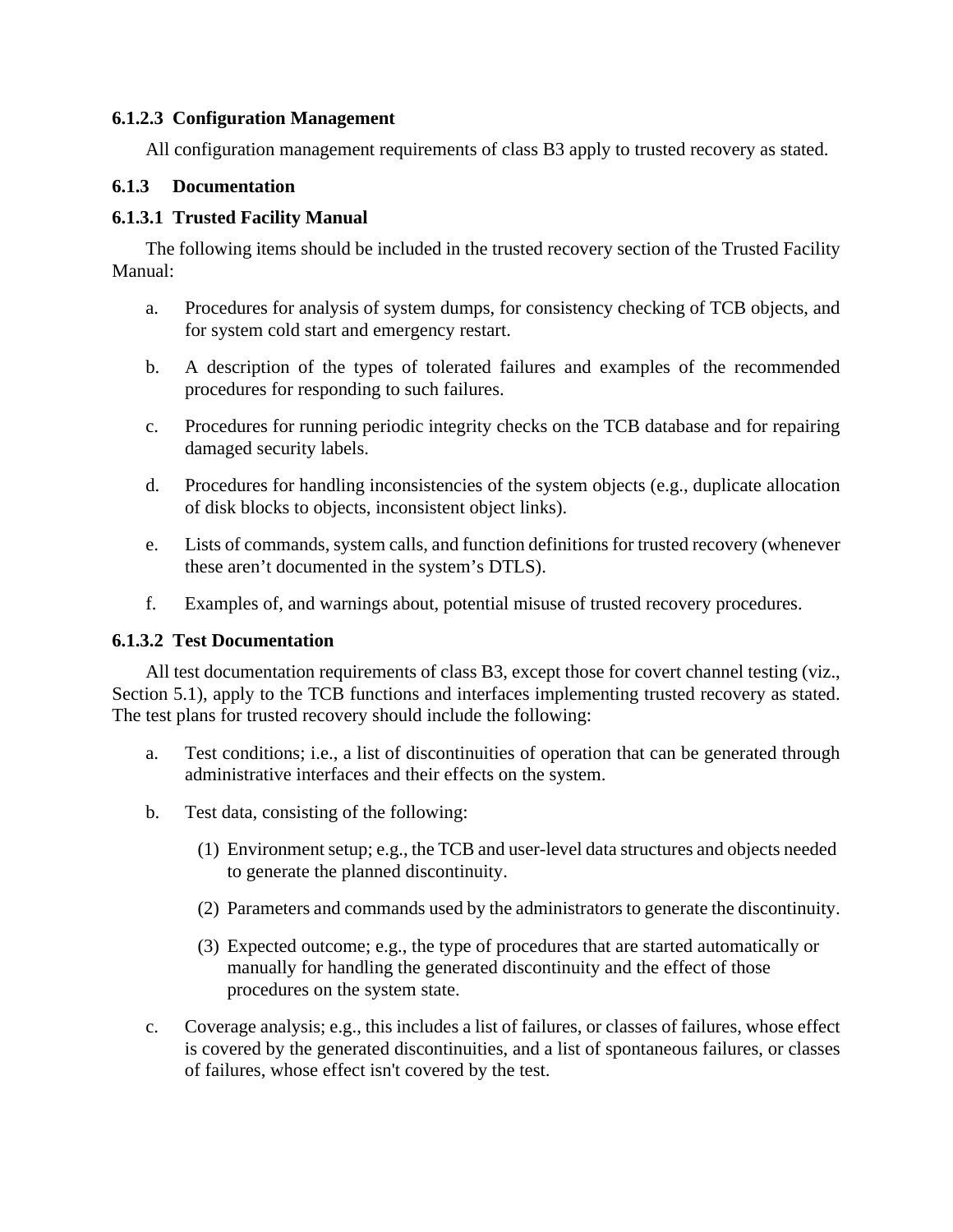## **6.1.3.3 Design documentation**

Documentation shall describe the following:

- a. Interfaces between the TCB modules implementing trusted recovery functions.
- b. Specific TCB protection mechanisms used ensuring trusted-recovery functions are available only to administrative users.
- c. DTLS of the TCB modules implementing interfaces of trusted recovery; (Formal Top Level Specifications (FTLS) aren't required for trusted recovery interfaces—viz., relevant discussion in [24] for administrative interfaces).

Design documentation also should include a description of the following:

- a. Anticipated classes of failures and discontinuities of operation handled by trusted recovery, automatically or using administrative procedures.
- b. Trusted recovery philosophy; viz., Section 5.3.
- c. Warnings concerning the "unanticipated" (i.e., rare) failures that can't be handled in a routine manner.
- d. State-security invariants and constraints maintained by trusted recovery.
- e. DTLS of the TCB primitives implementing trusted-recovery interfaces.

The accuracy of the design documentation should be commensurate with that of other similar documentation for B3 and A1 systems.

## **6.2 ADDITIONAL REQUIREMENTS OF SECURITY CLASS A1**

All requirements of the security class B3 are included here. The only additional requirements are in the following life-cycle assurance areas.

## **6.2.1 Additional Life-Cycle Assurance Requirements**

### **6.2.1.1 Configuration Management**

All additional configuration management requirements of class A1 apply as stated.

### **6.2.1.2 Trusted Distribution**

All trusted distribution requirements of class A1 apply to the TCB functions and interfaces implementing trusted recovery as stated.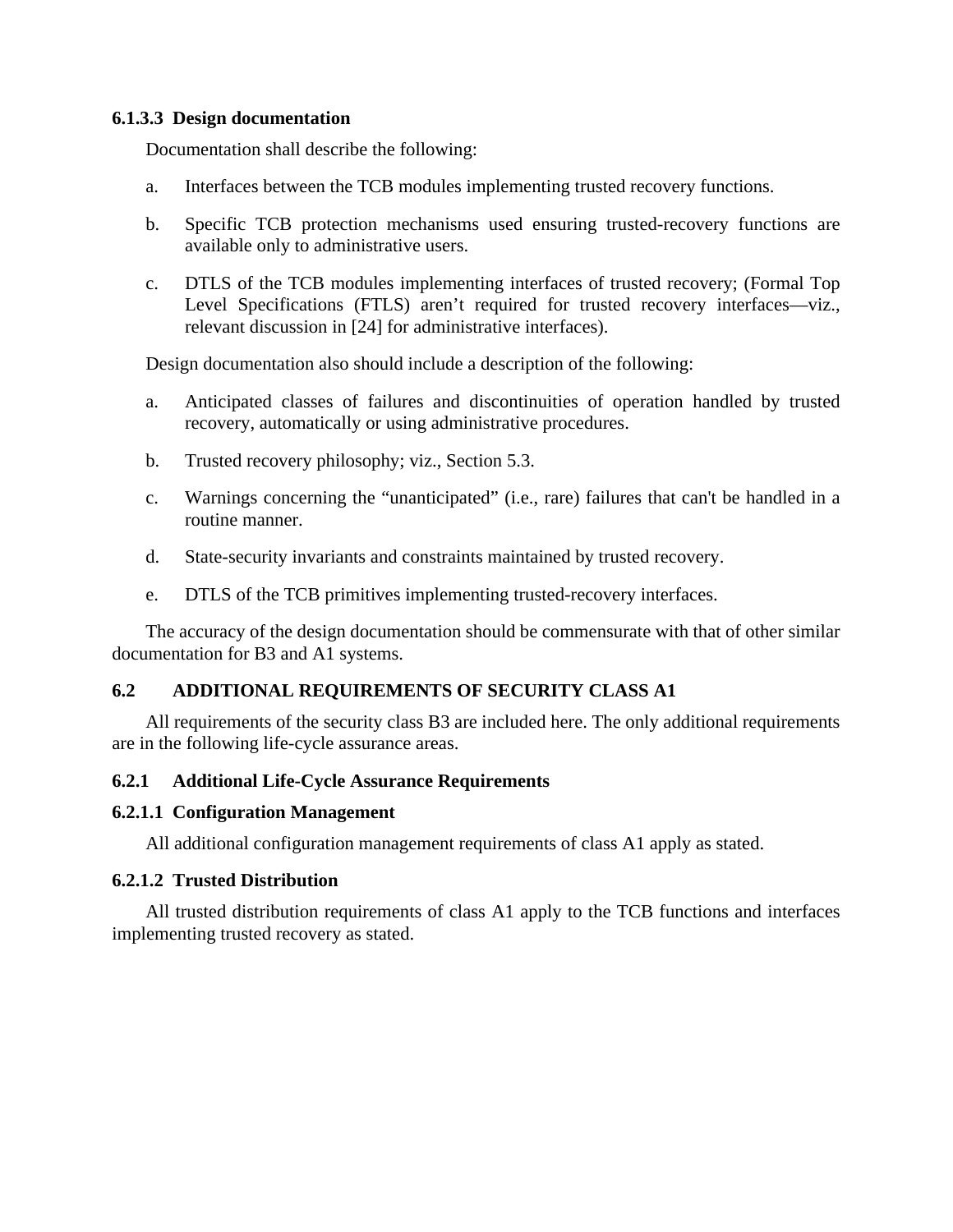# **GLOSSARY**

### **ACCESS**

A specific type of interaction between a subject and an object that results in the flow of information from one to the other.

## **ADMINISTRATOR**

See **Security Administrator.**

## **APPROVAL/ACCREDITATION**

The official authorization that is granted to an ADP system to process sensitive information in its operational environment, based upon comprehensive security evaluation of the system's hardware, firmware, and software security design, configuration, and implementation and of the other system procedural, administrative, physical, TEMPEST, personnel, and communications security controls.

## **AUDIT**

To conduct the independent review and examination of system records and activities.

## **AUDITOR**

An authorized individual, or role, with administrative duties, which include selecting the events to be audited on the system, performing system operations to enable the recording of those events, and analyzing the trail of audit events.

## **AUDIT MECHANISM**

The device, or devices, used to collect, review, and/or examine system activities.

## **AUDIT TRAIL**

A chronological record of system activities that is sufficient to enable the reconstruction, reviewing, and examination of the sequence of environments and activities surrounding or leading to an operation, a procedure, or an event in a transaction from its inception to final results.

## **CATEGORY**

A restrictive label that has been applied to classified or unclassified data as a means of increasing the protection of the data and further restricting access to the data.

## **CRASH**

A system failure that causes the processors' registers to be reset to some standard values.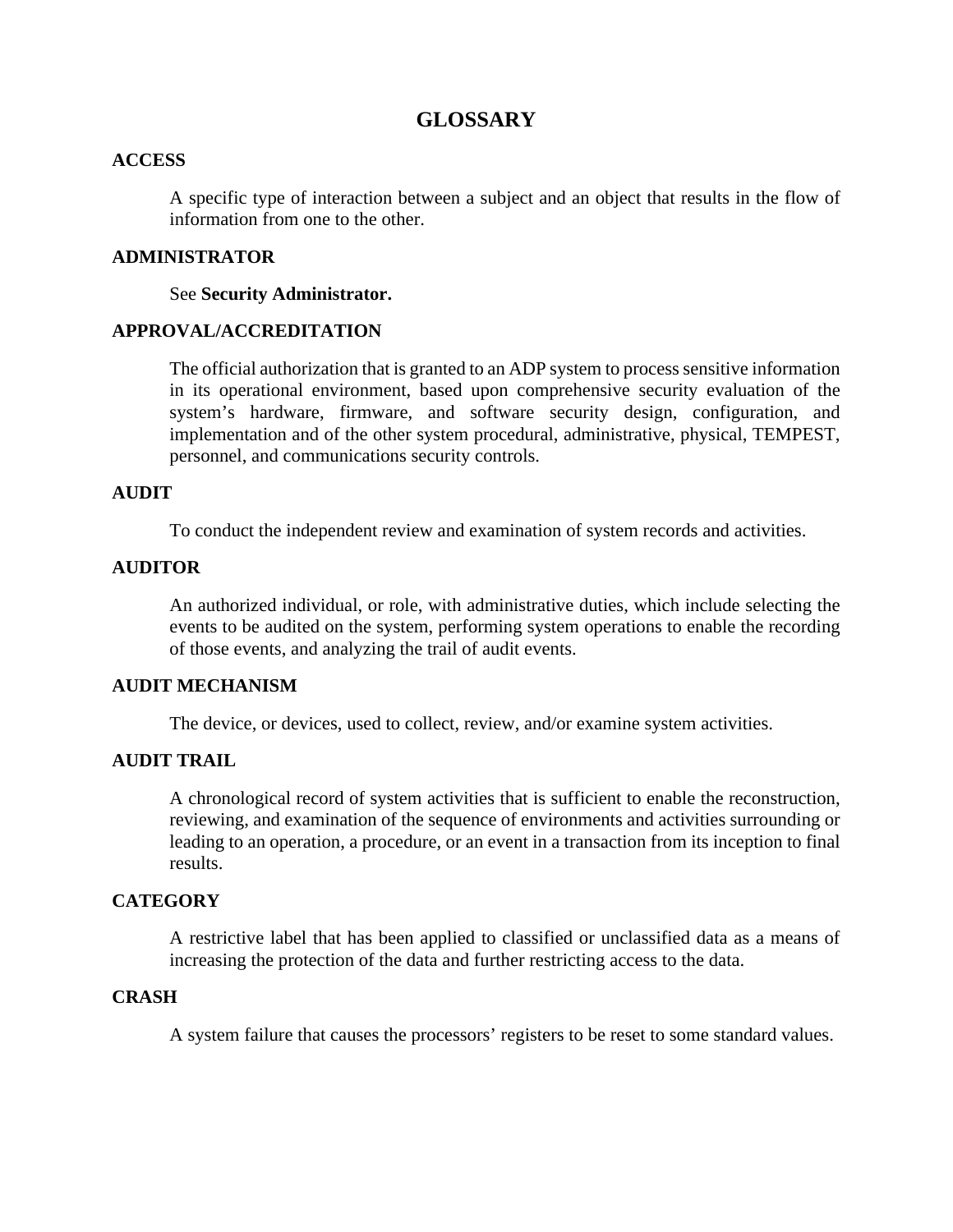## **DATA**

Information with a specific physical representation.

## **DESCRIPTIVE TOP-LEVEL SPECIFICATION (DTLS)**

A top-level specification that is written in a natural language (e.g., English), an informal program design notation, or a combination of the two.

### **DISCRETIONARY ACCESS CONTROL (DAC)**

A means of restricting access to objects based on the identity and need-to- know of the user, process and/or groups to which they belong, or based on the possession of system-protected tickets that contain privileges for objects (e.g., capabilities). The controls are discretionary in the sense that a subject with a certain access permission is capable of passing that permission (perhaps indirectly) on to any other subject.

## **FORMAL SECURITY POLICY MODEL**

A mathematically precise statement of a security policy. To be adequately precise, such a model must represent the initial state of a system, the way in which the system progresses from one state to another, and a definition of a "secure" state of the system. To be acceptable as a basis for a TCB, the model must be supported by a formal proof that if the initial state of the system satisfies the definition of a "secure" state and if all assumptions required by the model hold, then all future states of the system will be secure. Some formal modeling techniques include: state transition models, denotational semantics models, and algebraic specification models.

## **FORMAL TOP-LEVEL SPECIFICATION (FTLS)**

A top-level specification that is written in a formal mathematical language to allow theorems showing the correspondence of the system specification to its formal requirements to be hypothesized and formally proven.

## **IDEMPOTENT ACTIONS**

An ordered list of actions (e.g., procedure calls, etc.) is said to be idempotent if repeated incomplete executions of that list of actions followed by a complete execution has the effect of a single complete execution of that list of actions. An idempotent action is a restartable action; i.e., if the action was in progress at the time of a crash, the action can be repeated during crash recovery with no undesirable side effects [14, 21].

## **OBJECT**

A passive entity that contains or receives information. Access to an object potentially implies access to the information it contains. Examples of objects are: records, blocks, pages, segments, files, directories, directory trees, programs, bits, bytes, words, fields, processors, video displays, keyboards, clocks, printers, and network nodes.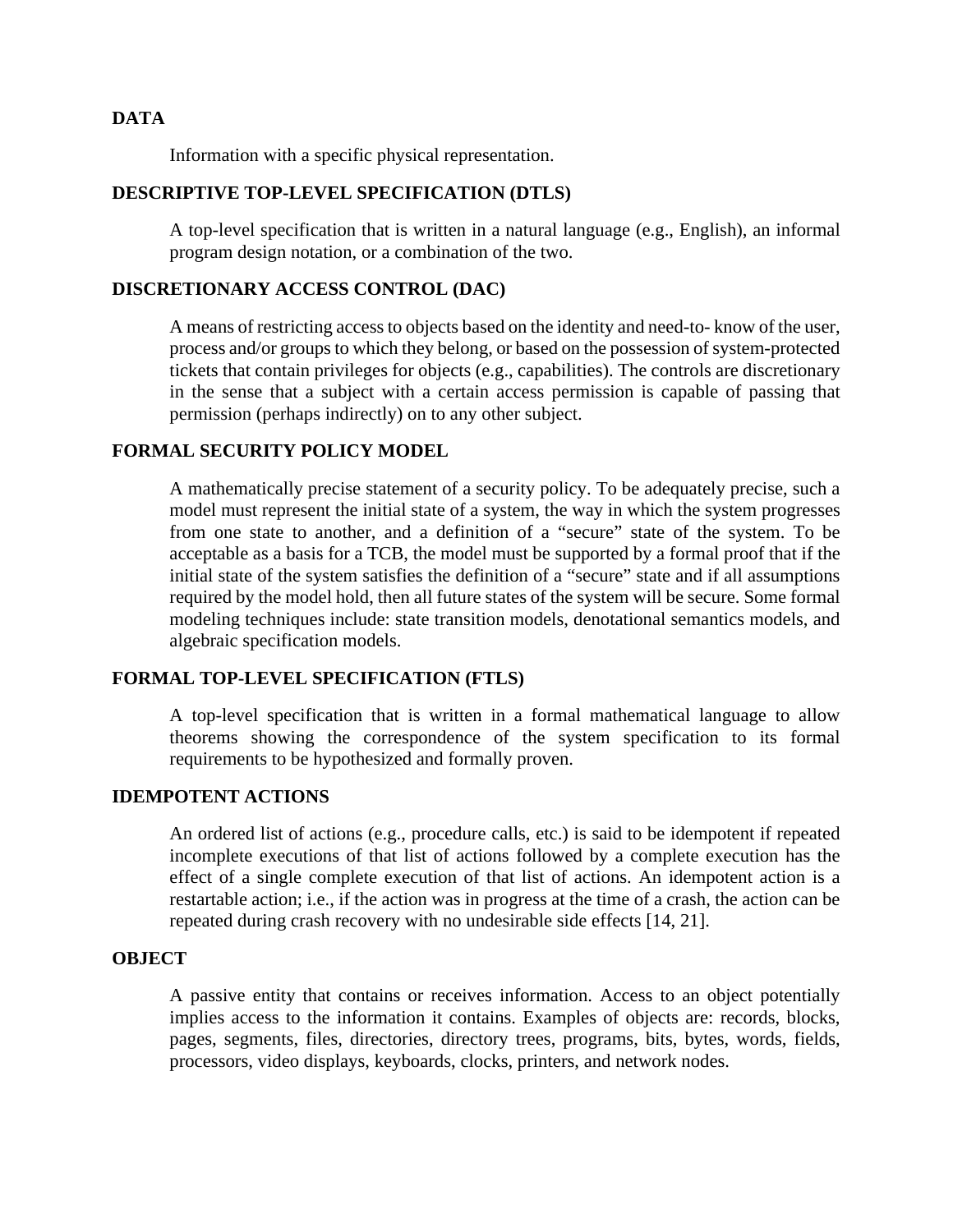### **OPERATOR**

An administrative role or user assigned to perform routine maintenance operations of the ADP system and to respond to routine user requests.

### **PASSWORD**

A protected/private character string used to authenticate an identity.

#### **PROCESS**

A program in execution.

### **READ**

A fundamental operation that results only in the flow of information from an object to a subject.

### **SECURITY ADMINISTRATOR**

An administrative role or user responsible for the security of an Automated Information System and having the authority to enforce the security safeguards on all others who have access to the Automated Information System (with the possible exception of the Auditor.)

## **SECURITY LEVEL**

The combination of a hierarchical classification and a set of non-hierarchical categories that represents the sensitivity of information.

## **SECURITY MAP**

A map defining the correspondence between the binary and ASCII formats of security levels (e.g., between binary format of security levels and sensitivity labels).

## **SECURITY POLICY**

The set of laws, rules, and practices that regulate how an organization manages, protects, and distributes sensitive information.

#### **SECURITY POLICY MODEL**

A presentation of the security policy model enforced by the system. It must identify the set of rules and practices that regulate how a system manages, protects, and distributes sensitive information.

#### **SECURITY TESTING**

A process used to determine that the security features of a system are implemented as designed. This includes hands-on functional testing, penetration testing, and verification.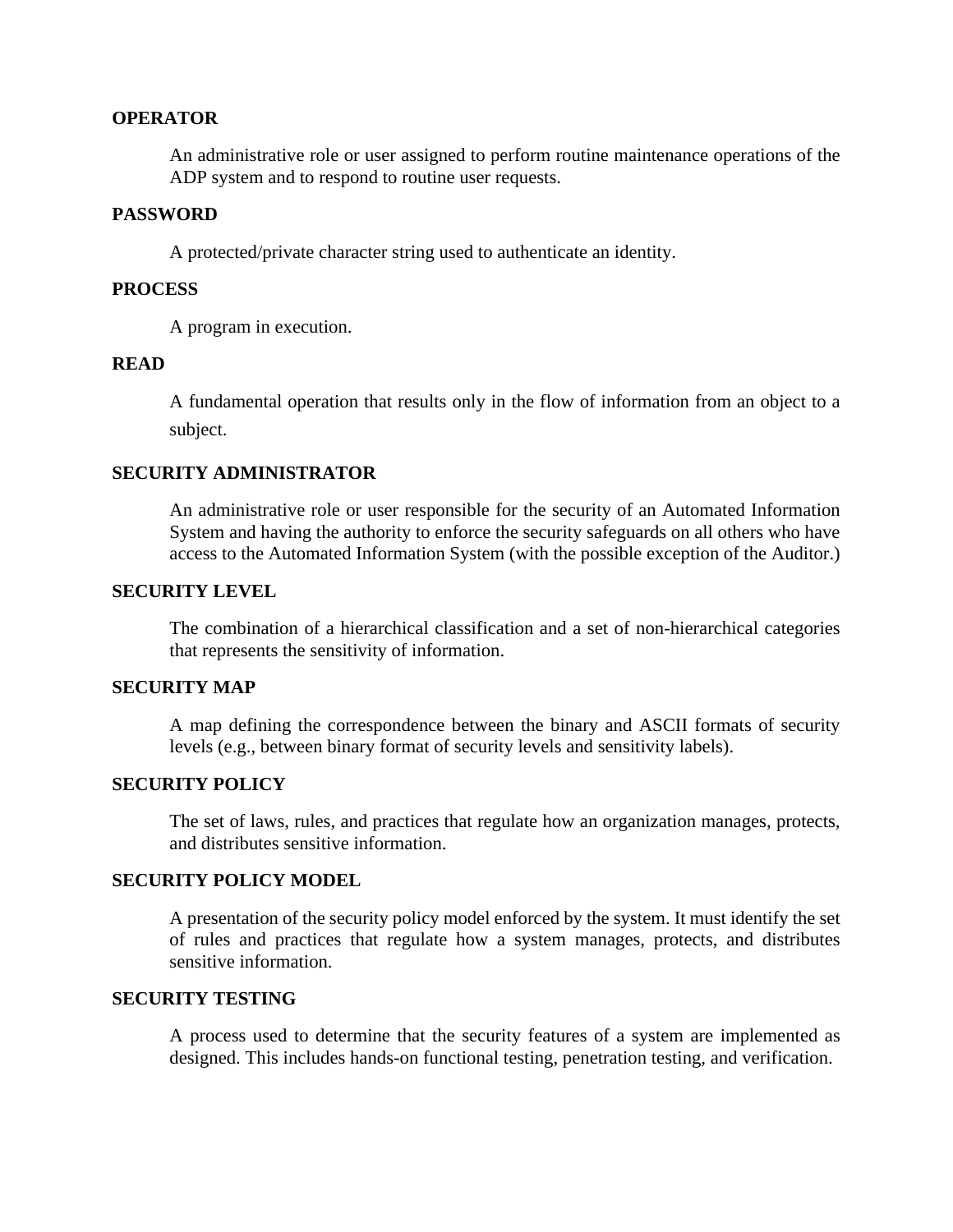#### **SUBJECT**

An active entity, generally in the form of a person, process, or device, that causes information to flow among objects or changes the system state. Technically, a process/ domain pair.

#### **SYSTEM PROGRAMMER**

An administrative role or user responsible for the trusted system distribution, configuration, installation, and non-routine maintenance.

## **TOP-LEVEL SPECIFICATION (TLS)**

A non-procedural description of system behavior at the most abstract level; typically, a functional specification that omits all implementation details.

## **TRAP DOOR**

A hidden software or hardware mechanism that can be triggered to permit system protection mechanisms to be circumvented. It is activated in some innocent-appearing manner (e.g., a special "random" key sequence at a terminal). Software developers often introduce trap doors in their code to enable them to reenter the system and perform certain functions. Synonymous with back door.

## **TROJAN HORSE**

A computer program with an apparently or actually useful function that contains additional (hidden) functions that surreptitiously exploit the legitimate authorizations of the invoking process to the detriment of security. For example, making a "blind copy" of a sensitive file for the creator of the Trojan Horse.

#### **TRUSTED COMPUTING BASE (TCB)**

The totality of protection mechanisms within a computer system—including hardware, firmware, and software —the combination of which is responsible for enforcing a security policy. A TCB consists of one or more components that together enforce a unified security policy over a product or system. The ability of a TCB to enforce correctly a unified security policy depends solely on the mechanisms within the TCB and on the correct input by system administrative personnel of parameters (e.g., a user's clearance level) related tO the security policy.

### **USER**

Person or process accessing an Automated Information System either by direct connections (i.e., via terminals), or indirect connections (i.e., prepare input data or receive output that is not reviewed for content or classification by a responsible individual).

## **VERIFICATION**

The process of comparing two levels of system specification for proper correspondence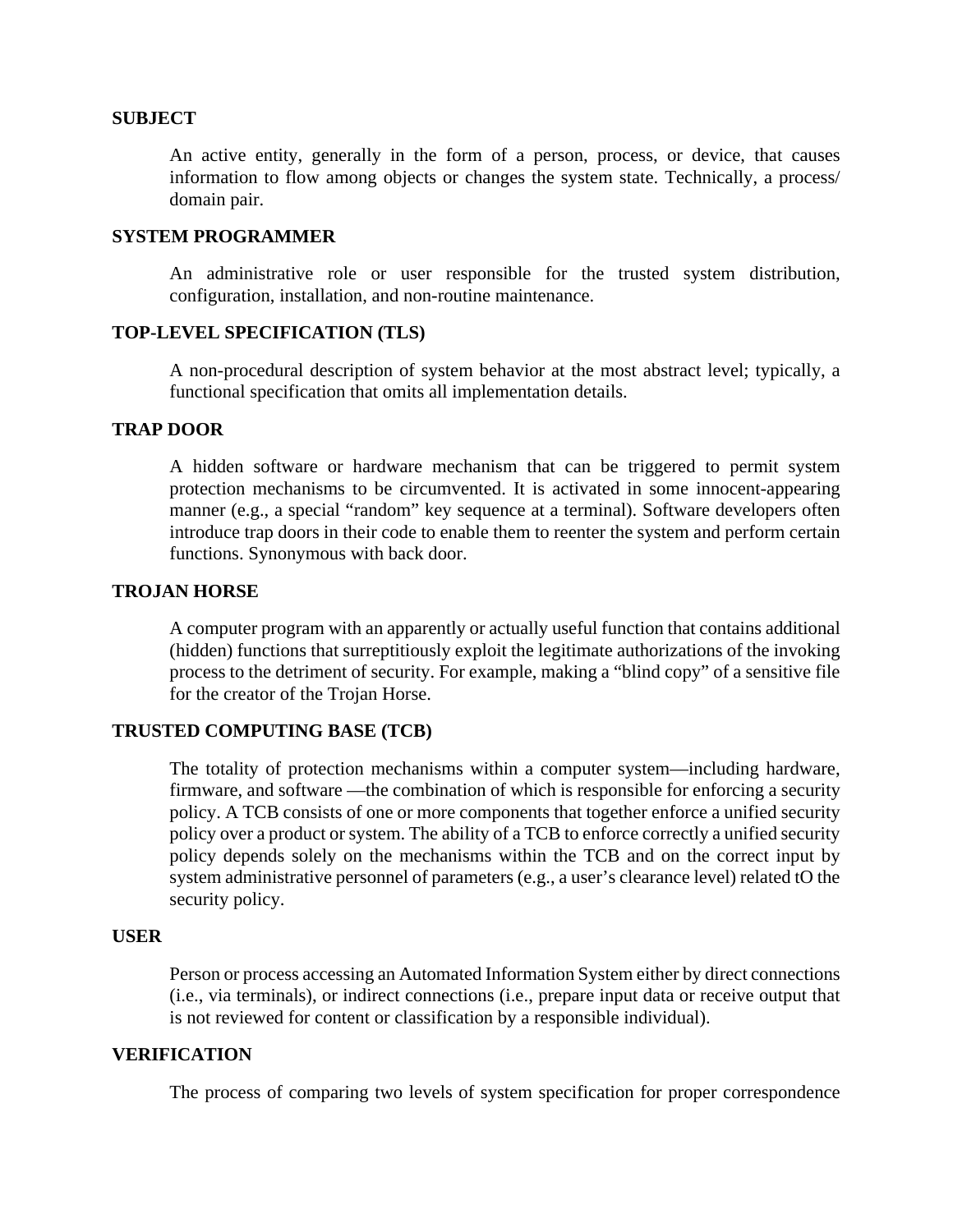(e.g., security policy model with top-level specification, TLS with source code, or source code with object code). This process may or may not be automated.

## **WRITE**

A fundamental operation that results only in the flow of information from a subject to an object.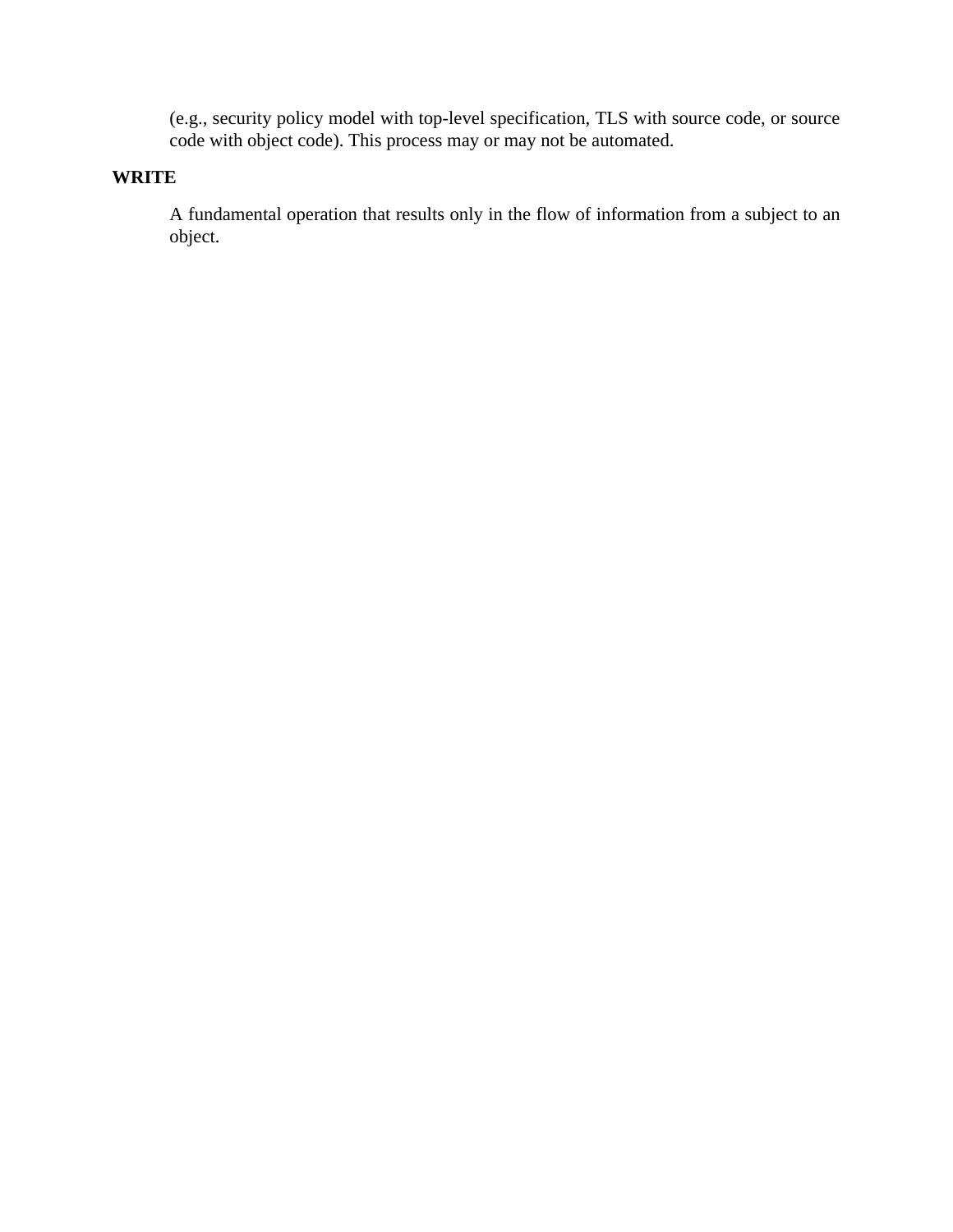## **BIBLIOGRAPHY**

- [1] Bach, M. J., *The Design of the UNIX Operating System*, Prentice-Hall Inc., Englewood Cliffs, New Jersey, 1986.
- [2] Baldwin, R. W., *Rule-Based Analysis of Computer Security*, Massachusetts Institute of Technology, Cambridge, Massachusetts, Technical Report MIT/LCS/TR-401, March 1988.
- [3] Bell, D. E., and L. J. La Padula, *Secure Computer System: Unified Exposition and Multics Interpretation*, MITRE Corp., Bedford, Massachusetts, Rep. No. MTR-2997, 1976. Available as NTIS AD-A023 588.
- [4] Benzel, T. V., and Travilla, D. A., "Trusted Software Verification: A Case Study," *Proceedings of the IEEE Symposium on Security and Privacy*, Oakland, California, April 1985, pp. 14-30.
- [5] Bina, E. J., and P. A. Emrath, "A Faster fsck for BSD UNIX," in *Proceedings of the USENIX Conference*, San Diego, California, February 1989, pp. 173-185.
- [6] Chang, A., M. Mergen, S. Porter, R. Rader, and J. Roberts, "Evolution of Storage Facilities in the AIX System," in *IBM Risc System/6000 Technology*, SA23-2619, IBM Corporation, Austin Communications Department, 11400 Burnet Road, Austin, TX 78758, pp. 138-142.
- [7] Chang, A., and M. Mergen, "801 Storage: Architecture and Programming," *ACM Transactions on Computer Systems*, vol. 6, no. 2, February 1988, pp.2-50.
- [8] Cristian, F., "Correct and Robust Programs," *IEEE Transactions on Software Engineering*, SE-10/2, March 1984, pp. 163-174.
- [9] Cristian, F., "A Rigorous Approach to Fault-Tolerant Programming," *IEEE Transactions on Software Engineering*, SE-11/1, January 1985, pp. 23-31.
- [10] Department of Defense, *Security Requirements for Automated Information Systems (AISs)*, DoD Directive 5200.28,21 March 1988.
- [11] Gasser, M., *Building A Secure Computer System*, Van Nostrand Reinhold, New York, 1988.
- [12] Gligor, V. D., J. C. Huskamp, S. R. Welke, C. J. Linn, W. T. Mayfield, *Traditional Capability-Based Systems: An Analysis of their Ability to Meet the Trusted Computer Security Evaluation Criteria*, Institute for Defense Analyses, Alexandria, VA. IDA Paper P-1935, February 1987; available as NTIS AD-B119332.
- [13] Gligor, V. D., "A Note on the Denial-of-Service Problem," *Proceedings of the 1983 IEEE Symposium on Security and Privacy*, Oakland, California, April 1983, pp. 5101-5111.
- [14] Gray, J. N., "Notes on Database Operating Systems," in *Operating Systems*—*An Advanced Course*, R. Bayer, R. M. Graham, and G. Seegmuller, eds., Springer-Verlag, New York, 1978, pp. 393-481. Also published as IBM Research Report RJ 2188, February 1978.